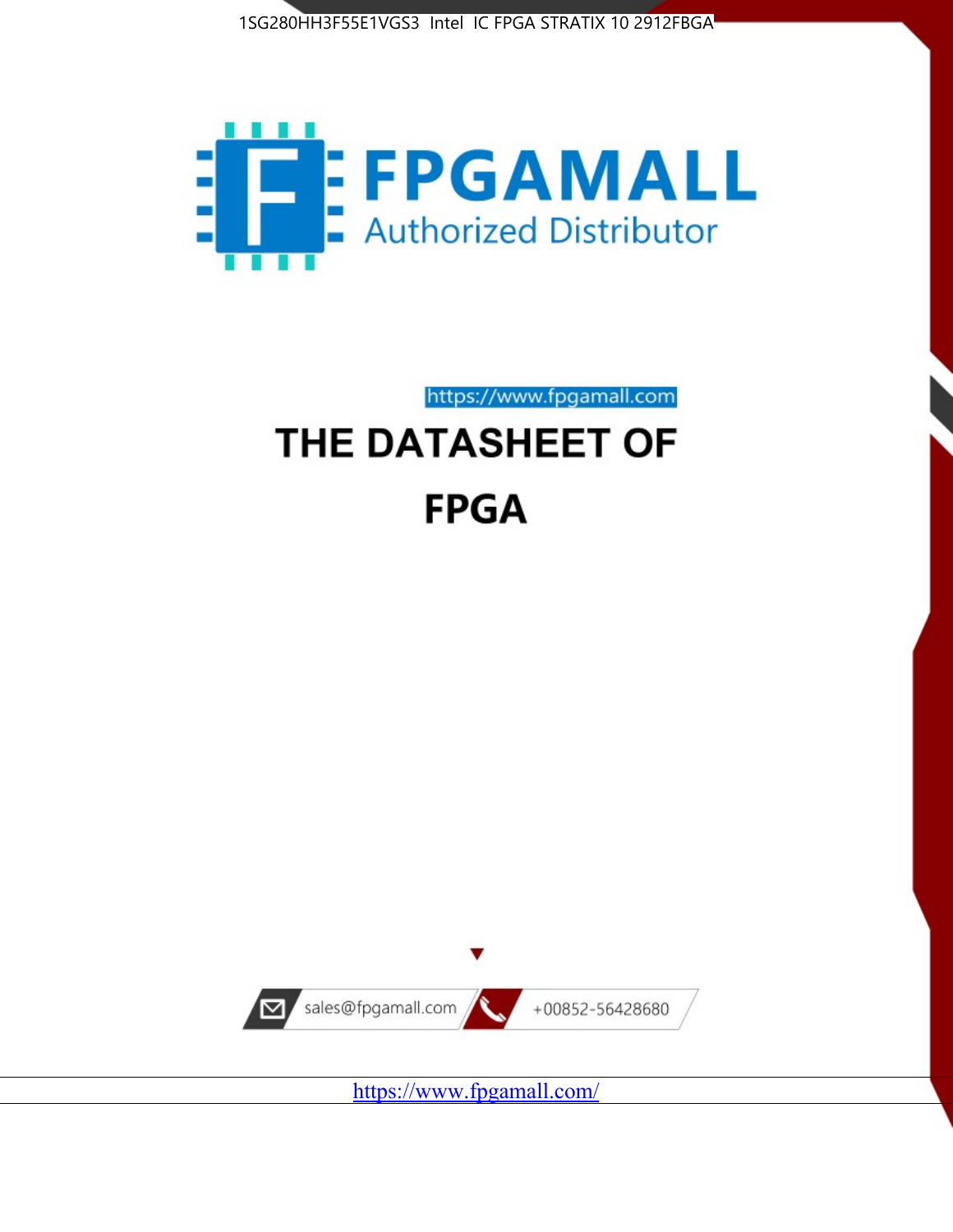

# **Intel® Stratix® 10 GX/SX Device Overview**



**S10-OVERVIEW | 2020.04.30** Latest document on the web: **[PDF](https://www.intel.com/content/dam/www/programmable/us/en/pdfs/literature/hb/stratix-10/s10-overview.pdf)** | **[HTML](https://www.intel.com/content/www/us/en/programmable/documentation/joc1442261161666.html)**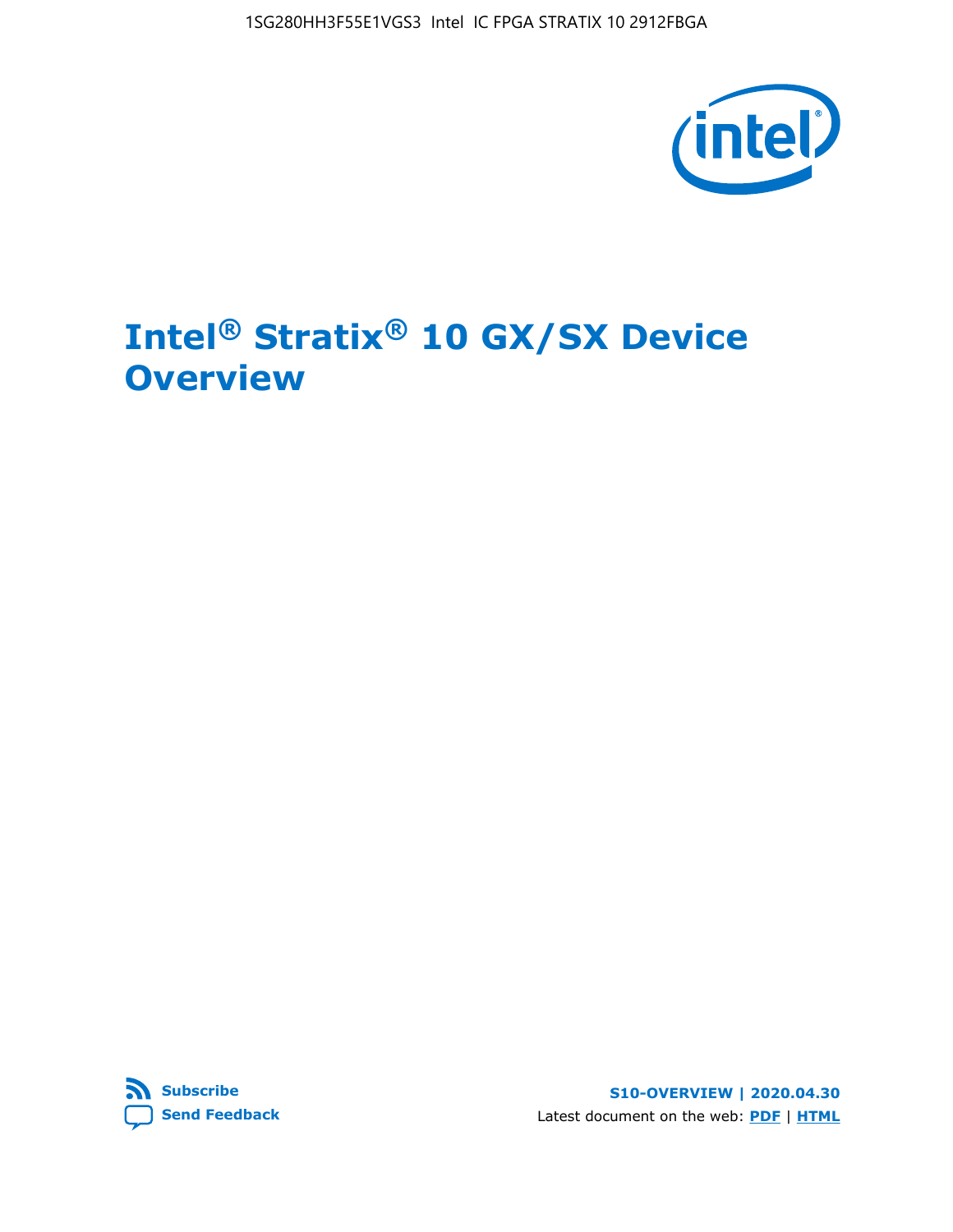

*Contents*

# **Contents**

| 1.26. Document Revision History for the Intel Stratix 10 GX/SX Device Overview36 |  |
|----------------------------------------------------------------------------------|--|

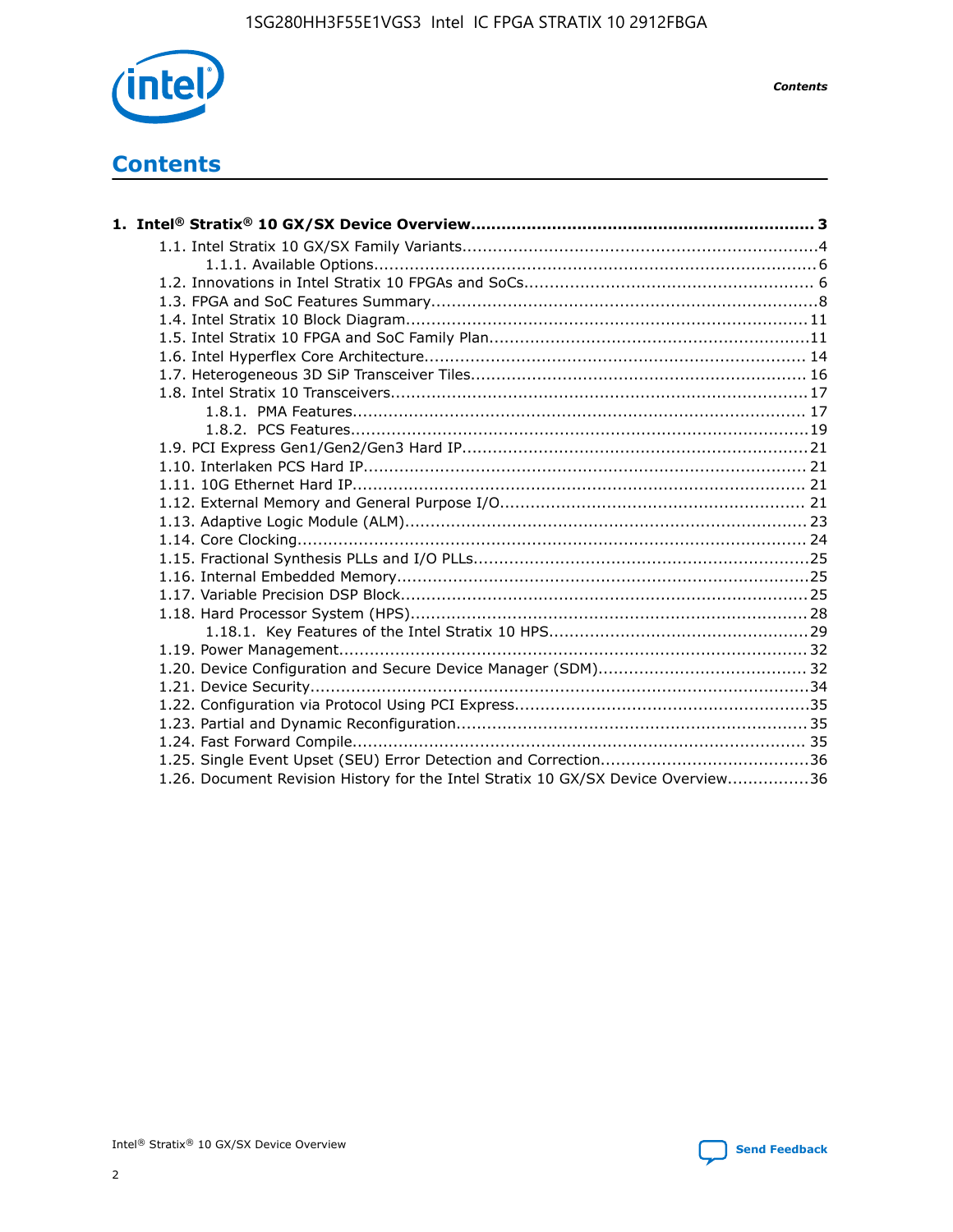**S10-OVERVIEW | 2020.04.30**

**[Send Feedback](mailto:FPGAtechdocfeedback@intel.com?subject=Feedback%20on%20Intel%20Stratix%2010%20GX/SX%20Device%20Overview%20(S10-OVERVIEW%202020.04.30)&body=We%20appreciate%20your%20feedback.%20In%20your%20comments,%20also%20specify%20the%20page%20number%20or%20paragraph.%20Thank%20you.)**



# **1. Intel® Stratix® 10 GX/SX Device Overview**

Intel's 14 nm Intel® Stratix® 10 GX FPGAs and SX SoCs deliver 2X the core performance and up to 70% lower power over previous generation high-performance FPGAs.

Featuring several groundbreaking innovations, including the all new Intel Hyperflex™ core architecture, this device family enables you to meet the demand for everincreasing bandwidth and processing performance in your most advanced applications, while meeting your power budget.

With an embedded hard processor system (HPS) based on a quad-core 64 bit Arm\* Cortex\*-A53, the Intel Stratix 10 SoC devices deliver power efficient, application-class processing and allow designers to extend hardware virtualization into the FPGA fabric. Intel Stratix 10 SoC devices demonstrate Intel's commitment to high-performance SoCs and extend Intel's leadership in programmable devices featuring an Arm-based processor system.

Important innovations in Intel Stratix 10 FPGAs and SoCs include:

- All new Intel Hyperflex core architecture delivering 2X the core performance compared to previous generation high-performance FPGAs
- Intel 14 nm tri-gate (FinFET) technology
- Heterogeneous 3D System-in-Package (SiP) technology
- Core fabric with up to 10.2 million logic elements (LEs)
- Up to 96 full duplex transceiver channels on heterogeneous 3D SiP transceiver tiles
- Transceiver data rates up to 28.3 Gbps chip-to-chip/module and backplane performance
- M20K (20 Kb) internal SRAM memory blocks
- Fractional synthesis and ultra-low jitter LC tank based transmit phase locked loops (PLLs)
- Hard PCI Express<sup>®</sup> Gen3 x16 intellectual property (IP) blocks
- Hard 10GBASE-KR/40GBASE-KR4 Forward Error Correction (FEC) in every transceiver channel
- Hard memory controllers and PHY supporting DDR4 rates up to 2666 Mbps per pin
- Hard fixed-point and IEEE 754 compliant hard floating-point variable precision digital signal processing (DSP) blocks with up to 10 TFLOP compute performance with a power efficiency of 80 GFLOP per Watt
- Quad-core 64 bit Arm Cortex-A53 embedded processor running up to 1.5 GHz in SoC family variants
- Programmable clock tree synthesis for flexible, low power, low skew clock trees

Intel Corporation. All rights reserved. Agilex, Altera, Arria, Cyclone, Enpirion, Intel, the Intel logo, MAX, Nios, Quartus and Stratix words and logos are trademarks of Intel Corporation or its subsidiaries in the U.S. and/or other countries. Intel warrants performance of its FPGA and semiconductor products to current specifications in accordance with Intel's standard warranty, but reserves the right to make changes to any products and services at any time without notice. Intel assumes no responsibility or liability arising out of the application or use of any information, product, or service described herein except as expressly agreed to in writing by Intel. Intel customers are advised to obtain the latest version of device specifications before relying on any published information and before placing orders for products or services. \*Other names and brands may be claimed as the property of others.

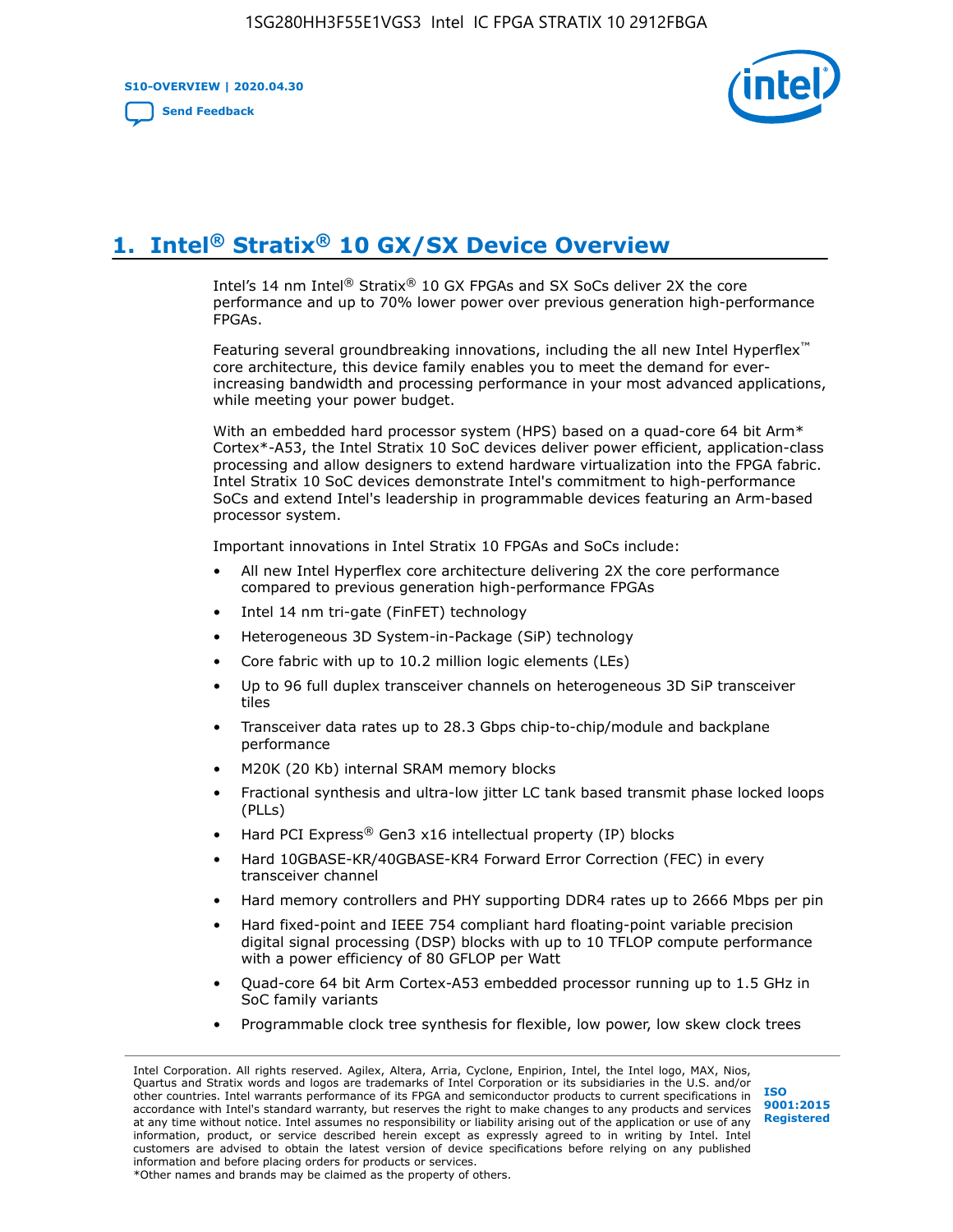

- Dedicated secure device manager (SDM) for:
	- Enhanced device configuration and security
	- AES-256, SHA-256/384 and ECDSA-256/384 encrypt/decrypt accelerators and authentication
	- Multi-factor authentication
	- Physically Unclonable Function (PUF) service and software programmable device configuration capability
- Comprehensive set of advanced power saving features delivering up to 70% lower power compared to previous generation high-performance FPGAs
- Non-destructive register state readback and writeback, to support ASIC prototyping and other applications

With these capabilities, Intel Stratix 10 FPGAs and SoCs are ideally suited for the most demanding applications in diverse markets such as:

- **Compute and Storage**—for custom servers, cloud computing and datacenter acceleration
- **Networking**—for Terabit, 400G and multi-100G bridging, aggregation, packet processing and traffic management
- **Optical Transport Networks**—for OTU4, 2xOTU4, 4xOTU4
- **Broadcast**—for high-end studio distribution, head end encoding/decoding, edge quadrature amplitude modulation (QAM)
- **Military**—for radar, electronic warfare, and secure communications
- **Medical**—for diagnostic scanners and diagnostic imaging
- **Test and Measurement**—for protocol and application testers
- **Wireless**—for next-generation 5G networks
- **ASIC Prototyping**—for designs that require the largest FPGA fabric with the highest I/O count

## **1.1. Intel Stratix 10 GX/SX Family Variants**

Intel Stratix 10 devices are available in FPGA (GX) and SoC (SX) variants.

- **Intel Stratix 10 GX** devices deliver up to 1 GHz core fabric performance and contain up to 10.2 million LEs in the fabric. They also feature up to 96 general purpose transceivers on separate transceiver tiles, and 2666 Mbps DDR4 external memory interface performance. The transceivers are capable of up to 28.3 Gbps short reach and across the backplane. These devices are optimized for FPGA applications that require the highest transceiver bandwidth and core fabric performance, with the power efficiency of Intel's 14 nm tri-gate process technology.
- **Intel Stratix 10 SX** devices have a feature set that is identical to Intel Stratix 10 GX devices, with the addition of an embedded quad-core 64 bit Arm Cortex A53 hard processor system.

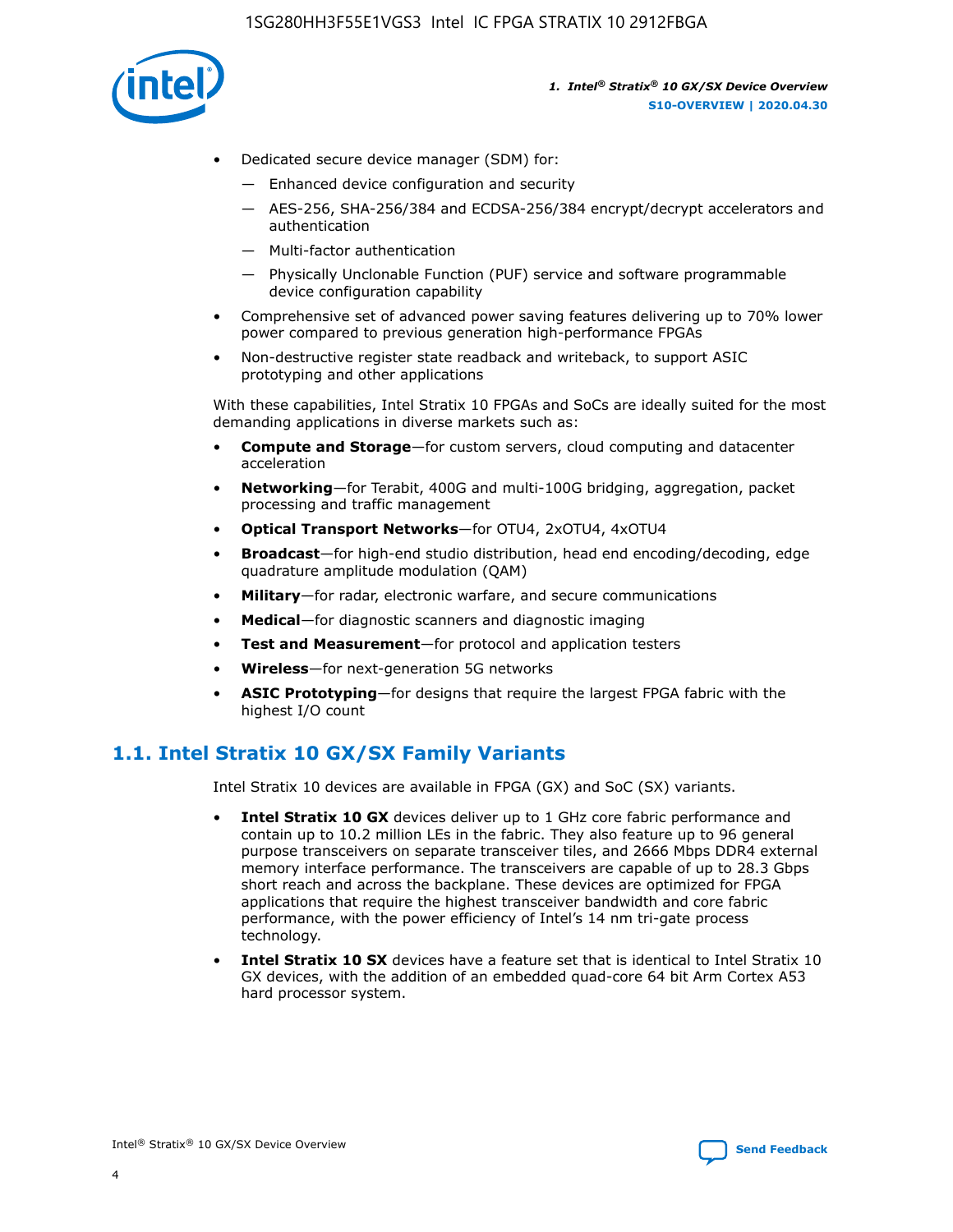

Common to all Intel Stratix 10 family variants is a high-performance fabric based on the new Intel Hyperflex core architecture that includes additional Hyper-Registers throughout the interconnect routing and at the inputs of all functional blocks. The core fabric also contains an enhanced logic array utilizing Intel's adaptive logic module (ALM) and a rich set of high performance building blocks including:

- M20K (20 Kb) embedded memory blocks
- Variable precision DSP blocks with hard IEEE 754 compliant floating-point units
- Fractional synthesis and integer PLLs
- Hard memory controllers and PHY for external memory interfaces
- General purpose IO cells

To clock these building blocks, Intel Stratix 10 devices use programmable clock tree synthesis, which uses dedicated clock tree routing to synthesize only those branches of the clock trees required for the application. All devices support in-system, finegrained partial reconfiguration of the logic array, allowing logic to be added and subtracted from the system while it is operating.

All family variants also contain high speed serial transceivers, containing both the physical medium attachment (PMA) and the physical coding sublayer (PCS), which can be used to implement a variety of industry standard and proprietary protocols. In addition to the hard PCS, Intel Stratix 10 devices contain multiple instantiations of PCI Express hard IP that supports Gen1/Gen2/Gen3 rates in x1/x2/x4/x8/x16 lane configurations, and hard 10GBASE-KR/40GBASE-KR4 FEC for every transceiver. The hard PCS, FEC, and PCI Express IP free up valuable core logic resources, save power, and increase your productivity.

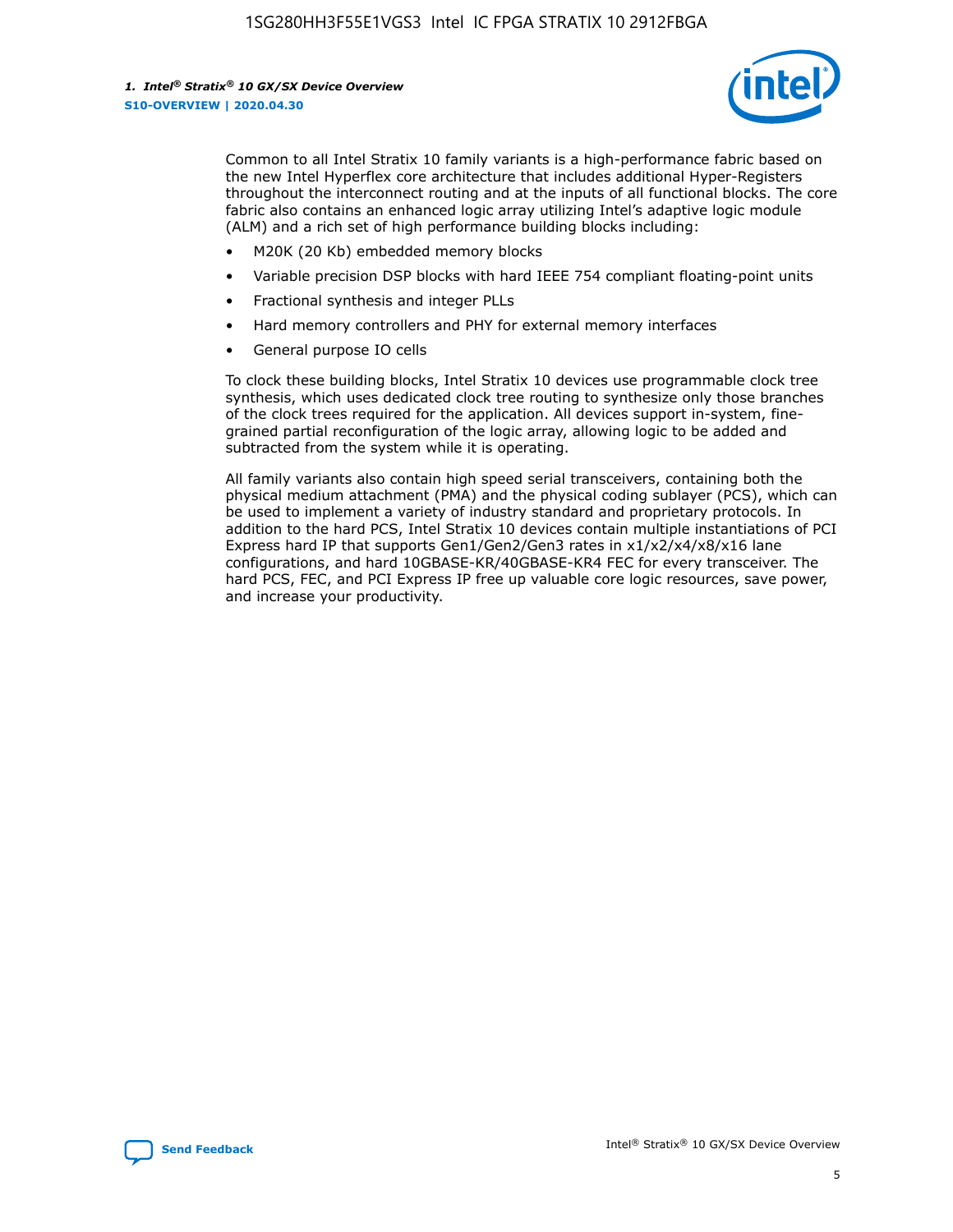

## **1.1.1. Available Options**

#### **Figure 1. Sample Ordering Code and Available Options for Intel Stratix 10 Devices**



3. Contact My Intel support to order AS suffix devices.

#### **Related Information**

[My Intel Support](https://www.intel.com/content/www/us/en/programmable/my-intel/mal-home.html)

## **1.2. Innovations in Intel Stratix 10 FPGAs and SoCs**

Intel Stratix 10 FPGAs and SoCs deliver many significant improvements over the previous generation high-performance Stratix V FPGAs.

#### **Table 1. Key Features of Intel Stratix 10 Devices Compared to Stratix V Devices**

| <b>Feature</b>            | <b>Stratix V FPGAs</b>                                           | <b>Intel Stratix 10 FPGAs and SoCs</b>                                        |
|---------------------------|------------------------------------------------------------------|-------------------------------------------------------------------------------|
| <b>Process technology</b> | 28 nm TSMC (planar<br>transistor)                                | 14 nm Intel tri-gate (FinFET)                                                 |
| Hard processor core       | None                                                             | Quad-core 64 bit Arm Cortex-A53<br>(SoC only)                                 |
| Core architecture         | Conventional core architecture<br>with conventional interconnect | Intel Hyperflex core architecture with<br>Hyper-Registers in the interconnect |
|                           |                                                                  | continued                                                                     |

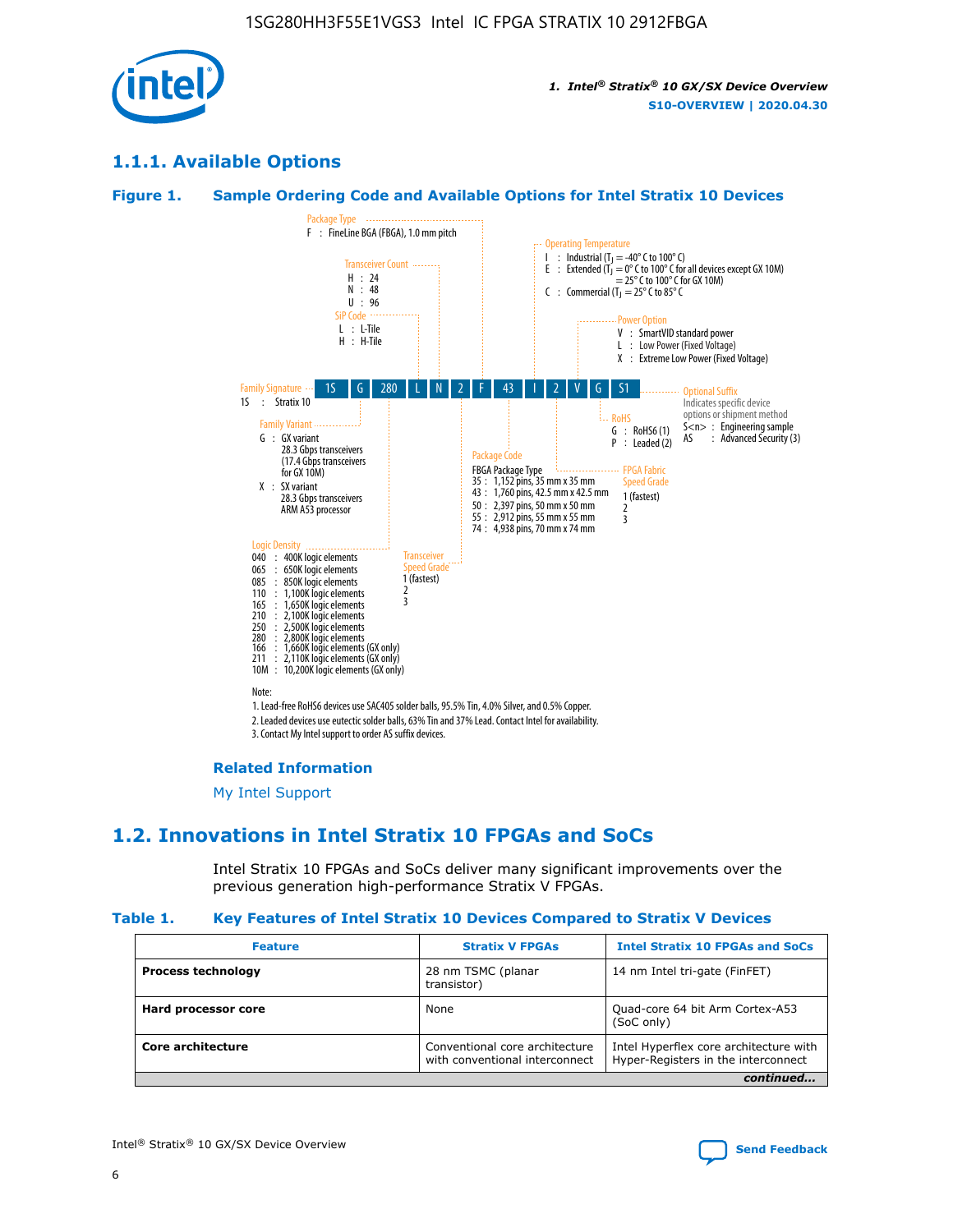

| <b>Feature</b>                                   | <b>Stratix V FPGAs</b>                                                              | <b>Intel Stratix 10 FPGAs and SoCs</b>                                                                                                       |
|--------------------------------------------------|-------------------------------------------------------------------------------------|----------------------------------------------------------------------------------------------------------------------------------------------|
| Core performance                                 | 500 MHz                                                                             | 1 GHz                                                                                                                                        |
| <b>Power dissipation</b>                         | 1x                                                                                  | As low as $0.3x$                                                                                                                             |
| Logic density                                    | <b>952 KLE</b>                                                                      | 10,200 KLE                                                                                                                                   |
| <b>Embedded memory (M20K)</b>                    | 52 Mbits                                                                            | 253 Mbits                                                                                                                                    |
| 18x19 multipliers                                | 3,926                                                                               | 11,520                                                                                                                                       |
|                                                  | Note: Multiplier is 18x18 in<br>Stratix V devices.                                  | Note: Multiplier is 18x19 in Intel<br>Stratix 10 devices.                                                                                    |
| <b>Floating point DSP capability</b>             | Up to 1 TFLOP, requires soft<br>floating point adder and<br>multiplier              | Up to 10 TFLOP, hard IEEE 754<br>compliant single precision floating<br>point adder and multiplier                                           |
| <b>Maximum transceivers</b>                      | 66                                                                                  | 96                                                                                                                                           |
| Maximum transceiver data rate (chip-to-<br>chip) | 28.05 Gbps                                                                          | 26.6 Gbps L-Tile<br>28.3 Gbps H-Tile                                                                                                         |
| Maximum transceiver data rate (backplane)        | 12.5 Gbps                                                                           | 12.5 Gbps L-Tile<br>28.3 Gbps H-Tile                                                                                                         |
| Hard memory controller                           | None                                                                                | DDR4 @ 1333 MHz/2666 Mbps<br>DDR3 @ 1067 MHz/2133 Mbps                                                                                       |
| Hard protocol IP                                 | PCIe* Gen3 x8 (up to 4<br>instances)                                                | PCIe Gen3 x16 (up to 4 instances)<br>SR-IOV (4 physical functions / 2k<br>virtual functions) on H-Tile devices<br>10GBASE-KR/40GBASE-KR4 FEC |
| <b>Core clocking and PLLs</b>                    | Global, quadrant and regional<br>clocks supported by fractional-<br>synthesis fPLLs | Programmable clock tree synthesis<br>supported by fractional synthesis<br>fPLLs and integer IO PLLs                                          |
| Register state readback and writeback            | Not available                                                                       | Non-destructive register state<br>readback and writeback for ASIC<br>prototyping and other applications                                      |

These innovations result in the following improvements:

- **Improved Core Logic Performance**: The Intel Hyperflex core architecture combined with 14 nm Intel tri-gate technology allows Intel Stratix 10 devices to achieve 2X the core performance compared to the previous generation
- **Lower Power**: Intel Stratix 10 devices use up to 70% lower power compared to the previous generation, enabled by 14 nm Intel tri-gate technology, the Intel Hyperflex core architecture, and optional power saving features built into the architecture
- **Higher Density**: Intel Stratix 10 devices offer three times the level of integration, with up to 10.2 million logic elements (LEs), over 253 Mbits of embedded memory blocks (M20K), and 11,520 18x19 multipliers
- **Embedded Processing**: Intel Stratix 10 SoCs feature a Quad-Core 64 bit Arm Cortex-A53 processor optimized for power efficiency and software compatible with previous generation Arria® and Cyclone® SoC devices
- **Improved Transceiver Performance**: With up to 96 transceiver channels implemented in heterogeneous 3D SiP transceiver tiles, Intel Stratix 10 GX and SX devices support data rates up to 28.3 Gbps chip-to-chip and 28.3 Gbps across the backplane with signal conditioning circuits capable of equalizing over 30 dB of system loss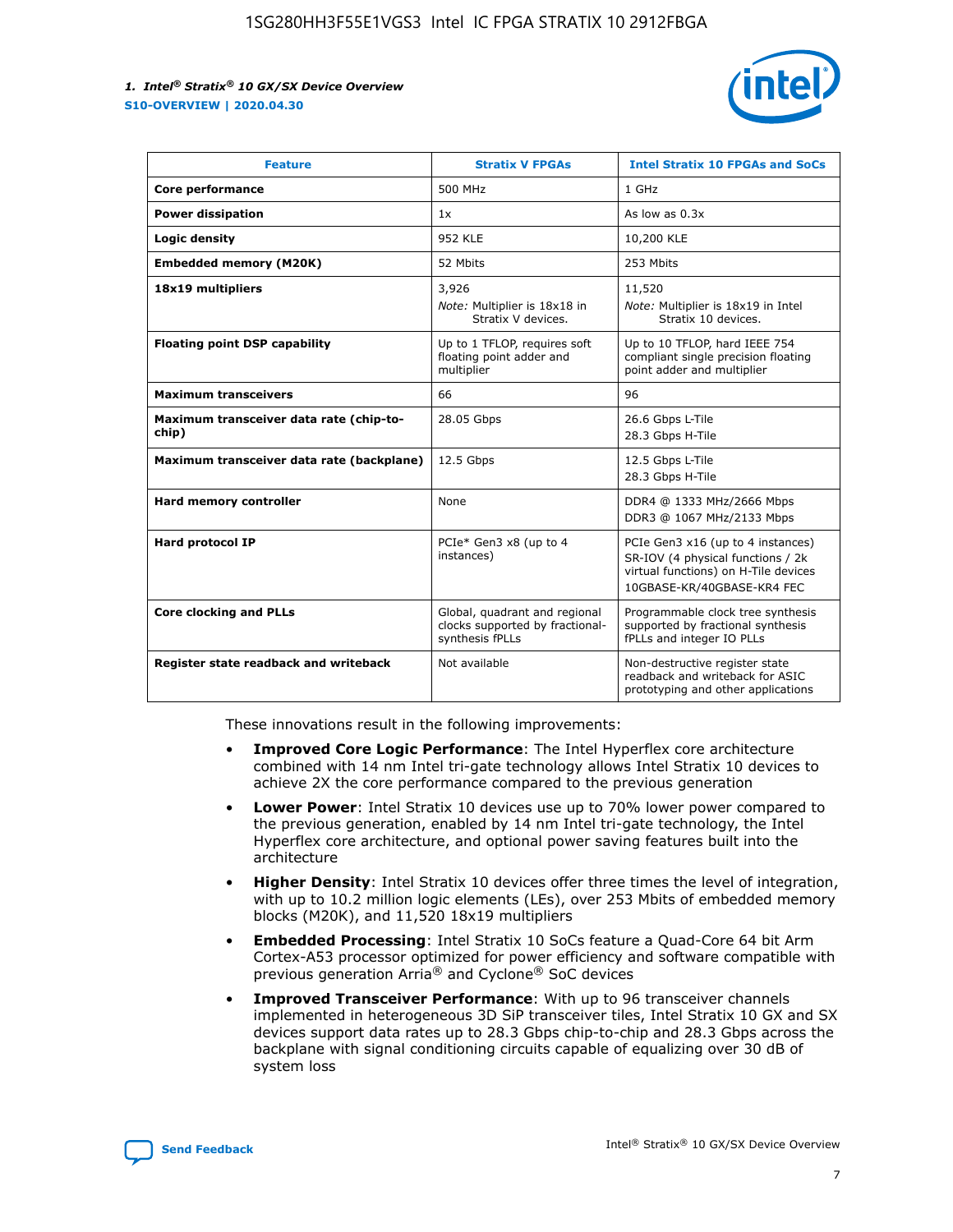

- **Improved DSP Performance**: The variable precision DSP block in Intel Stratix 10 devices features hard fixed and floating point capability, with up to 10 TFLOP IEEE754 single-precision floating point performance
- **Additional Hard IP**: Intel Stratix 10 devices include many more hard IP blocks than previous generation devices, with a hard memory controller included in each bank of 48 general purpose IOs, a hard PCIe Gen3 x16 full protocol stack in each transceiver tile, and a hard 10GBASE-KR/40GBASE-KR4 FEC in every transceiver channel
- **Enhanced Core Clocking**: Intel Stratix 10 devices feature programmable clock tree synthesis; clock trees are only synthesized where needed, increasing the flexibility and reducing the power dissipation of the clocking solution
- **Additional Core PLLs**: The core fabric in Intel Stratix 10 devices is supported by both integer IO PLLs and fractional synthesis fPLLs, resulting in a greater total number of PLLs available than the previous generation

## **1.3. FPGA and SoC Features Summary**

#### **Table 2. Intel Stratix 10 FPGA and SoC Common Device Features**

| Technology<br>14 nm Intel tri-gate (FinFET) process technology<br>$\bullet$<br>SmartVID controlled core voltage, standard power devices<br>$\bullet$<br>0.85-V fixed core voltage, low static power devices available<br>$\bullet$<br>Up to 96 total transceivers available<br>Low power serial<br>$\bullet$<br>transceivers<br>Backplane support up to 28.3 Gbps for Intel Stratix 10 GX/SX devices<br>$\bullet$<br>Extended range down to 125 Mbps with oversampling<br>$\bullet$<br>ATX transmit PLLs with user-configurable fractional synthesis capability<br>$\bullet$<br>XFP, SFP+, QSFP/QSFP28, CFP/CFP2/CFP4 optical module support<br>$\bullet$<br>• Adaptive linear and decision feedback equalization<br>Transmit pre-emphasis and de-emphasis<br>Dynamic partial reconfiguration of individual transceiver channels<br>$\bullet$<br>On-chip instrumentation (Eye Viewer non-intrusive data eye monitoring)<br>$\bullet$<br>General purpose I/Os<br>Up to 2,304 total GPIO available<br>$\bullet$<br>1.6 Gbps LVDS-every pair can be configured as an input or output<br>$\bullet$<br>1333 MHz/2666 Mbps DDR4 external memory interface<br>1067 MHz/2133 Mbps DDR3 external memory interface<br>1.2 V to 3.3 V <sup>(1)</sup> single-ended LVCMOS/LVTTL interfacing<br>$\bullet$<br>On-chip termination (OCT)<br>$\bullet$<br>Embedded hard IP<br>PCIe Gen1/Gen2/Gen3 complete protocol stack, x1/x2/x4/x8/x16 end point and root<br>$\bullet$<br>port<br>DDR4/DDR3 hard memory controller (RLDRAM3/QDR II+/QDR IV using soft memory<br>controller)<br>Multiple hard IP instantiations in each device<br>Single Root I/O Virtualization (SR-IOV) | <b>Feature</b> | <b>Description</b>                                                                   |
|--------------------------------------------------------------------------------------------------------------------------------------------------------------------------------------------------------------------------------------------------------------------------------------------------------------------------------------------------------------------------------------------------------------------------------------------------------------------------------------------------------------------------------------------------------------------------------------------------------------------------------------------------------------------------------------------------------------------------------------------------------------------------------------------------------------------------------------------------------------------------------------------------------------------------------------------------------------------------------------------------------------------------------------------------------------------------------------------------------------------------------------------------------------------------------------------------------------------------------------------------------------------------------------------------------------------------------------------------------------------------------------------------------------------------------------------------------------------------------------------------------------------------------------------------------------------------------------------------------------------------------------------------------------|----------------|--------------------------------------------------------------------------------------|
|                                                                                                                                                                                                                                                                                                                                                                                                                                                                                                                                                                                                                                                                                                                                                                                                                                                                                                                                                                                                                                                                                                                                                                                                                                                                                                                                                                                                                                                                                                                                                                                                                                                              |                |                                                                                      |
|                                                                                                                                                                                                                                                                                                                                                                                                                                                                                                                                                                                                                                                                                                                                                                                                                                                                                                                                                                                                                                                                                                                                                                                                                                                                                                                                                                                                                                                                                                                                                                                                                                                              |                | Continuous operating range of 1 Gbps to 28.3 Gbps for Intel Stratix 10 GX/SX devices |
|                                                                                                                                                                                                                                                                                                                                                                                                                                                                                                                                                                                                                                                                                                                                                                                                                                                                                                                                                                                                                                                                                                                                                                                                                                                                                                                                                                                                                                                                                                                                                                                                                                                              |                |                                                                                      |
|                                                                                                                                                                                                                                                                                                                                                                                                                                                                                                                                                                                                                                                                                                                                                                                                                                                                                                                                                                                                                                                                                                                                                                                                                                                                                                                                                                                                                                                                                                                                                                                                                                                              |                |                                                                                      |
| Transceiver hard IP<br>10GBASE-KR/40GBASE-KR4 Forward Error Correction (FEC)<br>$\bullet$<br>10G Ethernet PCS<br>$\bullet$<br>PCI Express PIPE interface<br>$\bullet$                                                                                                                                                                                                                                                                                                                                                                                                                                                                                                                                                                                                                                                                                                                                                                                                                                                                                                                                                                                                                                                                                                                                                                                                                                                                                                                                                                                                                                                                                        |                | continued                                                                            |

<sup>(1)</sup> Available in some configurations only

8

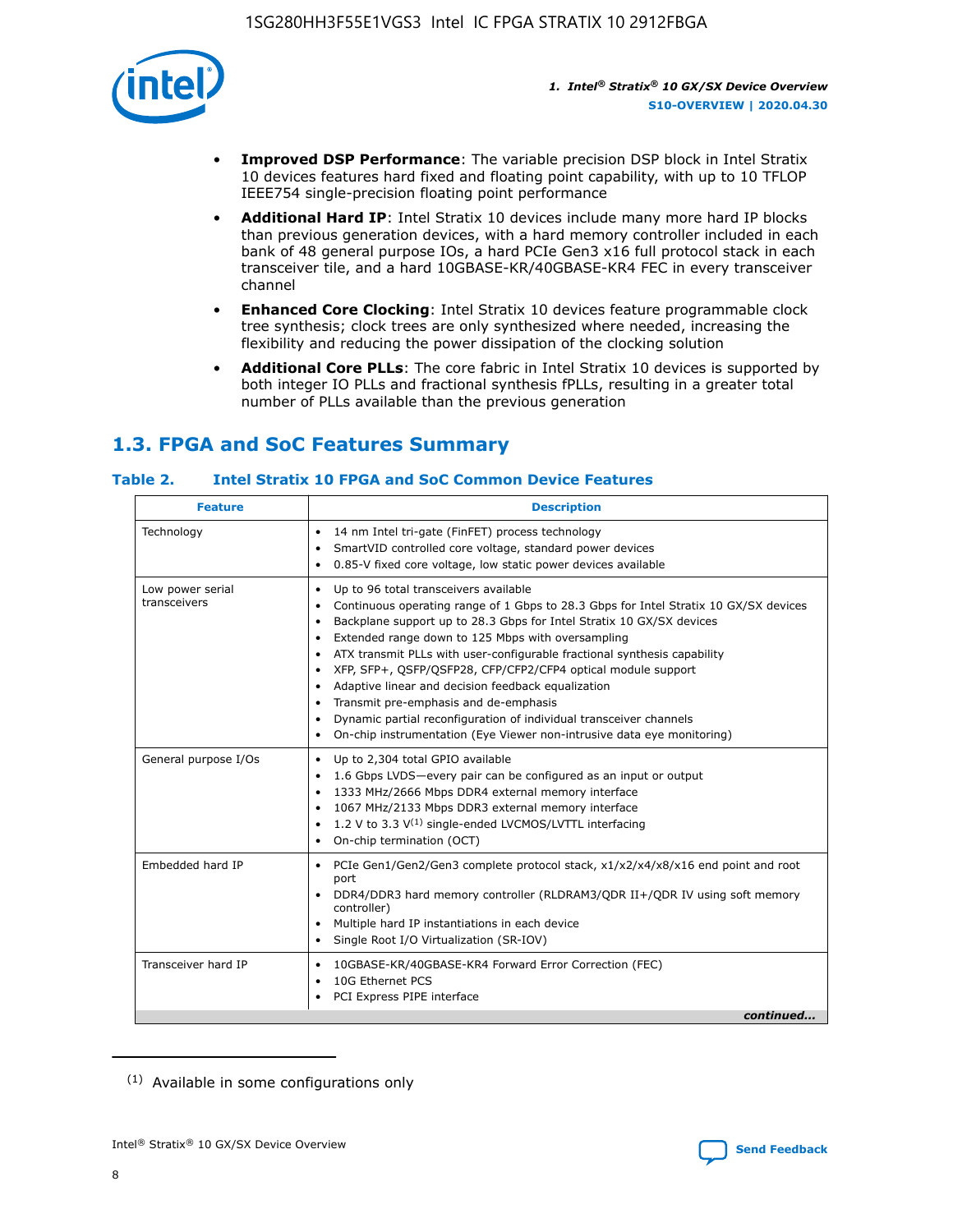

| <b>Description</b><br><b>Feature</b> |                                                                                                                                                                                                                                                                                                                                                                                                                                                                       |  |  |  |
|--------------------------------------|-----------------------------------------------------------------------------------------------------------------------------------------------------------------------------------------------------------------------------------------------------------------------------------------------------------------------------------------------------------------------------------------------------------------------------------------------------------------------|--|--|--|
|                                      | Interlaken PCS<br>$\bullet$<br>Gigabit Ethernet PCS<br>$\bullet$<br>Deterministic latency support for Common Public Radio Interface (CPRI) PCS<br>$\bullet$<br>Fast lock-time support for Gigabit Passive Optical Networking (GPON) PCS<br>$\bullet$<br>8B/10B, 64B/66B, 64B/67B encoders and decoders<br>$\bullet$<br>Custom mode support for proprietary protocols<br>$\bullet$                                                                                     |  |  |  |
| Power management                     | SmartVID controlled core voltage, standard power devices<br>$\bullet$<br>0.85-V fixed core voltage, low static power devices available<br>$\bullet$<br>Intel Quartus <sup>®</sup> Prime Pro Edition integrated power analysis<br>$\bullet$                                                                                                                                                                                                                            |  |  |  |
| High performance core fabric         | Intel Hyperflex core architecture with Hyper-Registers throughout the interconnect<br>$\bullet$<br>routing and at the inputs of all functional blocks<br>Enhanced adaptive logic module (ALM)<br>$\bullet$<br>Improved multi-track routing architecture reduces congestion and improves compile<br>times<br>Hierarchical core clocking architecture with programmable clock tree synthesis<br>Fine-grained partial reconfiguration                                    |  |  |  |
| Internal memory blocks               | M20K-20 Kb with hard ECC support<br>٠<br>MLAB-640 bit distributed LUTRAM<br>$\bullet$                                                                                                                                                                                                                                                                                                                                                                                 |  |  |  |
| Variable precision DSP<br>blocks     | IEEE 754-compliant hard single-precision floating point capability<br>$\bullet$<br>Supports signal processing with precision ranging from 18x19 up to 54x54<br>$\bullet$<br>Native 27x27 and 18x19 multiply modes<br>$\bullet$<br>64 bit accumulator and cascade for systolic FIRs<br>Internal coefficient memory banks<br>Pre-adder/subtractor improves efficiency<br>$\bullet$<br>Additional pipeline register increases performance and reduces power<br>$\bullet$ |  |  |  |
| Phase locked loops (PLL)             | Fractional synthesis PLLs (fPLL) support both fractional and integer modes<br>$\bullet$<br>Fractional mode with third-order delta-sigma modulation<br>Precision frequency synthesis<br>$\bullet$<br>Integer PLLs adjacent to general purpose I/Os, support external memory, and LVDS<br>$\bullet$<br>interfaces, clock delay compensation, zero delay buffering                                                                                                       |  |  |  |
| Core clock networks                  | 1 GHz fabric clocking<br>$\bullet$<br>667 MHz external memory interface clocking, supports 2666 Mbps DDR4 interface<br>$\bullet$<br>800 MHz LVDS interface clocking, supports 1600 Mbps LVDS interface<br>$\bullet$<br>Programmable clock tree synthesis, backwards compatible with global, regional and<br>$\bullet$<br>peripheral clock networks<br>Clocks only synthesized where needed, to minimize dynamic power<br>continued                                    |  |  |  |

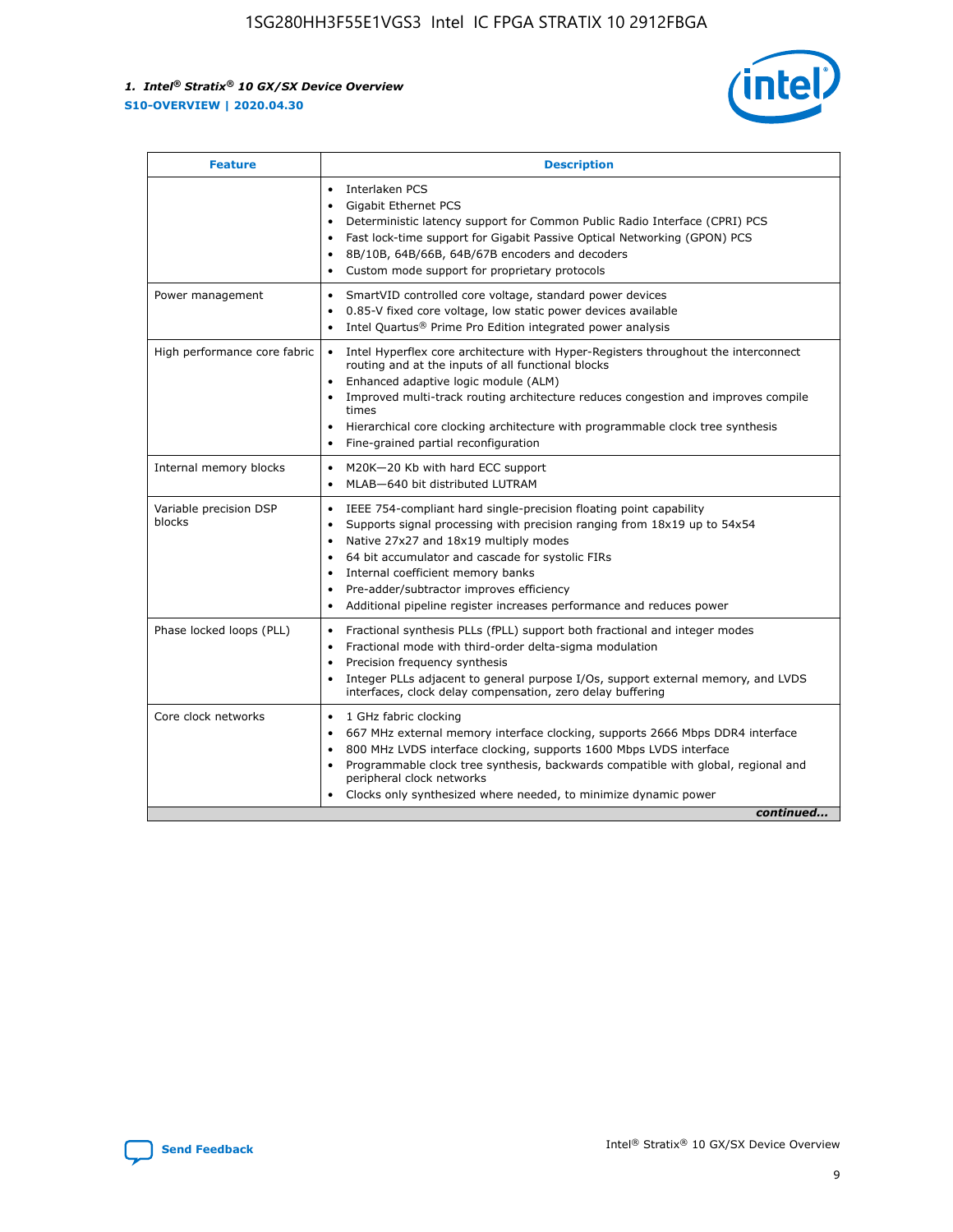

| <b>Feature</b>     | <b>Description</b>                                                                                                                                                                                                                                                                                                                                                                                                                                                                                                                                                   |  |  |
|--------------------|----------------------------------------------------------------------------------------------------------------------------------------------------------------------------------------------------------------------------------------------------------------------------------------------------------------------------------------------------------------------------------------------------------------------------------------------------------------------------------------------------------------------------------------------------------------------|--|--|
| Configuration      | Dedicated Secure Device Manager<br>$\bullet$<br>Software programmable device configuration<br>٠<br>Serial and parallel flash interface<br>٠<br>Configuration via protocol (CvP) using PCI Express Gen1/Gen2/Gen3<br>٠<br>Fine-grained partial reconfiguration of core fabric<br>$\bullet$<br>Dynamic reconfiguration of transceivers and PLLs<br>$\bullet$<br>Comprehensive set of security features including AES-256, SHA-256/384, and<br>ECDSA-256/384 accelerators, and multi-factor authentication<br>Physically Unclonable Function (PUF) service<br>$\bullet$ |  |  |
| Packaging          | Intel Embedded Multi-die Interconnect Bridge (EMIB) packaging technology<br>٠<br>Multiple devices with identical package footprints allows seamless migration across<br>$\bullet$<br>different device densities<br>1.0 mm ball-pitch FBGA packaging<br>$\bullet$<br>Lead and lead-free package options                                                                                                                                                                                                                                                               |  |  |
| Software and tools | Intel Quartus Prime Pro Edition design suite with new compiler and Hyper-Aware design<br>flow<br>Fast Forward compiler to allow Intel Hyperflex architecture performance exploration<br>$\bullet$<br>Transceiver toolkit<br>$\bullet$<br>Platform designer integration tool<br>DSP Builder advanced blockset<br>OpenCL <sup>™</sup> support<br>SoC Embedded Design Suite (EDS)                                                                                                                                                                                       |  |  |

#### **Table 3. Intel Stratix 10 SoC Specific Device Features**

| <b>Hard Processor</b><br>Multi-processor unit (MPU) core<br>Quad-core Arm Cortex-A53 MPCore processor with Arm<br>$\bullet$<br>CoreSight* debug and trace technology<br>System<br>Scalar floating-point unit supporting single and double<br>$\bullet$<br>precision<br>Arm Neon* media processing engine for each processor<br>$\bullet$<br><b>System Controllers</b><br>System Memory Management Unit (SMMU)<br>$\bullet$<br>Cache Coherency Unit (CCU)<br>$\bullet$<br>Layer 1 Cache<br>32 KB L1 instruction cache with parity<br>$\bullet$<br>32 KB L1 data cache with ECC<br>$\bullet$<br>Layer 2 Cache<br>1 MB Shared L2 Cache with ECC<br>$\bullet$<br>On-Chip Memory<br>256 KB On-Chip RAM<br>٠<br>Direct memory access (DMA) controller<br>8-Channel DMA<br>$\bullet$<br>Ethernet media access controller<br>Three 10/100/1000 EMAC with integrated DMA<br>$\bullet$<br>(EMAC)<br>USB On-The-Go controller (OTG)<br>2 USB OTG with integrated DMA<br>$\bullet$<br><b>UART</b> controller<br>2 UART 16550 compatible<br>$\bullet$<br>Serial Peripheral Interface (SPI)<br>4 SPI<br>$\bullet$<br>controller<br>$I2C$ controller<br>5 I <sup>2</sup> C controllers<br>$\bullet$<br>SD/SDIO/MMC controller<br>1 eMMC version 4.5 with DMA and CE-ATA support<br>$\bullet$<br>SD, including eSD, version 3.0<br>$\bullet$<br>SDIO, including eSDIO, version 3.0<br>$\bullet$<br>CE-ATA - version 1.1 | <b>SoC Subsystem</b> | <b>Feature</b> | <b>Description</b> |
|---------------------------------------------------------------------------------------------------------------------------------------------------------------------------------------------------------------------------------------------------------------------------------------------------------------------------------------------------------------------------------------------------------------------------------------------------------------------------------------------------------------------------------------------------------------------------------------------------------------------------------------------------------------------------------------------------------------------------------------------------------------------------------------------------------------------------------------------------------------------------------------------------------------------------------------------------------------------------------------------------------------------------------------------------------------------------------------------------------------------------------------------------------------------------------------------------------------------------------------------------------------------------------------------------------------------------------------------------------------------------------------------------------|----------------------|----------------|--------------------|
|                                                                                                                                                                                                                                                                                                                                                                                                                                                                                                                                                                                                                                                                                                                                                                                                                                                                                                                                                                                                                                                                                                                                                                                                                                                                                                                                                                                                         |                      |                |                    |
|                                                                                                                                                                                                                                                                                                                                                                                                                                                                                                                                                                                                                                                                                                                                                                                                                                                                                                                                                                                                                                                                                                                                                                                                                                                                                                                                                                                                         |                      |                |                    |
|                                                                                                                                                                                                                                                                                                                                                                                                                                                                                                                                                                                                                                                                                                                                                                                                                                                                                                                                                                                                                                                                                                                                                                                                                                                                                                                                                                                                         |                      |                |                    |
|                                                                                                                                                                                                                                                                                                                                                                                                                                                                                                                                                                                                                                                                                                                                                                                                                                                                                                                                                                                                                                                                                                                                                                                                                                                                                                                                                                                                         |                      |                |                    |
|                                                                                                                                                                                                                                                                                                                                                                                                                                                                                                                                                                                                                                                                                                                                                                                                                                                                                                                                                                                                                                                                                                                                                                                                                                                                                                                                                                                                         |                      |                |                    |
|                                                                                                                                                                                                                                                                                                                                                                                                                                                                                                                                                                                                                                                                                                                                                                                                                                                                                                                                                                                                                                                                                                                                                                                                                                                                                                                                                                                                         |                      |                |                    |
|                                                                                                                                                                                                                                                                                                                                                                                                                                                                                                                                                                                                                                                                                                                                                                                                                                                                                                                                                                                                                                                                                                                                                                                                                                                                                                                                                                                                         |                      |                |                    |
|                                                                                                                                                                                                                                                                                                                                                                                                                                                                                                                                                                                                                                                                                                                                                                                                                                                                                                                                                                                                                                                                                                                                                                                                                                                                                                                                                                                                         |                      |                |                    |
|                                                                                                                                                                                                                                                                                                                                                                                                                                                                                                                                                                                                                                                                                                                                                                                                                                                                                                                                                                                                                                                                                                                                                                                                                                                                                                                                                                                                         |                      |                |                    |
|                                                                                                                                                                                                                                                                                                                                                                                                                                                                                                                                                                                                                                                                                                                                                                                                                                                                                                                                                                                                                                                                                                                                                                                                                                                                                                                                                                                                         |                      |                |                    |
|                                                                                                                                                                                                                                                                                                                                                                                                                                                                                                                                                                                                                                                                                                                                                                                                                                                                                                                                                                                                                                                                                                                                                                                                                                                                                                                                                                                                         |                      |                |                    |
| continued                                                                                                                                                                                                                                                                                                                                                                                                                                                                                                                                                                                                                                                                                                                                                                                                                                                                                                                                                                                                                                                                                                                                                                                                                                                                                                                                                                                               |                      |                |                    |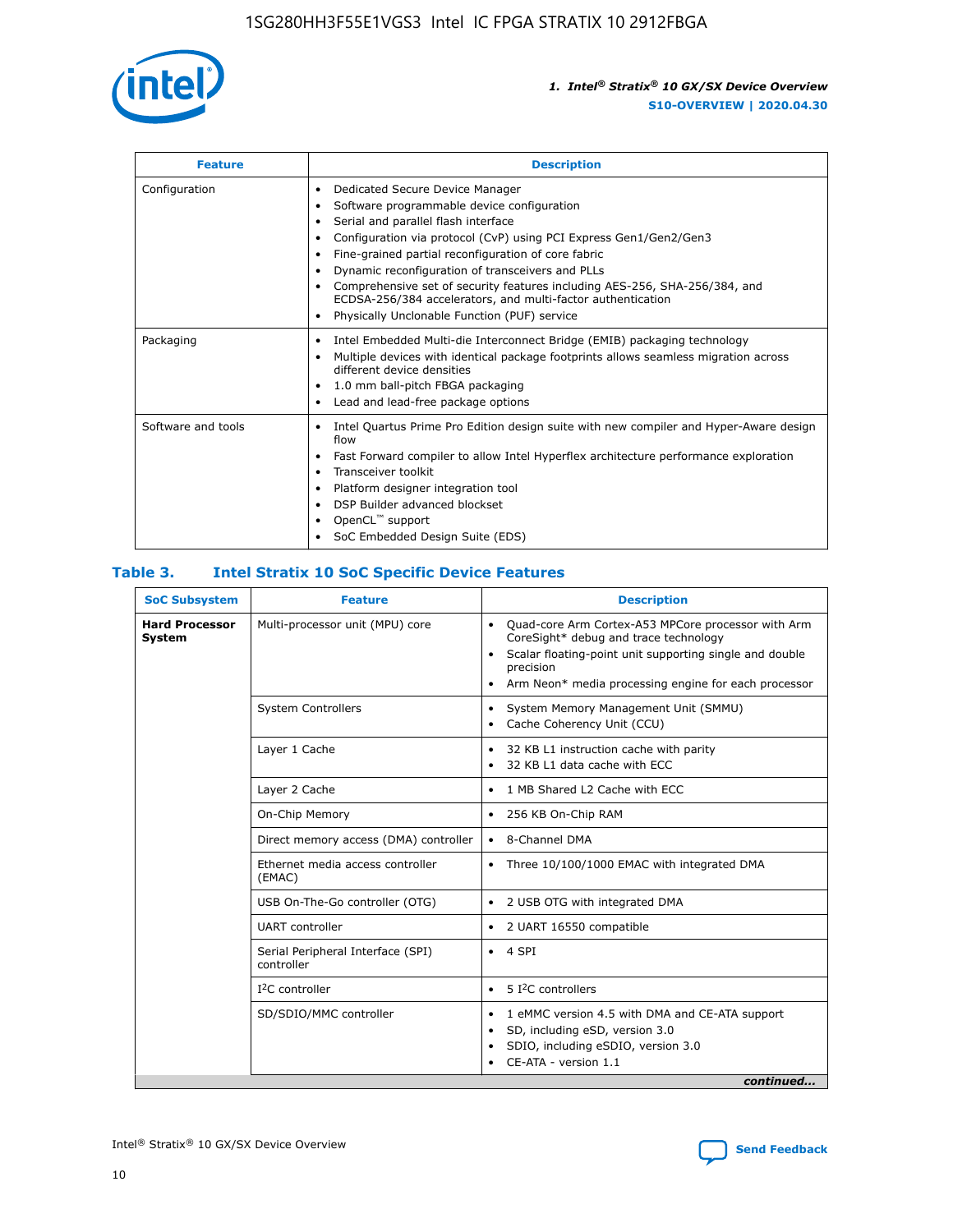

| <b>SoC Subsystem</b><br><b>Feature</b> |                            | <b>Description</b>                                                                                    |  |  |
|----------------------------------------|----------------------------|-------------------------------------------------------------------------------------------------------|--|--|
|                                        | NAND flash controller      | 1 ONFI 1.0, 8- and 16-bit support<br>$\bullet$                                                        |  |  |
|                                        | General-purpose I/O (GPIO) | Maximum of 48 software programmable GPIO<br>$\bullet$                                                 |  |  |
|                                        | Timers                     | 4 general-purpose timers<br>4 watchdog timers<br>٠                                                    |  |  |
| <b>Secure Device</b><br>Manager        | Security                   | Secure boot<br>$\bullet$<br>Advanced Encryption Standard (AES) and authentication<br>٠<br>(SHA/ECDSA) |  |  |
| External<br>Memory<br><b>Interface</b> | External Memory Interface  | Hard Memory Controller with DDR4 and DDR3<br>$\bullet$                                                |  |  |

## **1.4. Intel Stratix 10 Block Diagram**

#### **Figure 2. Intel Stratix 10 FPGA and SoC Architecture Block Diagram**



HPS: Quad ARM Cortex-A53 Hard Processor System SDM: Secure Device Manager

## **1.5. Intel Stratix 10 FPGA and SoC Family Plan**

<sup>(2)</sup> The number of 27x27 multipliers is one-half the number of 18x19 multipliers.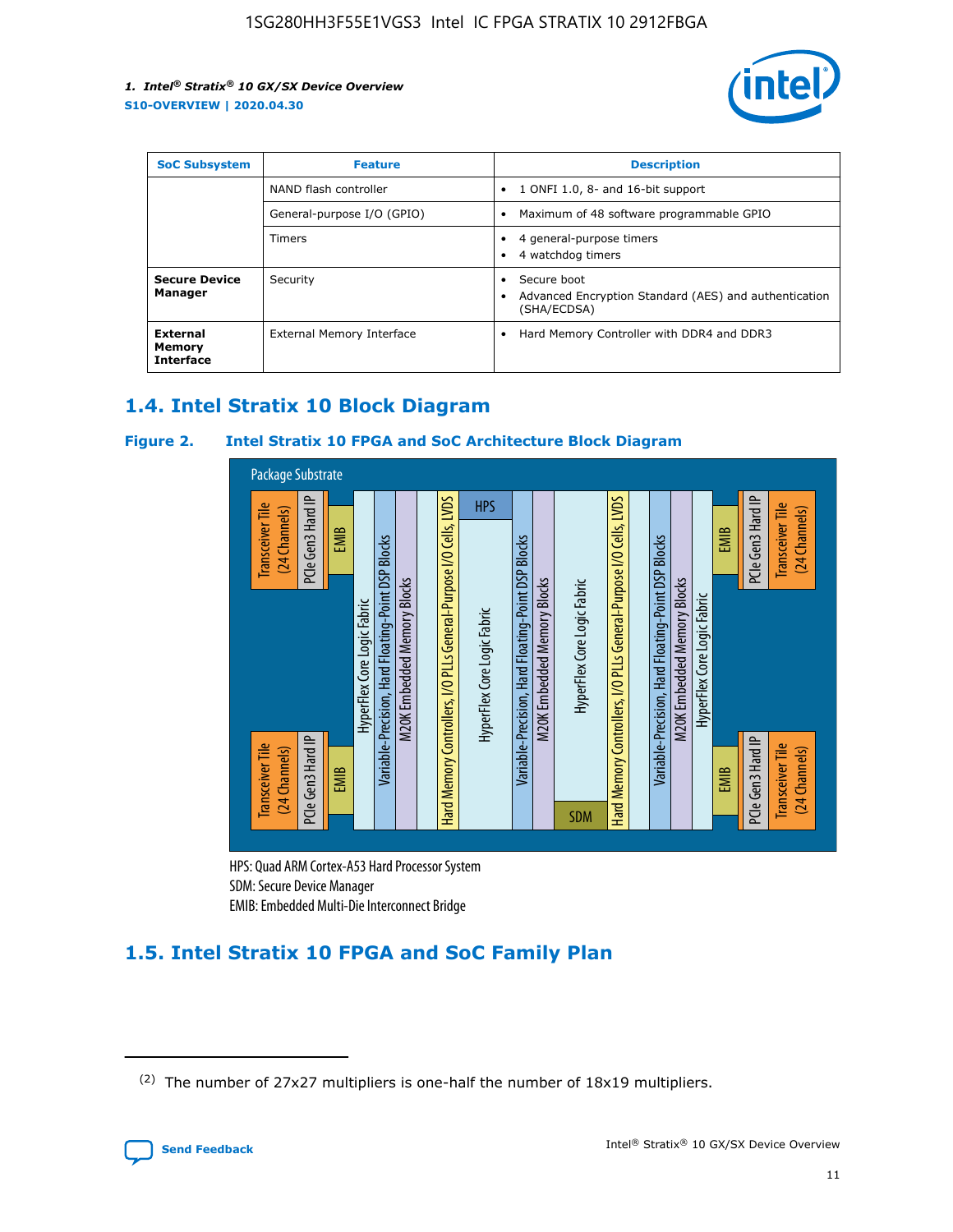

| Table 4. | Intel Stratix 10 GX/SX FPGA and SoC Family Plan-FPGA Core (part 1) |  |  |
|----------|--------------------------------------------------------------------|--|--|

| <b>Intel Stratix 10</b><br><b>GX/SX Device</b><br><b>Name</b> | <b>Logic Elements</b><br>(KLE) | <b>M20K Blocks</b> | <b>M20K Mbits</b> | <b>MLAB Counts</b> | <b>MLAB Mbits</b> | 18x19 Multi-<br>$p$ liers $(2)$ |
|---------------------------------------------------------------|--------------------------------|--------------------|-------------------|--------------------|-------------------|---------------------------------|
| GX 400/<br>SX 400                                             | 378                            | 1,537              | 30                | 3,276              | $\overline{2}$    | 1,296                           |
| GX 650/<br>SX 650                                             | 612                            | 2,489              | 49                | 5,364              | 3                 | 2,304                           |
| GX 850/<br>SX 850                                             | 841                            | 3,477              | 68                | 7,124              | $\overline{4}$    | 4,032                           |
| GX 1100/<br>SX 1100                                           | 1,325                          | 5,461              | 107               | 11,556             | $\overline{7}$    | 5,184                           |
| GX 1650/<br>SX 1650                                           | 1,624                          | 5,851              | 114               | 13,764             | 8                 | 6,290                           |
| GX 2100/<br>SX 2100                                           | 2,005                          | 6,501              | 127               | 17,316             | 11                | 7,488                           |
| GX 2500/<br>SX 2500                                           | 2,422                          | 9,963              | 195               | 20,529             | 13                | 10,022                          |
| GX 2800/<br>SX 2800                                           | 2,753                          | 11,721             | 229               | 23,796             | 15                | 11,520                          |
| GX 1660                                                       | 1,679                          | 6,162              | 120               | 14,230             | 9                 | 6,652                           |
| GX 2110                                                       | 2,073                          | 6,847              | 134               | 17,856             | 11                | 7,920                           |
| <b>GX 10M</b>                                                 | 10,200                         | 12,950             | 253               | 87,984             | 55                | 6,912                           |

#### **Table 5. Intel Stratix 10 GX/SX FPGA and SoC Family Plan—Interconnects, PLLs and Hard IP (part 2)**

| <b>Intel Stratix 10</b>            | <b>Interconnects</b> |                     | <b>PLLs</b>  |          | <b>Hard IP</b>                       |
|------------------------------------|----------------------|---------------------|--------------|----------|--------------------------------------|
| <b>GX/SX Device</b><br><b>Name</b> | <b>Maximum GPIOs</b> | <b>Maximum XCVR</b> | <b>fPLLs</b> | I/O PLLs | <b>PCIe Hard IP</b><br><b>Blocks</b> |
| GX 400/<br>SX 400                  | 374                  | 24                  | 8            | 8        | $\mathbf{1}$                         |
| GX 650/<br>SX 650                  | 392                  | 24                  | 8            | 8        | $\mathbf{1}$                         |
| GX 850/<br>SX 850                  | 688                  | 48                  | 16           | 16       | 2                                    |
| GX 1100/<br>SX 1100                | 688                  | 48                  | 16           | 16       | 2                                    |
| GX 1650/<br>SX 1650                | 704                  | 96                  | 32           | 24       | $\overline{4}$                       |
| GX 2100/<br>SX 2100                | 704                  | 96                  | 32           | 24       | $\overline{4}$                       |
| GX 2500/<br>SX 2500                | 1,160                | 96                  | 32           | 24       | $\overline{4}$                       |
| GX 2800/<br>SX 2800                | 1,160                | 96                  | 32           | 24       | $\overline{4}$                       |
|                                    |                      |                     |              |          | continued                            |

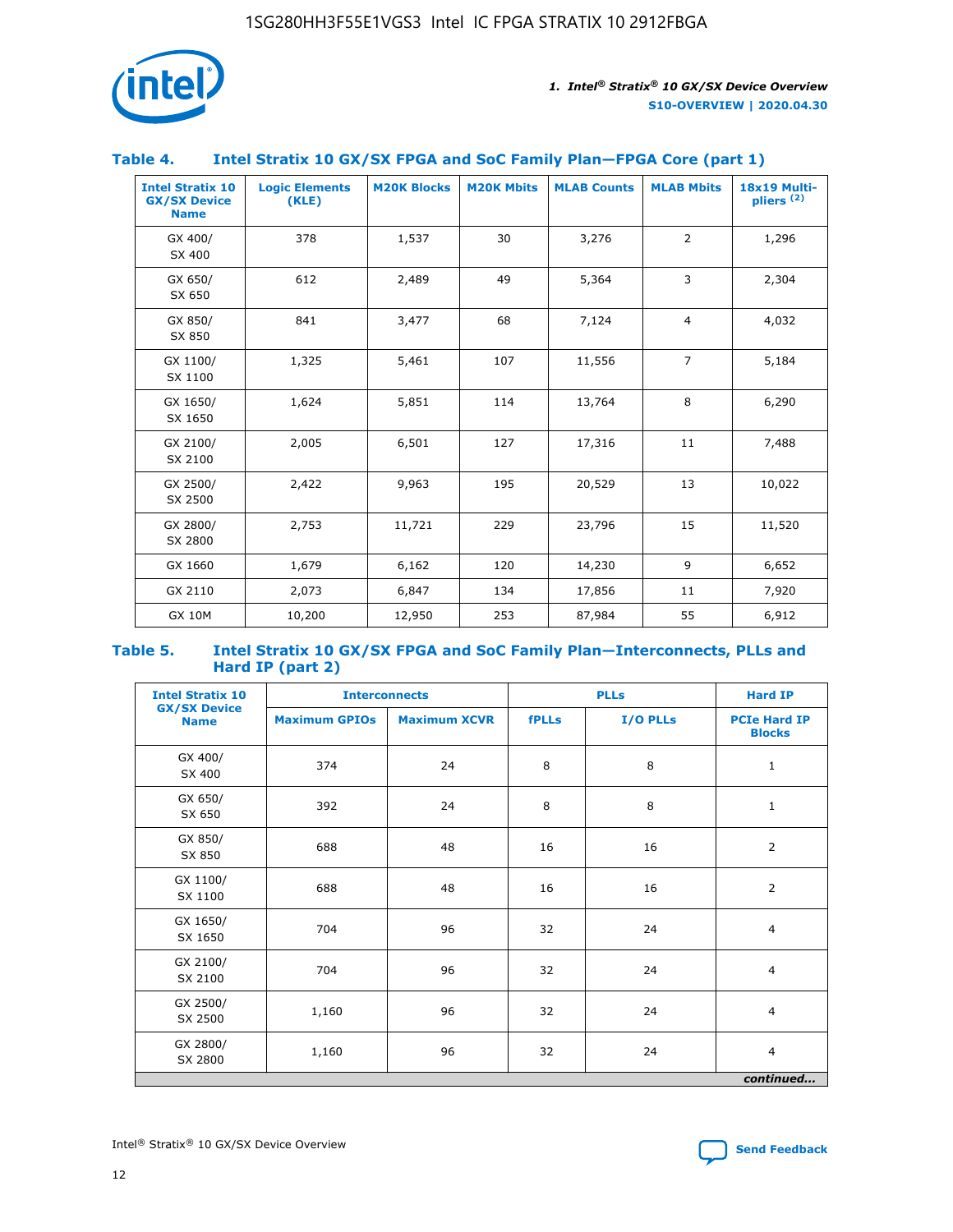

| <b>Intel Stratix 10</b>            | <b>Interconnects</b> |                     | <b>PLLs</b>  |                 | <b>Hard IP</b>                       |
|------------------------------------|----------------------|---------------------|--------------|-----------------|--------------------------------------|
| <b>GX/SX Device</b><br><b>Name</b> | <b>Maximum GPIOs</b> | <b>Maximum XCVR</b> | <b>fPLLs</b> | <b>I/O PLLs</b> | <b>PCIe Hard IP</b><br><b>Blocks</b> |
| GX 1660                            | 688                  | 48                  | 16           | 16              |                                      |
| GX 2110                            | 688                  | 48                  | 16           | 16              |                                      |
| <b>GX 10M</b>                      | 2,304                | 48                  | 24           | 48              | 4                                    |

#### **Table 6. Intel Stratix 10 GX/SX FPGA and SoC Family Package Plan**

Cell legend: General Purpose I/Os, High-Voltage I/Os, LVDS Pairs, Transceivers (3) (4) (5) (6) (7) (8)

| <b>Intel Stratix 10</b><br><b>GX/SX Device</b><br><b>Name</b> | F1152<br><b>HF35</b><br>$(35x35 \text{ mm}^2)$ | F1760<br><b>NF43</b><br>(42.5x42.5<br>$mm2$ ) | F2397<br><b>UF50</b><br>$(50x50 \text{ mm}^2)$ | F2912<br><b>HF55</b><br>$(55x55$ mm <sup>2</sup> ) | F4938<br><b>NF74</b><br>$(70x74)$ mm <sup>2</sup> |
|---------------------------------------------------------------|------------------------------------------------|-----------------------------------------------|------------------------------------------------|----------------------------------------------------|---------------------------------------------------|
| GX 400/<br>SX 400                                             | 374, 56, 120, 24 <sup>(9)</sup>                | $\overline{\phantom{a}}$                      | $\overline{\phantom{a}}$                       | ۰                                                  |                                                   |
| GX 650/<br>SX 650                                             | 392, 8, 192, 24                                | $\overline{\phantom{a}}$                      | $\overline{\phantom{a}}$                       |                                                    |                                                   |
| GX 850/<br>SX 850                                             | ۰.                                             | 688, 16, 336, 48                              |                                                |                                                    |                                                   |
| GX 1100/<br>SX 1100                                           |                                                | 688, 16, 336, 48                              |                                                |                                                    |                                                   |
| GX 1650/<br>SX 1650                                           |                                                | 688, 16, 336, 48                              | 704, 32, 336, 96                               |                                                    |                                                   |
| GX 2100/<br>SX 2100                                           | -                                              | 688, 16, 336, 48                              | 704, 32, 336, 96                               | $\overline{\phantom{a}}$                           |                                                   |
| GX 2500/<br>SX 2500                                           |                                                | 688, 16, 336, 48                              | 704, 32, 336, 96                               | 1160, 8, 576, 24                                   |                                                   |
| GX 2800/                                                      | -                                              | 688, 16, 336, 48                              | 704, 32, 336, 96                               | 1160, 8, 576, 24                                   | $\overline{\phantom{a}}$<br>continued             |

- (3) All packages are ball grid arrays with 1.0 mm pitch.
- (4) High-Voltage I/O pins are used for 3 V and 2.5 V interfacing.
- $(5)$  Each LVDS pair can be configured as either a differential input or a differential output.
- (6) High-Voltage I/O pins and LVDS pairs are included in the General Purpose I/O count. Transceivers are counted separately.
- $(7)$  Each package column offers pin migration (common circuit board footprint) for all devices in the column.
- $(8)$  Intel Stratix 10 GX devices are pin migratable with Intel Stratix 10 SX devices in the same package.
- $(9)$  The Intel Stratix 10 SX/GX 400 device has a level shifter, and this imposes some restrictions on the number of LVDS pairs and I/O banks available (see "Intel Stratix 10 SX/GX 400 Device Level Shifter Details").

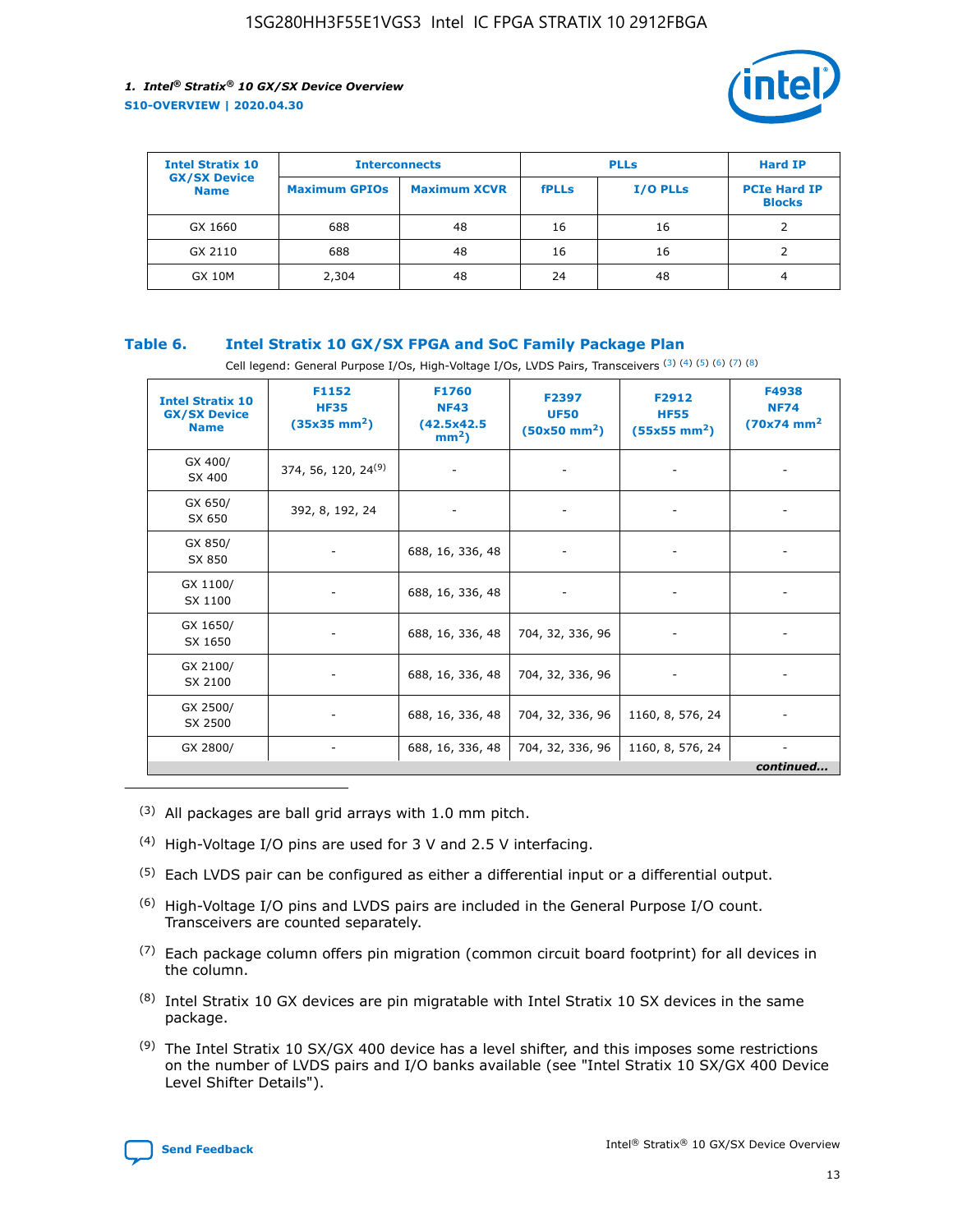

| <b>Intel Stratix 10</b><br><b>GX/SX Device</b><br><b>Name</b> | F1152<br><b>HF35</b><br>$(35x35)$ mm <sup>2</sup> ) | <b>F1760</b><br><b>NF43</b><br>(42.5x42.5<br>$mm2$ ) | F2397<br><b>UF50</b><br>$(50x50 \text{ mm}^2)$ | F2912<br><b>HF55</b><br>$(55x55$ mm <sup>2</sup> ) | F4938<br><b>NF74</b><br>$(70x74)$ mm <sup>2</sup> |
|---------------------------------------------------------------|-----------------------------------------------------|------------------------------------------------------|------------------------------------------------|----------------------------------------------------|---------------------------------------------------|
| SX 2800                                                       |                                                     |                                                      |                                                |                                                    |                                                   |
| GX 1660                                                       | -                                                   | 688, 16, 336, 48                                     | $\overline{\phantom{a}}$                       |                                                    |                                                   |
| GX 2110                                                       |                                                     | 688, 16, 336, 48                                     | $\overline{\phantom{a}}$                       |                                                    |                                                   |
| <b>GX 10M</b>                                                 | ۰                                                   |                                                      |                                                |                                                    | 2304, 32, 1152,<br>48                             |





## **1.6. Intel Hyperflex Core Architecture**

Intel Stratix 10 FPGAs and SoCs are based on a core fabric featuring the new Intel Hyperflex core architecture. The Intel Hyperflex core architecture delivers 2X the clock frequency performance and up to 70% lower power compared to previous generation high-end FPGAs. Along with this performance breakthrough, the Intel Hyperflex core architecture delivers a number of advantages including:

- **Higher Throughput**—Capitalizes on 2X core clock frequency performance to obtain throughput breakthroughs
- **Improved Power Efficiency**—Uses reduced IP size, enabled by Intel Hyperflex, to consolidate designs which previously spanned multiple devices into a single device, thereby reducing power by up to 70% versus previous generation devices
- **Greater Design Functionality**—Uses faster clock frequency to reduce bus widths and reduce IP size, freeing up additional FPGA resources to add greater functionality
- **Increased Designer Productivity**—Boosts performance with less routing congestion and fewer design iterations using Hyper-Aware design tools, obtaining greater timing margin for more rapid timing closure

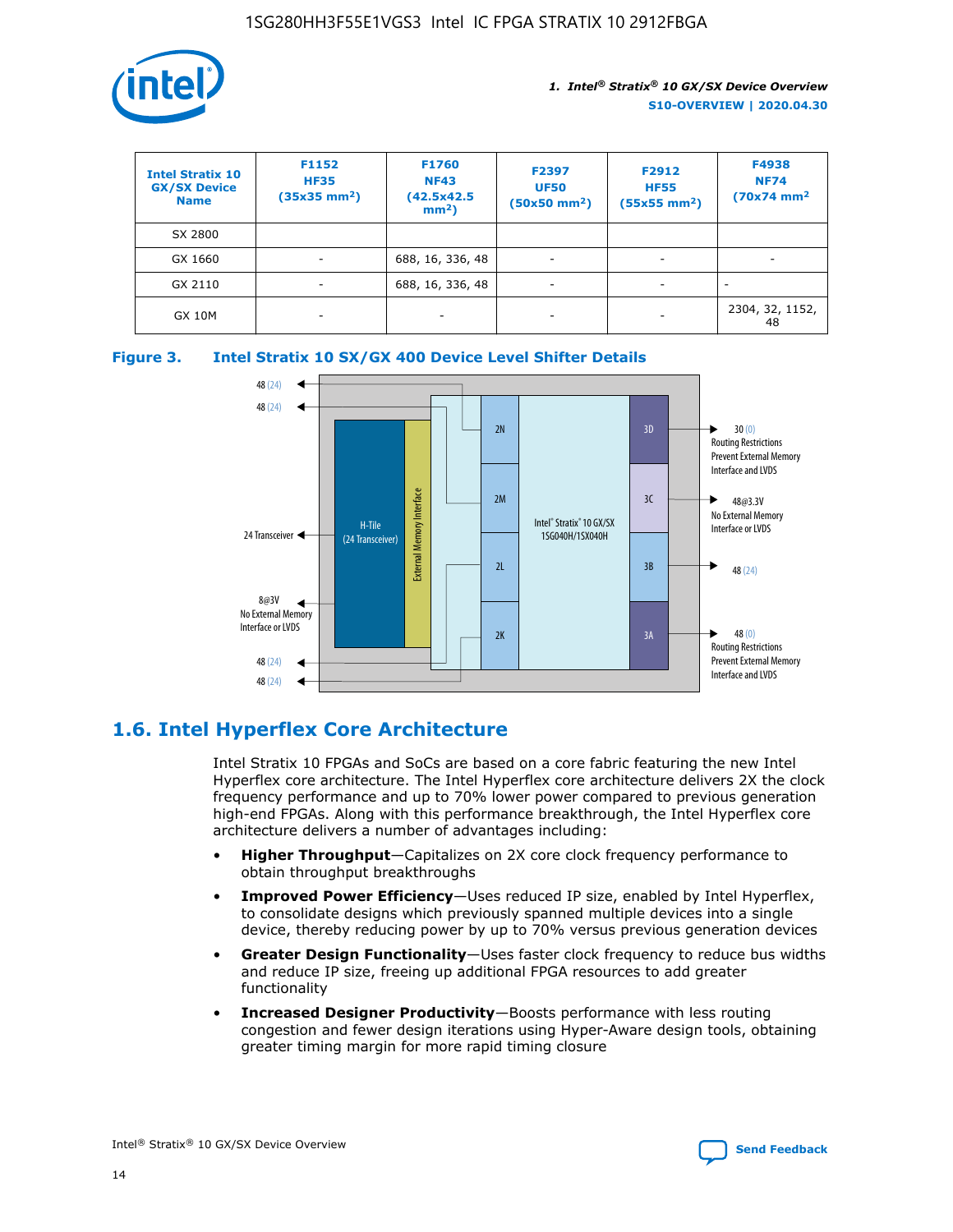*1. Intel® Stratix® 10 GX/SX Device Overview* **S10-OVERVIEW | 2020.04.30**



In addition to the traditional user registers found in the Adaptive Logic Modules (ALM), the Intel Hyperflex core architecture introduces additional bypassable registers everywhere throughout the fabric of the FPGA. These additional registers, called Hyper-Registers are available on every interconnect routing segment and at the inputs of all functional blocks.

#### **Figure 4. Bypassable Hyper-Register**



The Hyper-Registers enable the following key design techniques to achieve the 2X core performance increases:

- Fine grain Hyper-Retiming to eliminate critical paths
- Zero latency Hyper-Pipelining to eliminate routing delays
- Flexible Hyper-Optimization for best-in-class performance

By implementing these techniques in your design, the Hyper-Aware design tools automatically make use of the Hyper-Registers to achieve maximum core clock frequency.



#### **Figure 5. Intel Hyperflex Core Architecture**

New Hyper-Registers throughout the core fabric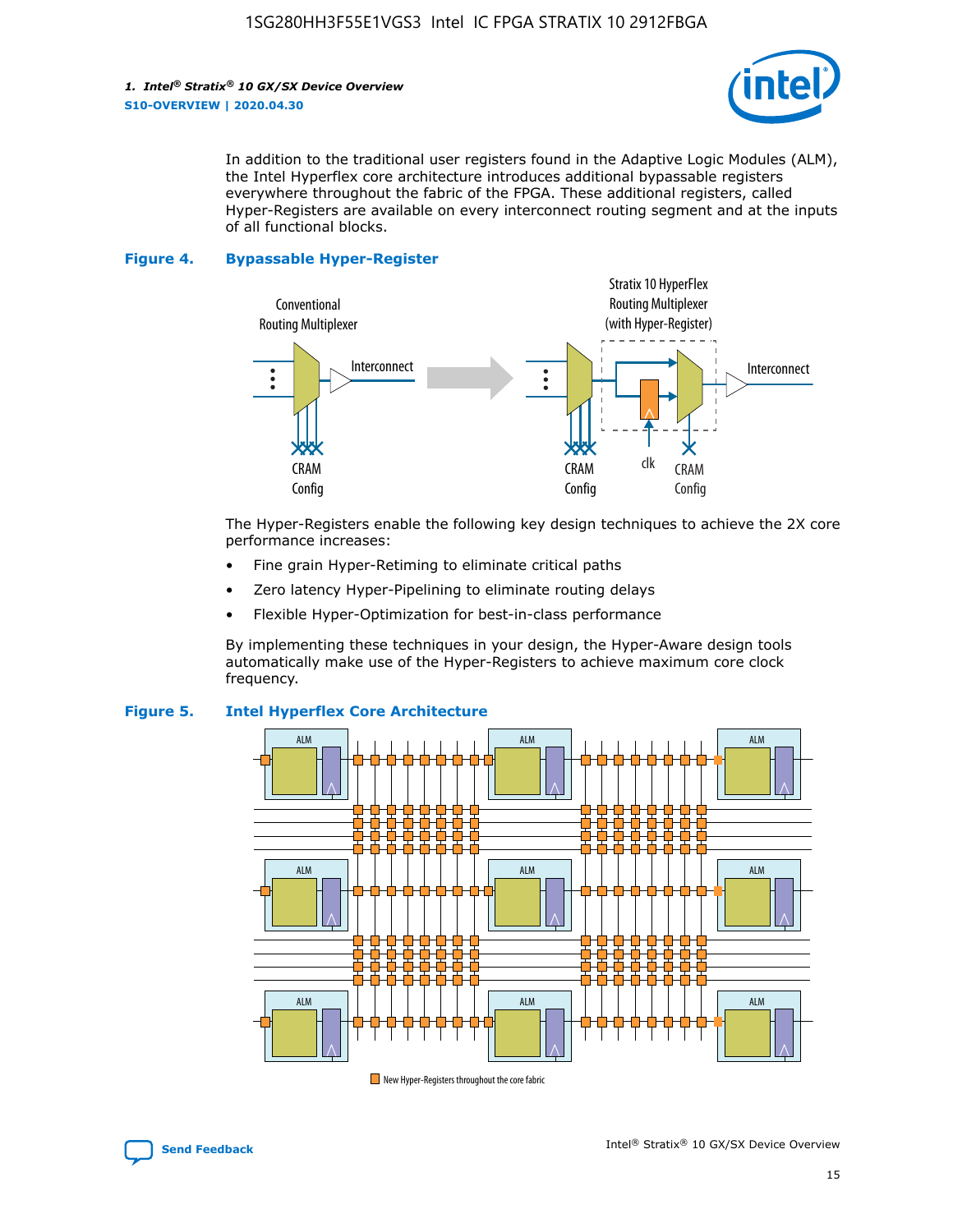

## **1.7. Heterogeneous 3D SiP Transceiver Tiles**

Intel Stratix 10 FPGAs and SoCs feature power efficient, high bandwidth, low latency transceivers. The transceivers are implemented on heterogeneous 3D System-in-Package (SiP) transceiver tiles, each containing 24 full-duplex transceiver channels. In addition to providing a high-performance transceiver solution to meet current connectivity needs, this allows for future flexibility and scalability as data rates, modulation schemes, and protocol IPs evolve.

#### **Figure 6. Monolithic Core Fabric and Heterogeneous 3D SiP Transceiver Tiles**



#### **Figure 7. Dual Core Fabric and Heterogeneous 3D SiP Transceiver Tiles (for the Intel Stratix 10 GX 10M Variant Only)**



Each transceiver tile contains:

- 24 full-duplex transceiver channels (PMA and PCS) $(10)$
- Reference clock distribution network
- Transmit PLLs
- High-speed clocking and bonding networks
- One instance of PCI Express hard IP

 $(10)$  12 full-duplex transceiver channels for the Intel Stratix 10 GX 10M variant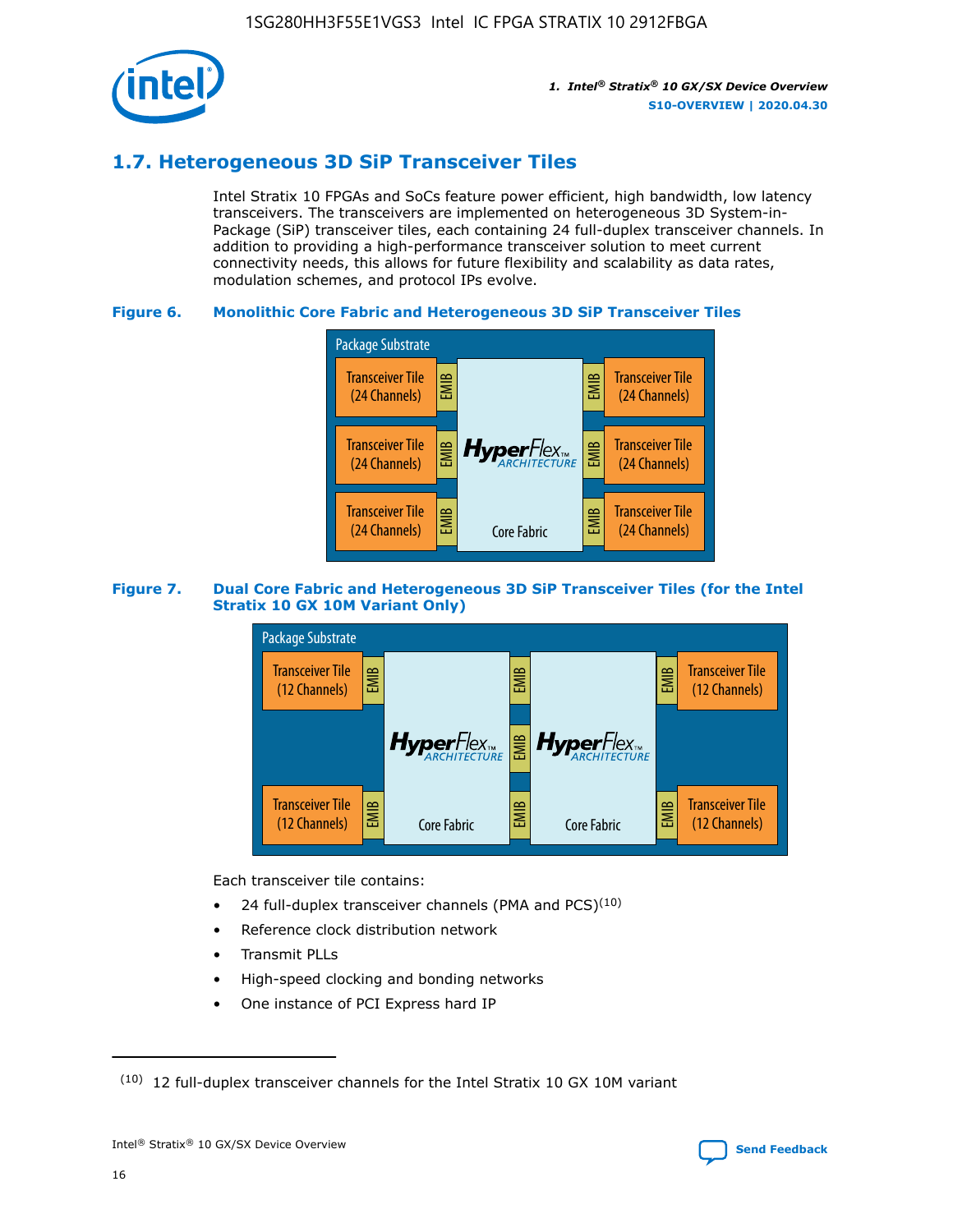



#### **Figure 8. Heterogeneous 3D SiP Transceiver Tile Architecture**

## **1.8. Intel Stratix 10 Transceivers**

Intel Stratix 10 devices offer up to 96 total full-duplex transceiver channels. These channels provide continuous data rates from 1 Gbps to 28.3 Gbps for chip-to-chip, chip-to-module, and backplane applications. In each device,two thirds of the transceivers can be configured up to the maximum data rate of 28.3 Gbps to drive 100G interfaces and C form-factor pluggable CFP2/CFP4 optical modules. For longerreach backplane driving applications, advanced adaptive equalization circuits are used to equalize over 30 dB of system loss.

All transceiver channels feature a dedicated Physical Medium Attachment (PMA) and a hardened Physical Coding Sublayer (PCS).

- The PMA provides primary interfacing capabilities to physical channels.
- The PCS typically handles encoding/decoding, word alignment, and other preprocessing functions before transferring data to the FPGA core fabric.

Within each transceiver tile, the transceivers are arranged in four banks of six PMA-PCS groups. A wide variety of bonded and non-bonded data rate configurations are possible within each bank, and within each tile, using a highly configurable clock distribution network.

#### **1.8.1. PMA Features**

PMA channels are comprised of transmitter (TX), receiver (RX), and high speed clocking resources.

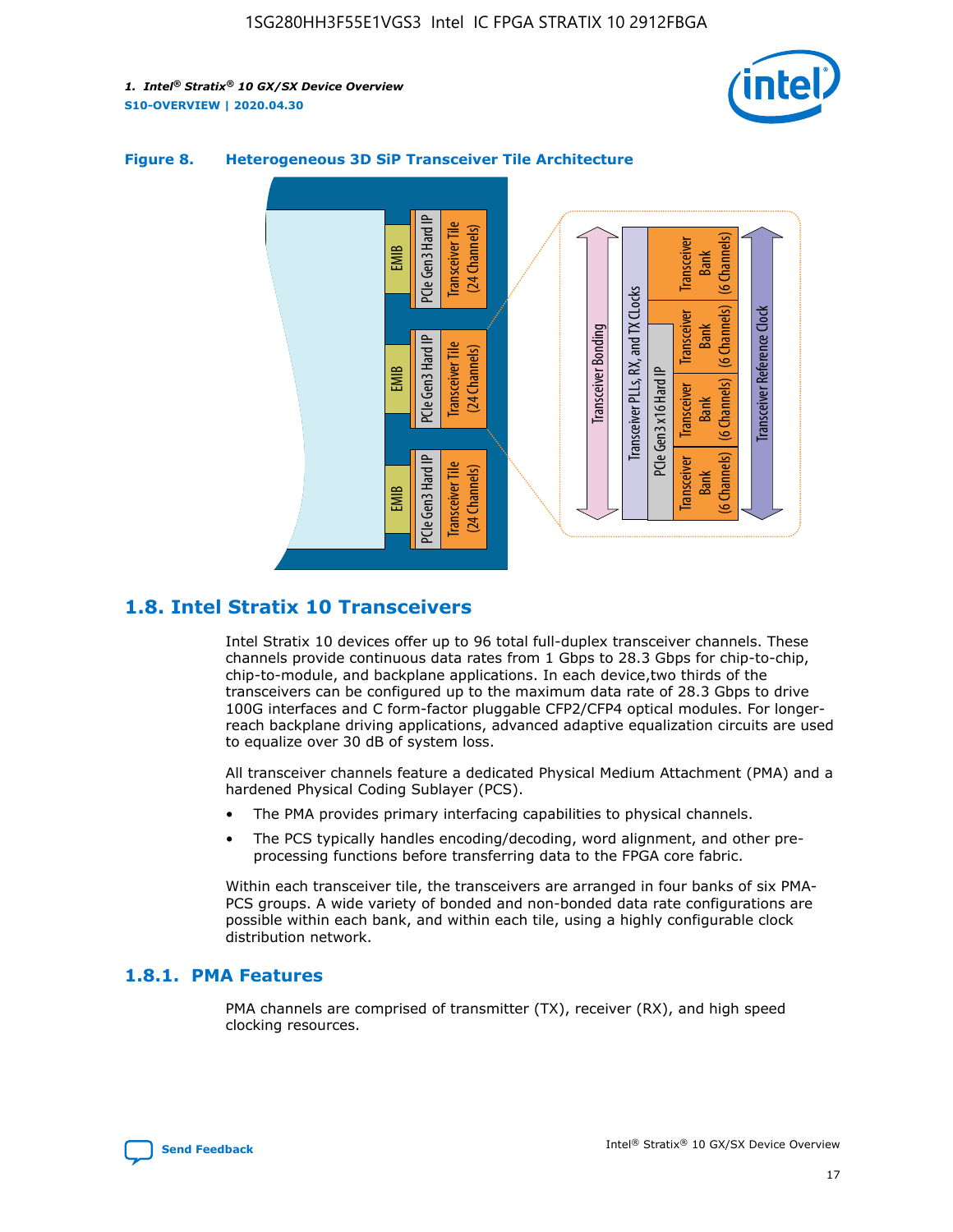

Intel Stratix 10 device features provide exceptional signal integrity at data rates up to 28.3 Gbps. Clocking options include ultra-low jitter LC tank-based (ATX) PLLs with optional fractional synthesis capability, channel PLLs operating as clock multiplier units (CMUs), and fractional synthesis PLLs (fPLLs).

- **ATX PLL**—can be configured in integer mode, or optionally, in a new fractional synthesis mode. Each ATX PLL spans the full frequency range of the supported data rate range providing a stable, flexible clock source with the lowest jitter.
- **CMU PLL**—when not being used as a transceiver, select PMA channels can be configured as channel PLLs operating as CMUs to provide an additional master clock source within the transceiver bank.
- **fPLL**—In addition, dedicated fPLLs are available with precision frequency synthesis capabilities. fPLLs can be used to synthesize multiple clock frequencies from a single reference clock source and replace multiple reference oscillators for multiprotocol and multi-rate applications.

On the receiver side, each PMA has an independent channel PLL that allows analog tracking for clock-data recovery. Each PMA also has advanced equalization circuits that compensate for transmission losses across a wide frequency spectrum.

- **Variable Gain Amplifier (VGA)**—to optimize the receiver's dynamic range
- **Continuous Time Linear Equalizer (CTLE)**—to compensate for channel losses with lowest power dissipation
- **Decision Feedback Equalizer (DFE)**—to provide additional equalization capability on backplanes even in the presence of crosstalk and reflections
- **On-Die Instrumentation (ODI)**—to provide on-chip eye monitoring capabilities (Eye Viewer). This capability helps to optimize link equalization parameters during board bring-up and supports in-system link diagnostics and equalization margin testing

#### **Figure 9. Intel Stratix 10 Receiver Block Features**



All link equalization parameters feature automatic adaptation using the new Advanced Digital Adaptive Parametric Tuning (ADAPT) circuit. This circuit is used to dynamically set DFE tap weights, adjust CTLE parameters, and optimize VGA gain and threshold voltage. Finally, optimal and consistent signal integrity is ensured by using the new



Intel<sup>®</sup> Stratix<sup>®</sup> 10 GX/SX Device Overview **[Send Feedback](mailto:FPGAtechdocfeedback@intel.com?subject=Feedback%20on%20Intel%20Stratix%2010%20GX/SX%20Device%20Overview%20(S10-OVERVIEW%202020.04.30)&body=We%20appreciate%20your%20feedback.%20In%20your%20comments,%20also%20specify%20the%20page%20number%20or%20paragraph.%20Thank%20you.)** Send Feedback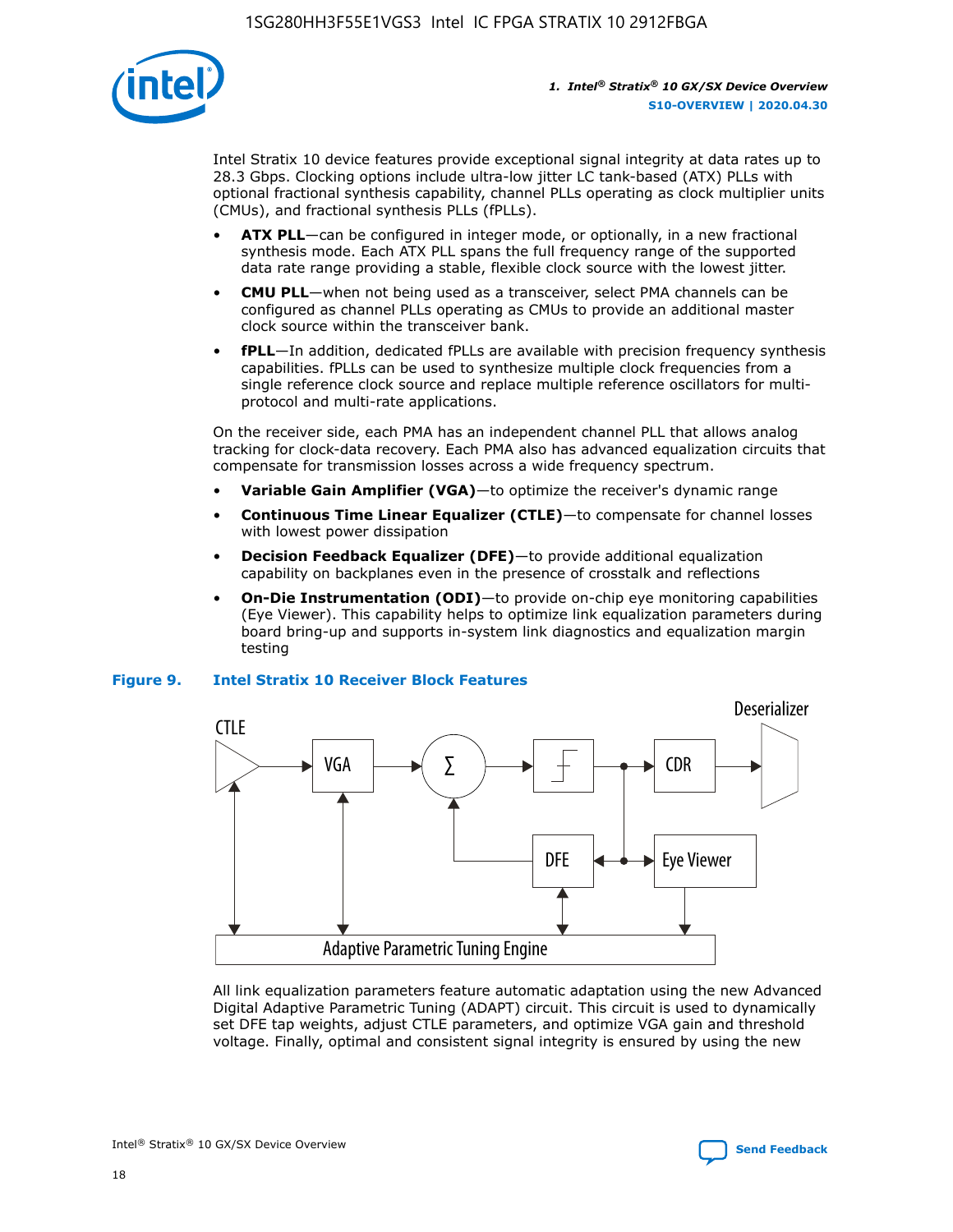

hardened Precision Signal Integrity Calibration Engine (PreSICE) to automatically calibrate all transceiver circuit blocks on power-up. This gives the most link margin and ensures robust, reliable, and error-free operation.

#### **Table 7. Transceiver PMA Features**

| <b>Feature</b>                                                       | <b>Capability</b>                                                                                                                                                                                         |
|----------------------------------------------------------------------|-----------------------------------------------------------------------------------------------------------------------------------------------------------------------------------------------------------|
| Chip-to-Chip Data Rates                                              | 1 Gbps (11) to 28.3 Gbps (Intel Stratix 10 GX/SX devices)                                                                                                                                                 |
| <b>Backplane Support</b>                                             | Drive backplanes at data rates up to 28.3 Gbps, including 10GBASE-KR compliance                                                                                                                           |
| Optical Module Support                                               | SFP+/SFP, XFP, CXP, QSFP/QSFP28, QSFPDD, CFP/CFP2/CFP4                                                                                                                                                    |
| Cable Driving Support                                                | SFP+ Direct Attach, PCI Express over cable, eSATA                                                                                                                                                         |
| <b>Transmit Pre-Emphasis</b>                                         | 5-tap transmit pre-emphasis and de-emphasis to compensate for system channel loss                                                                                                                         |
| Continuous Time Linear<br>Equalizer (CTLE)                           | Dual mode, high-gain, and high-data rate, linear receive equalization to compensate for<br>system channel loss                                                                                            |
| Decision Feedback Equalizer<br>(DFE)                                 | 15 fixed tap DFE to equalize backplane channel loss in the presence of crosstalk and noisy<br>environments                                                                                                |
| Advanced Digital Adaptive<br>Parametric Tuning (ADAPT)               | Fully digital adaptation engine to automatically adjust all link equalization parameters-<br>including CTLE, DFE, and VGA blocks-that provide optimal link margin without intervention<br>from user logic |
| Precision Signal Integrity<br>Calibration Engine (PreSICE)           | Hardened calibration controller to quickly calibrate all transceiver control parameters on<br>power-up, which provides the optimal signal integrity and jitter performance                                |
| <b>ATX Transmit PLLs</b>                                             | Low jitter ATX (inductor-capacitor) transmit PLLs with continuous tuning range to cover a<br>wide range of standard and proprietary protocols, with optional fractional frequency<br>synthesis capability |
| <b>Fractional PLLs</b>                                               | On-chip fractional frequency synthesizers to replace on-board crystal oscillators and reduce<br>system cost                                                                                               |
| Digitally Assisted Analog<br>CDR.                                    | Superior jitter tolerance with fast lock time                                                                                                                                                             |
| On-Die Instrumentation-<br>Eye Viewer and Jitter Margin<br>Tool      | Simplify board bring-up, debug, and diagnostics with non-intrusive, high-resolution eye<br>monitoring (Eye Viewer). Also inject jitter from transmitter to test link margin in system.                    |
| Dynamic Reconfiguration                                              | Allows for independent control of each transceiver channel Avalon memory-mapped<br>interface for the most transceiver flexibility.                                                                        |
| Multiple PCS-PMA and PCS-<br>Core to FPGA fabric interface<br>widths | 8, 10, 16, 20, 32, 40, or 64 bit interface widths for flexibility of deserialization width,<br>encoding, and reduced latency                                                                              |

### **1.8.2. PCS Features**

Intel Stratix 10 PMA channels interface with core logic through configurable and bypassable PCS interface layers.

The PCS contains multiple gearbox implementations to decouple the PMA and PCS interface widths. This feature provides the flexibility to implement a wide range of applications with 8, 10, 16, 20, 32, 40, or 64 bit interface width between each transceiver and the core logic.

 $(11)$  Stratix 10 transceivers can support data rates below 1 Gbps with over sampling.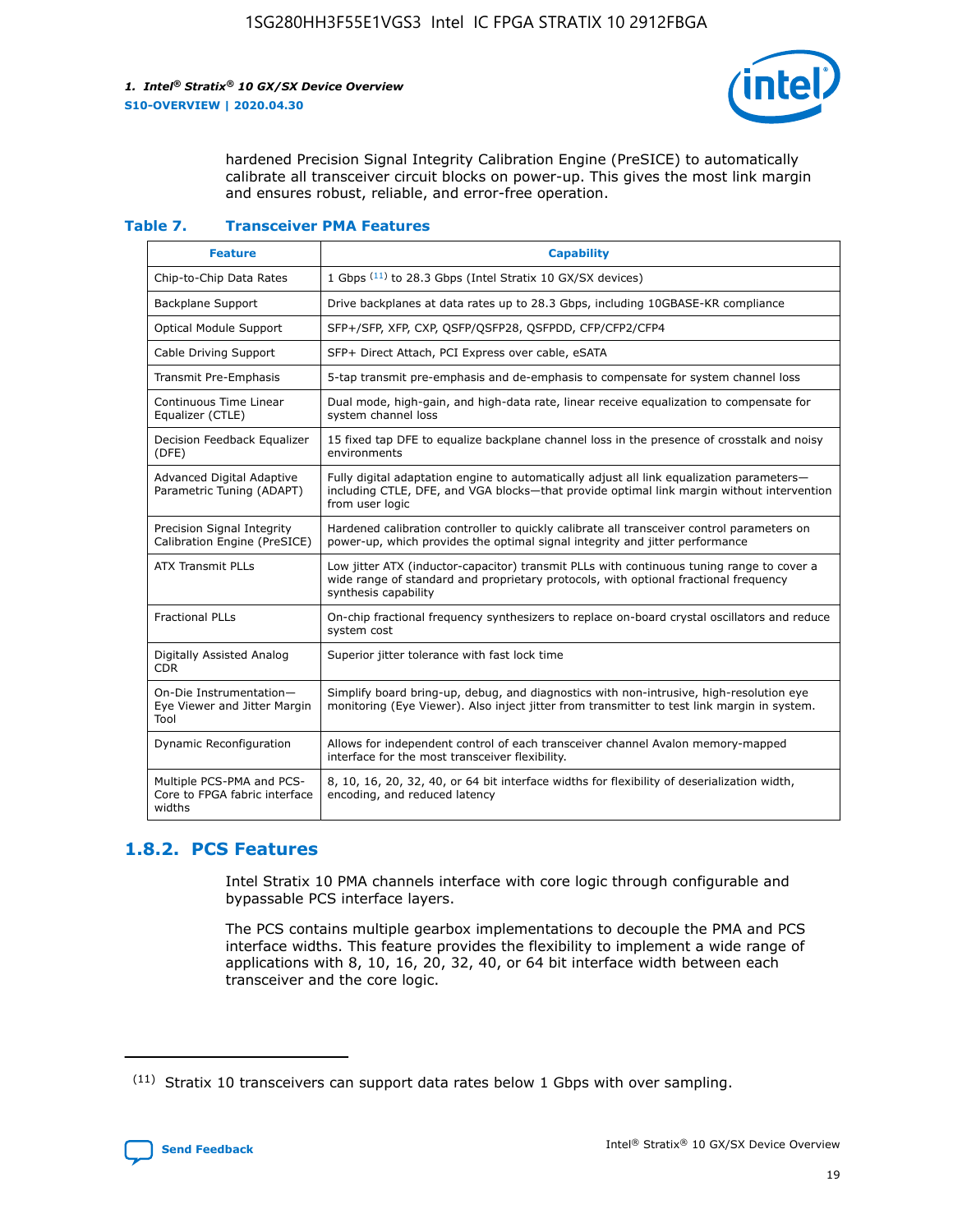

The PCS also contains hard IP to support a variety of standard and proprietary protocols across a wide range of data rates and encoding schemes. The Standard PCS mode provides support for 8B/10B encoded applications up to 12.5 Gbps. The Enhanced PCS mode supports 64B/66B and 64B/67B encoded applications up to 17.4 Gbps. The enhanced PCS mode also includes an integrated 10GBASE-KR/40GBASE-KR4 Forward Error Correction (FEC) circuit. For highly customized implementations, a PCS Direct mode provides an interface up to 64 bits wide to allow for custom encoding and support for data rates up to 28.3 Gbps.

For more information about the PCS-Core interface or the double rate transfer mode, refer to the *Intel Stratix 10 L- and H-Tile Transceiver PHY User Guide*, and the *Intel Stratix 10 E-Tile Transceiver PHY User Guide*.

| <b>PCS Protocol</b><br><b>Support</b>           | Data Rate (Gbps) | <b>Transmitter Data Path</b>                                                                                                                                              | <b>Receiver Data Path</b>                                                                                                                                                                                      |
|-------------------------------------------------|------------------|---------------------------------------------------------------------------------------------------------------------------------------------------------------------------|----------------------------------------------------------------------------------------------------------------------------------------------------------------------------------------------------------------|
| Standard PCS                                    | 1 to 12.5        | Phase compensation FIFO, byte<br>serializer, 8B/10B encoder, bit-slipper,<br>channel bonding                                                                              | Rate match FIFO, word-aligner, 8B/10B<br>decoder, byte deserializer, byte<br>ordering                                                                                                                          |
| PCI Express<br>Gen1/Gen2 x1,<br>x2, x4, x8, x16 | $2.5$ and $5.0$  | Same as Standard PCS plus PIPE 2.0<br>interface to core                                                                                                                   | Same as Standard PCS plus PIPE 2.0<br>interface to core                                                                                                                                                        |
| PCI Express Gen3<br>x1, x2, x4, x8,<br>x16      | 8.0              | Phase compensation FIFO, byte<br>serializer, encoder, scrambler, bit-<br>slipper, gear box, channel bonding, and<br>PIPE 3.0 interface to core, auto speed<br>negotiation | Rate match FIFO (0-600 ppm mode),<br>word-aligner, decoder, descrambler,<br>phase compensation FIFO, block sync,<br>byte deserializer, byte ordering, PIPE<br>3.0 interface to core, auto speed<br>negotiation |
| CPRI                                            | 0.6144 to 9.8    | Same as Standard PCS plus<br>deterministic latency serialization                                                                                                          | Same as Standard PCS plus<br>deterministic latency deserialization                                                                                                                                             |
| <b>Enhanced PCS</b>                             | 2.5 to 17.4      | FIFO, channel bonding, bit-slipper, and<br>gear box                                                                                                                       | FIFO, block sync, bit-slipper, and gear<br>box                                                                                                                                                                 |
| 10GBASE-R                                       | 10.3125          | FIFO, 64B/66B encoder, scrambler,<br>FEC, and gear box                                                                                                                    | FIFO, 64B/66B decoder, descrambler,<br>block sync, FEC, and gear box                                                                                                                                           |
| Interlaken                                      | 4.9 to 17.4      | FIFO, channel bonding, frame<br>generator, CRC-32 generator,<br>scrambler, disparity generator, bit-<br>slipper, and gear box                                             | FIFO, CRC-32 checker, frame sync,<br>descrambler, disparity checker, block<br>sync, and gear box                                                                                                               |
| SFI-S/SFI-5.2                                   | 11.3             | FIFO, channel bonding, bit-slipper, and<br>gear box                                                                                                                       | FIFO, bit-slipper, and gear box                                                                                                                                                                                |
| <b>IEEE 1588</b>                                | 1.25 to 10.3125  | FIFO (fixed latency), 64B/66B encoder,<br>scrambler, and gear box                                                                                                         | FIFO (fixed latency), 64B/66B decoder,<br>descrambler, block sync, and gear box                                                                                                                                |
| SDI                                             | up to 12.5       | FIFO and gear box                                                                                                                                                         | FIFO, bit-slipper, and gear box                                                                                                                                                                                |
| GigE                                            | 1.25             | Same as Standard PCS plus GigE state<br>machine                                                                                                                           | Same as Standard PCS plus GigE state<br>machine                                                                                                                                                                |
| <b>PCS Direct</b>                               | up to 28.3       | Custom                                                                                                                                                                    | Custom                                                                                                                                                                                                         |

#### **Table 8. Transceiver PCS Features**

#### **Related Information**

[Intel Stratix 10 L- and H-Tile Transceiver PHY User Guide](https://www.altera.com/documentation/wry1479165198810.html)

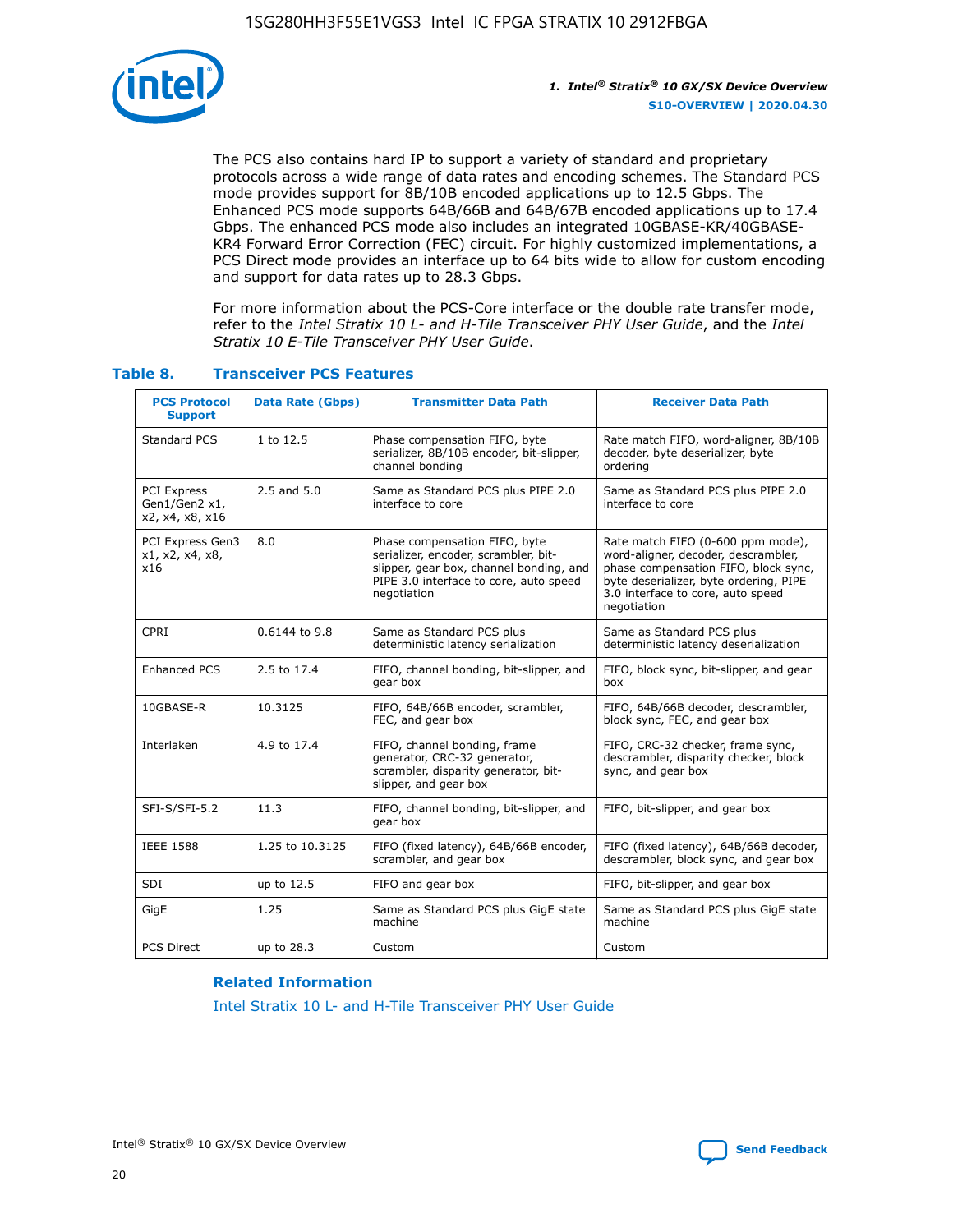

## **1.9. PCI Express Gen1/Gen2/Gen3 Hard IP**

Intel Stratix 10 devices contain embedded PCI Express hard IP designed for performance, ease-of-use, increased functionality, and designer productivity.

The PCI Express hard IP consists of the PHY, Data Link, and Transaction layers. It also supports PCI Express Gen1/Gen2/Gen3 end point and root port, in x1/x2/x4/x8/x16 lane configurations. The PCI Express hard IP is capable of operating independently from the core logic (autonomous mode). This feature allows the PCI Express link to power up and complete link training in less than 100 ms, while the rest of the device is still in the process of being configured. The hard IP also provides added functionality, which makes it easier to support emerging features such as Single Root I/O Virtualization (SR-IOV) and optional protocol extensions.

The PCI Express hard IP has improved end-to-end data path protection using Error Checking and Correction (ECC). In addition, the hard IP supports configuration of the device via protocol (CvP) across the PCI Express bus at Gen1/Gen2/Gen3 rates.

## **1.10. Interlaken PCS Hard IP**

Intel Stratix 10 devices have integrated Interlaken PCS hard IP supporting rates up to 17.4 Gbps per lane.

The Interlaken PCS hard IP is based on the proven functionality of the PCS developed for Intel's previous generation FPGAs, which has demonstrated interoperability with Interlaken ASSP vendors and third-party IP suppliers. The Interlaken PCS hard IP is present in every transceiver channel in Intel Stratix 10 devices.

## **1.11. 10G Ethernet Hard IP**

Intel Stratix 10 devices include IEEE 802.3 10-Gbps Ethernet (10GbE) compliant 10GBASE-R PCS and PMA hard IP. The scalable 10GbE hard IP supports multiple independent 10GbE ports while using a single PLL for all the 10GBASE-R PCS instantiations, which saves on core logic resources and clock networks.

The integrated serial transceivers simplify multi-port 10GbE systems compared to 10 GbE Attachment Unit Interface (XAUI) interfaces that require an external XAUI-to-10G PHY. Furthermore, the integrated transceivers incorporate signal conditioning circuits, which enable direct connection to standard 10G XFP and SFP+ pluggable optical modules. The transceivers also support backplane Ethernet applications and include a hard 10GBASE-KR/40GBASE-KR4 Forward Error Correction (FEC) circuit that can be used for both 10G and 40G applications. The integrated 10G Ethernet hard IP and 10G transceivers save external PHY cost, board space and system power. The 10G Ethernet PCS hard IP and 10GBASE-KR FEC are present in every transceiver channel.

## **1.12. External Memory and General Purpose I/O**

Intel Stratix 10 devices offer substantial external memory bandwidth, with up to ten 72 bit wide DDR4 memory interfaces running at up to 2666 Mbps. For external memory interface and LVDS restrictions, see [AN 906: Intel Stratix 10 GX 400, SX 400,](https://www.intel.com/content/www/us/en/programmable/documentation/sjf1574667190623.html#bft1574667627484) [and TX 400 Routing and Designing Floorplan Guidelines.](https://www.intel.com/content/www/us/en/programmable/documentation/sjf1574667190623.html#bft1574667627484)

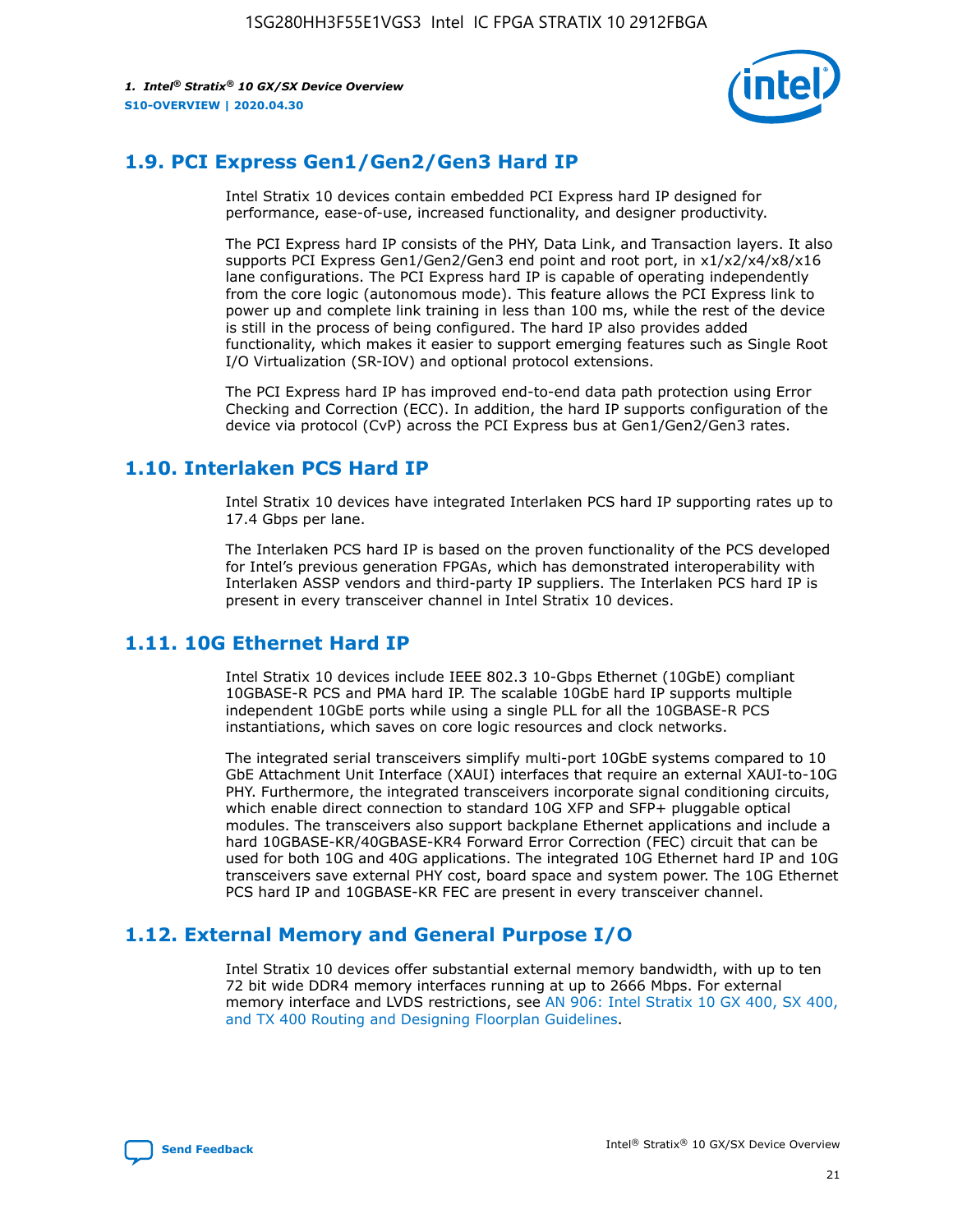

This bandwidth is provided along with the ease of design, lower power, and resource efficiencies of hardened high-performance memory controllers. The external memory interfaces can be configured up to a maximum width of 144 bits when using either hard or soft memory controllers.

#### **Figure 10. Hard Memory Controller**



Each I/O bank contains 48 general purpose I/Os and a high-efficiency hard memory controller capable of supporting many different memory types, each with different performance capabilities. The hard memory controller is also capable of being bypassed and replaced by a soft controller implemented in user logic. The I/Os each have a hardened double data rate (DDR) read/write path (PHY) capable of performing key memory interface functionality such as:

- Read/write leveling
- FIFO buffering to lower latency and improve margin
- Timing calibration
- On-chip termination

The timing calibration is aided by the inclusion of hard microcontrollers based on Intel's Nios® II technology, specifically tailored to control the calibration of multiple memory interfaces. This calibration allows the Intel Stratix 10 device to compensate for any changes in process, voltage, or temperature either within the Intel Stratix 10 device itself, or within the external memory device. The advanced calibration algorithms ensure maximum bandwidth and robust timing margin across all operating conditions.

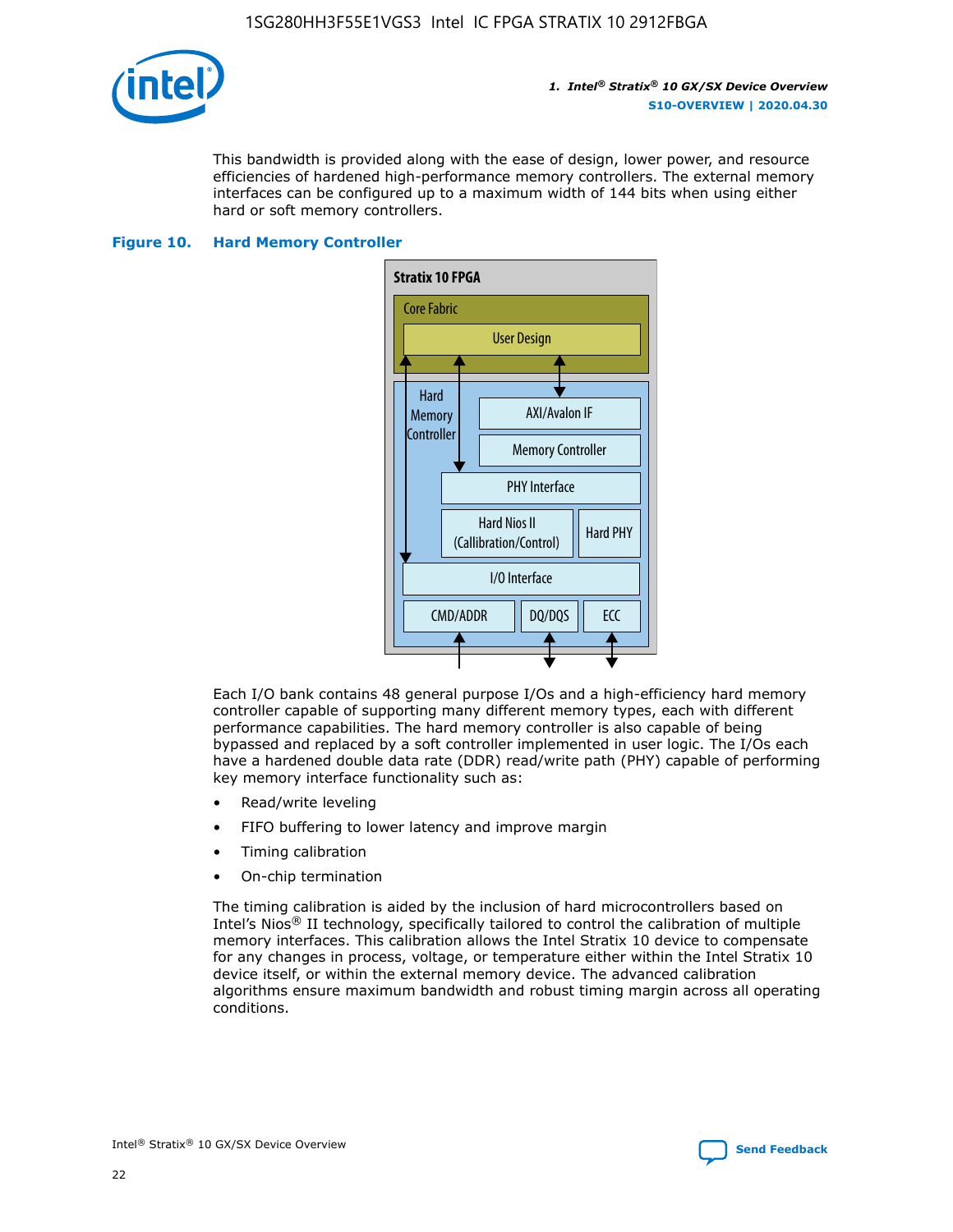

#### **Table 9. External Memory Interface Performance**

The listed speeds are for the 1-rank case.

| <b>Interface</b> | <b>Controller Type</b> | <b>Performance</b><br>(maximum rate possible) |
|------------------|------------------------|-----------------------------------------------|
| DDR4             | Hard                   | 2666 Mbps                                     |
| DDR <sub>3</sub> | Hard                   | 2133 Mbps                                     |
| QDRII+           | Soft                   | 1,100 Mtps                                    |
| QDRII+ Xtreme    | Soft                   | 1,266 Mtps                                    |
| <b>ODRIV</b>     | Soft                   | 2,133 Mtps                                    |
| RLDRAM III       | Soft                   | 2400 Mbps                                     |
| <b>RLDRAM II</b> | Soft                   | 533 Mbps                                      |

In addition to parallel memory interfaces, Intel Stratix 10 devices support serial memory technologies such as the Hybrid Memory Cube (HMC). The HMC is supported by the Intel Stratix 10 high-speed serial transceivers, which connect up to four HMC links, with each link running at data rates of 15 Gbps (HMC short reach specification).

Intel Stratix 10 devices also feature general purpose I/Os capable of supporting a wide range of single-ended and differential I/O interfaces. LVDS rates up to 1.6 Gbps are supported, with each pair of pins having both a differential driver and a differential input buffer. This enables configurable direction for each LVDS pair.

## **1.13. Adaptive Logic Module (ALM)**

Intel Stratix 10 devices use a similar adaptive logic module (ALM) as the previous generation Intel Arria 10 and Stratix V FPGAs, allowing for efficient implementation of logic functions and easy conversion of IP between the devices.

The ALM block diagram shown in the following figure has eight inputs with a fracturable look-up table (LUT), two dedicated embedded adders, and four dedicated registers.

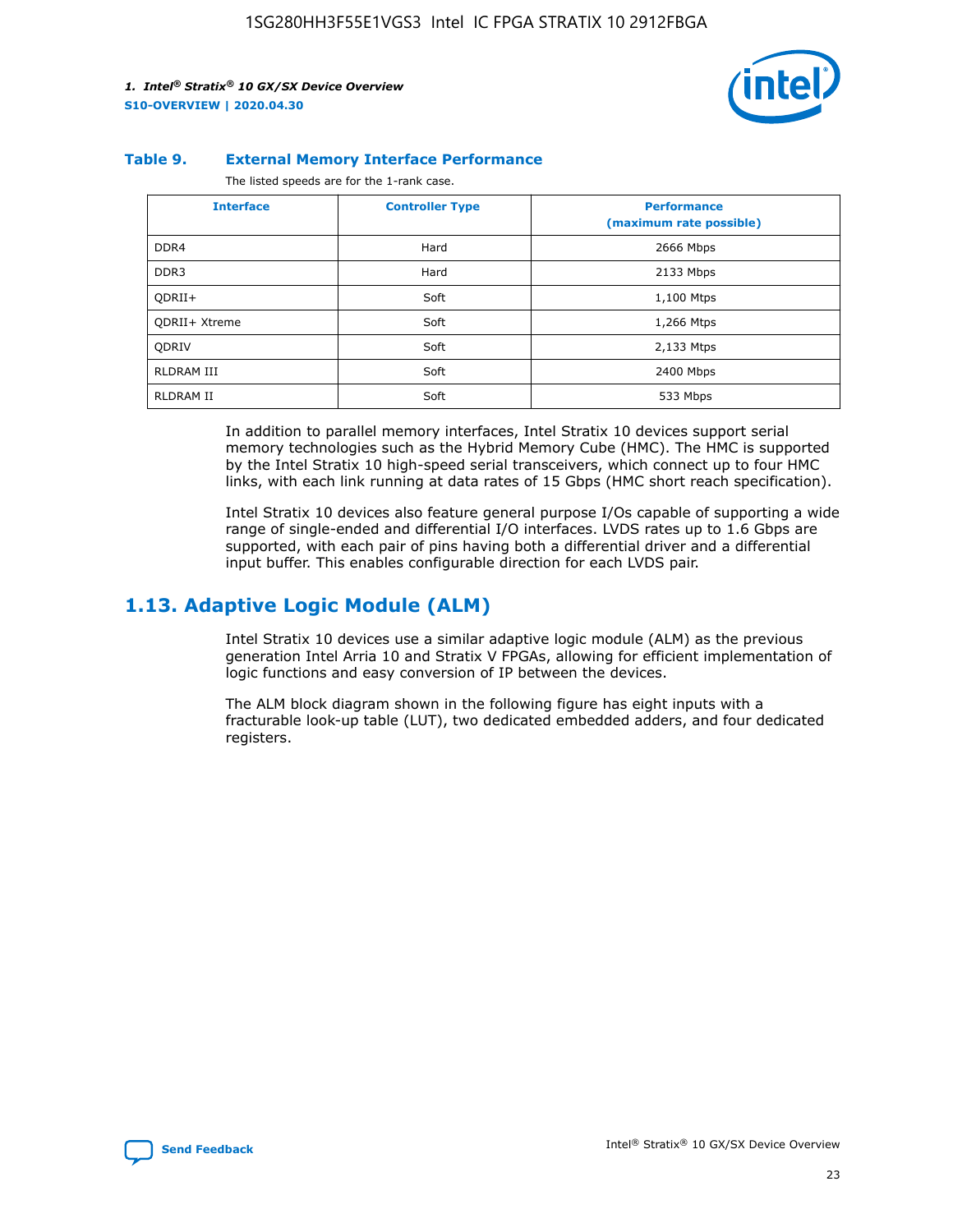

## Reg Reg 1 2 3 4 5 6 7 8 Reg Reg 4 Registers per ALM Full Adder Full Adder Adaptive **LUT**

#### **Figure 11. Intel Stratix 10 FPGA and SoC ALM Block Diagram**

Key features and capabilities of the ALM include:

- High register count with 4 registers per 8-input fracturable LUT, operating in conjunction with the new Intel Hyperflex architecture, enables Intel Stratix 10 devices to maximize core performance at very high core logic utilization
- Implements select 7-input logic functions, all 6-input logic functions, and two independent functions consisting of smaller LUT sizes (such as two independent 4 input LUTs) to optimize core logic utilization

The Intel Quartus Prime software takes advantage of the ALM logic structure to deliver the highest performance, optimal logic utilization, and lowest compile times. The Intel Quartus Prime software simplifies design reuse as it automatically maps legacy designs into the Intel Stratix 10 ALM architecture.

## **1.14. Core Clocking**

Core clocking in Intel Stratix 10 devices makes use of programmable clock tree synthesis.

This technique uses dedicated clock tree routing and switching circuits, and allows the Intel Quartus Prime software to create the exact clock trees required for your design. Clock tree synthesis minimizes clock tree insertion delay, reduces dynamic power dissipation in the clock tree and allows greater clocking flexibility in the core while still maintaining backwards compatibility with legacy global and regional clocking schemes.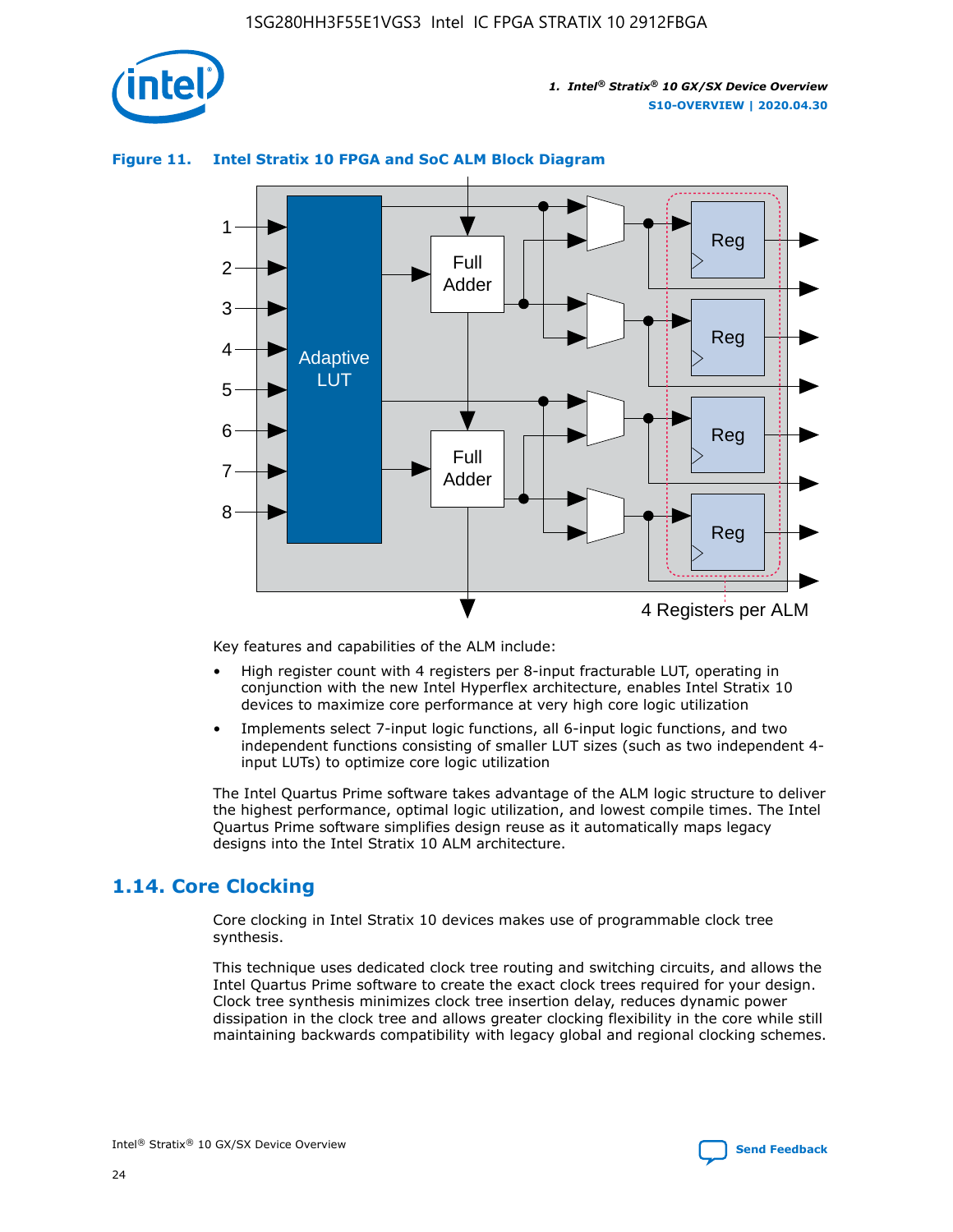

The core clock network in Intel Stratix 10 devices supports the new Intel Hyperflex core architecture at clock rates up to 1 GHz. It also supports the hard memory controllers up to 2666 Mbps with a quarter rate transfer to the core. The core clock network is supported by dedicated clock input pins, fractional clock synthesis PLLs, and integer I/O PLLs.

## **1.15. Fractional Synthesis PLLs and I/O PLLs**

Intel Stratix 10 devices have up to 32 fractional synthesis PLLs (fPLL) available for use with transceivers or in the core fabric.

The fPLLs are located in the 3D SiP transceiver L-tiles and H-tiles, eight per tile, adjacent to the transceiver channels. The fPLLs can be used to reduce both the number of oscillators required on the board and the number of clock pins required, by synthesizing multiple clock frequencies from a single reference clock source. In addition to synthesizing reference clock frequencies for the transceiver transmit PLLs, the fPLLs can also be used directly for transmit clocking. Each fPLL can be independently configured for conventional integer mode, or enhanced fractional synthesis mode with third-order delta-sigma modulation.

In addition to the fPLLs, Intel Stratix 10 devices contain up to 24 integer I/O PLLs (IOPLLs) available for general purpose use in the core fabric and for simplifying the design of external memory interfaces and high-speed LVDS interfaces. The IOPLLs are located in each bank of 48 general purpose I/O, 1 per I/O bank, adjacent to the hard memory controllers and LVDS SerDes in each I/O bank. This makes it easier to close timing because the IOPLLs are tightly coupled with the I/Os that need to use them. The IOPLLs can be used for general purpose applications in the core such as clock network delay compensation and zero-delay clock buffering.

## **1.16. Internal Embedded Memory**

Intel Stratix 10 devices contain two types of embedded memory blocks: M20K (20 Kb) and MLAB (640 bit).

The M20K and MLAB blocks are familiar block sizes carried over from previous Intel device families. The MLAB blocks are ideal for wide and shallow memories, while the M20K blocks are intended to support larger memory configurations and include hard ECC. Both M20K and MLAB embedded memory blocks can be configured as a singleport or dual-port RAM, FIFO, ROM, or shift register. These memory blocks are highly flexible and support a number of memory configurations as shown in Table 10 on page 25.

#### **Table 10. Internal Embedded Memory Block Configurations**

| MLAB (640 bits)                                                | <b>M20K (20 Kb)</b>                                                                    |
|----------------------------------------------------------------|----------------------------------------------------------------------------------------|
| $64 \times 10$ (supported through emulation)<br>$32 \times 20$ | $2K \times 10$ (or $x8$ )<br>$1K \times 20$ (or $x16$ )<br>$512 \times 40$ (or $x32$ ) |

## **1.17. Variable Precision DSP Block**

The Intel Stratix 10 DSP blocks are based upon the Variable Precision DSP Architecture used in Intel's previous generation devices. They feature hard fixed point and IEEE 754 compliant floating point capability.

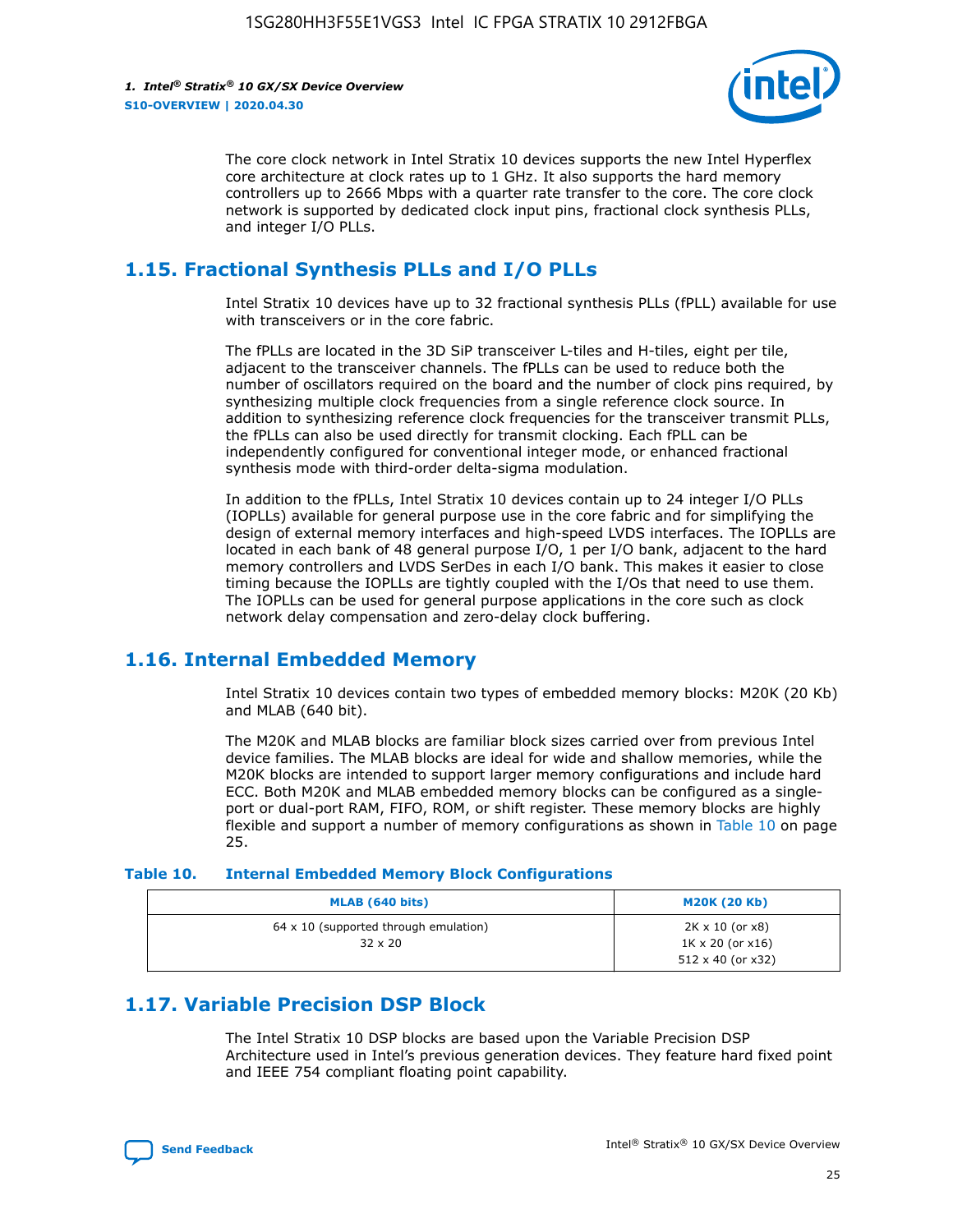

The DSP blocks can be configured to support signal processing with precision ranging from 18x19 up to 54x54. A pipeline register has been added to increase the maximum operating frequency of the DSP block and reduce power consumption.





#### **Figure 13. DSP Block: High Precision Fixed Point Mode**



Intel<sup>®</sup> Stratix<sup>®</sup> 10 GX/SX Device Overview **[Send Feedback](mailto:FPGAtechdocfeedback@intel.com?subject=Feedback%20on%20Intel%20Stratix%2010%20GX/SX%20Device%20Overview%20(S10-OVERVIEW%202020.04.30)&body=We%20appreciate%20your%20feedback.%20In%20your%20comments,%20also%20specify%20the%20page%20number%20or%20paragraph.%20Thank%20you.)** Send Feedback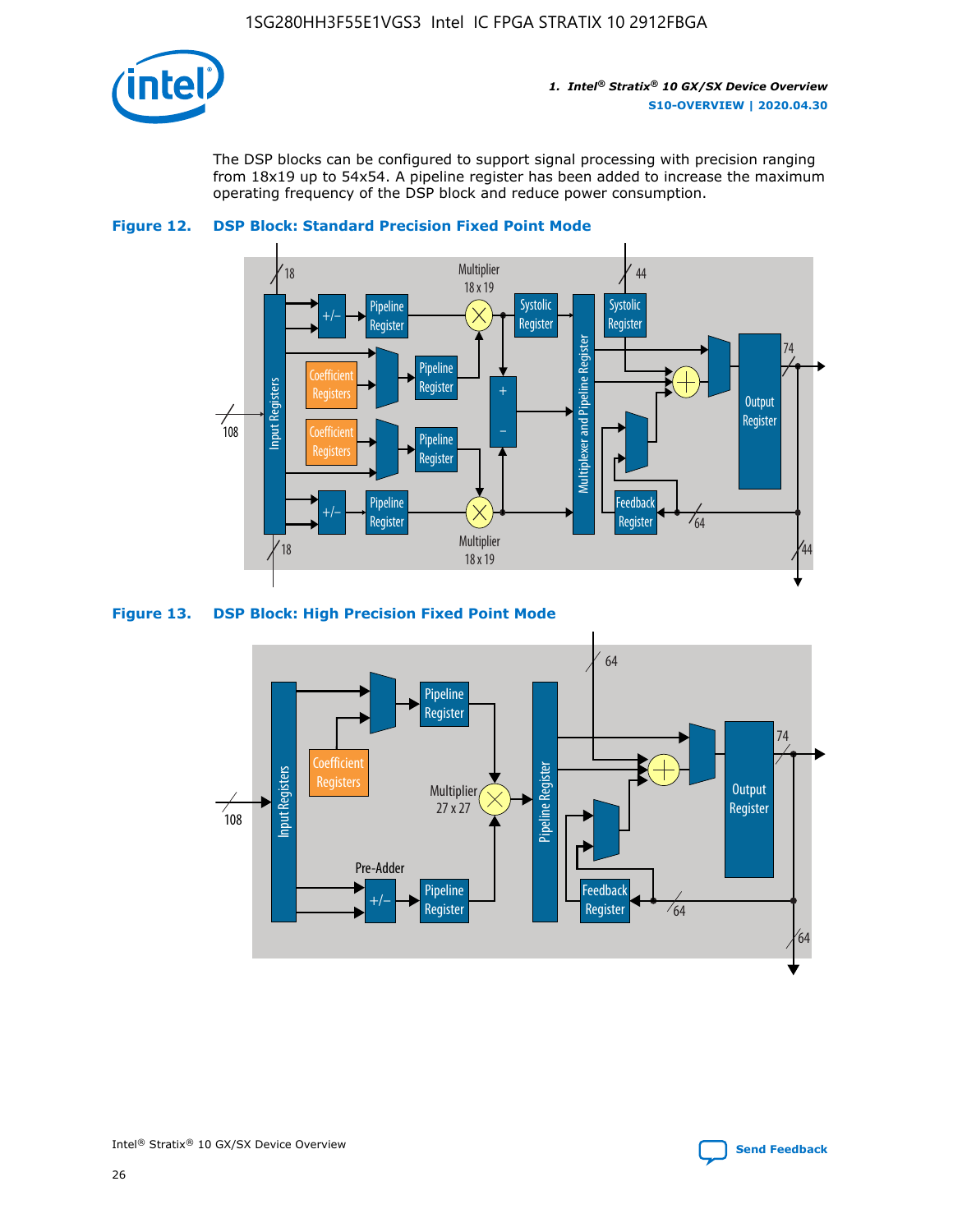



#### **Figure 14. DSP Block: Single Precision Floating Point Mode**

Each DSP block can be independently configured at compile time as either dual 18x19 or a single 27x27 multiply accumulate. With a dedicated 64 bit cascade bus, multiple variable precision DSP blocks can be cascaded to implement even higher precision DSP functions efficiently.

In floating point mode, each DSP block provides one single precision floating point multiplier and adder. Floating point additions, multiplications, mult-adds and multaccumulates are supported.

The following table shows how different precisions are accommodated within a DSP block, or by utilizing multiple blocks.

| <b>Multiplier Size</b>             | <b>DSP Block Resources</b>                                                               | <b>Expected Usage</b>           |
|------------------------------------|------------------------------------------------------------------------------------------|---------------------------------|
| $18x19$ bits                       | 1/2 of Variable Precision DSP Block                                                      | Medium precision fixed point    |
| 27x27 bits                         | 1 Variable Precision DSP Block                                                           | High precision fixed point      |
| $19x36$ bits                       | 1 Variable Precision DSP Block with external<br>adder                                    | Fixed point FFTs                |
| 36x36 bits                         | 2 Variable Precision DSP Blocks with external<br>adder                                   | Very high precision fixed point |
| 54x54 bits                         | 4 Variable Precision DSP Blocks with external<br>adder                                   | Double Precision floating point |
| Single Precision<br>floating point | 1 Single Precision floating point adder, 1 Single<br>Precision floating point multiplier | Floating point                  |

#### **Table 11. Variable Precision DSP Block Configurations**

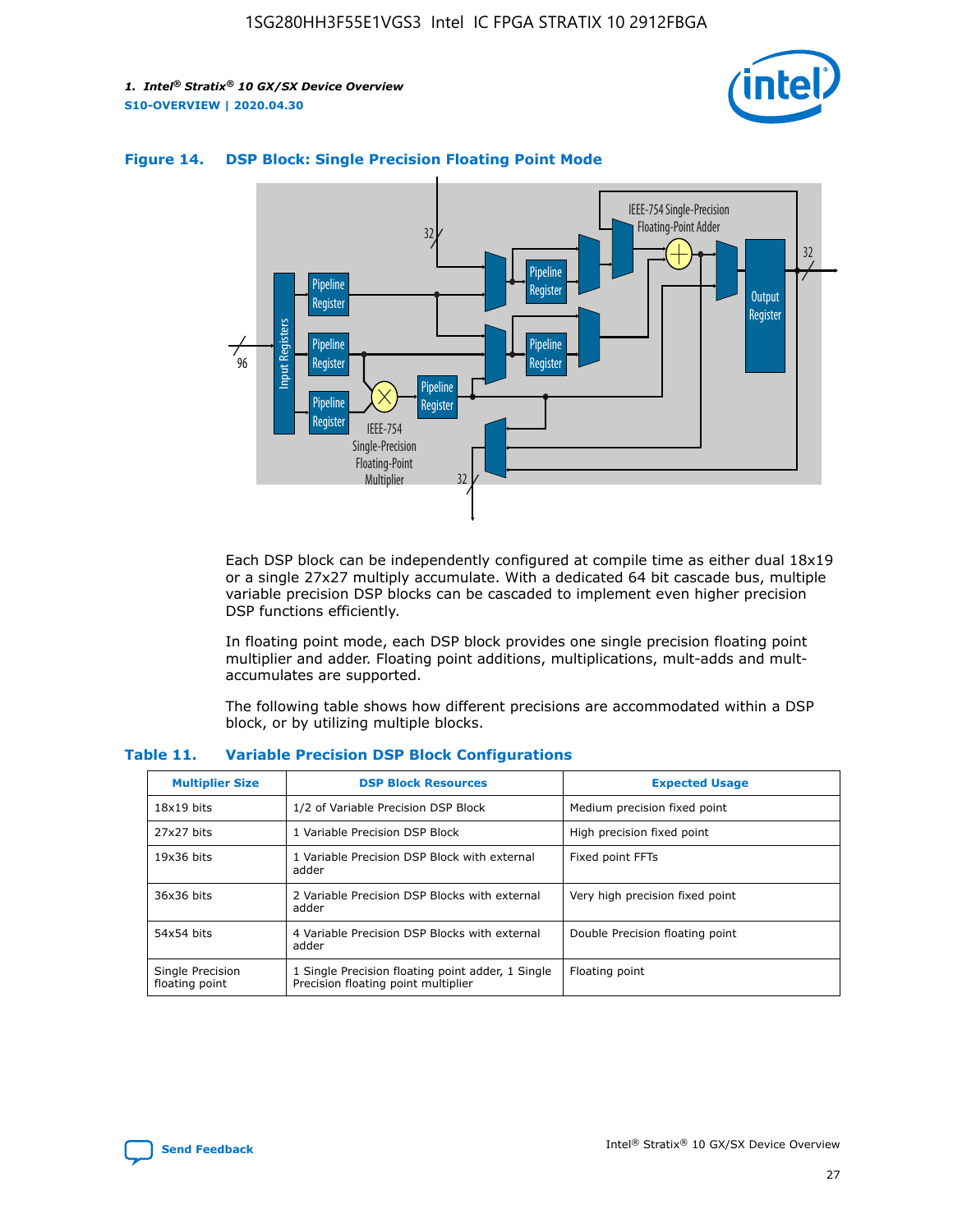

Complex multiplication is very common in DSP algorithms. One of the most popular applications of complex multipliers is the FFT algorithm. This algorithm has the characteristic of increasing precision requirements on only one side of the multiplier. The Variable Precision DSP block supports the FFT algorithm with proportional increase in DSP resources as the precision grows.

#### **Table 12. Complex Multiplication With Variable Precision DSP Block**

| <b>Complex Multiplier</b><br><b>Size</b> | <b>DSP Block Resources</b>      | <b>FFT Usage</b>       |
|------------------------------------------|---------------------------------|------------------------|
| $18x19$ bits                             | 2 Variable Precision DSP Blocks | Resource optimized FFT |
| 27x27 bits                               | 4 Variable Precision DSP Blocks | Highest precision FFT  |

For FFT applications with high dynamic range requirements, the Intel FFT IP Core offers an option of single precision floating point implementation with resource usage and performance similar to high precision fixed point implementations.

Other features of the DSP block include:

- Hard 18 bit and 25 bit pre-adders
- Hard floating point multipliers and adders
- 64 bit dual accumulator (for separate I, Q product accumulations)
- Cascaded output adder chains for 18 and 27 bit FIR filters
- Embedded coefficient registers for 18 and 27 bit coefficients
- Fully independent multiplier outputs
- Inferability using HDL templates supplied by the Intel Quartus Prime software for most modes

The Variable Precision DSP block is ideal to support the growing trend towards higher bit precision in high performance DSP applications. At the same time, it can efficiently support the many existing 18 bit DSP applications, such as high definition video processing and remote radio heads. With the Variable Precision DSP block architecture and hard floating point multipliers and adders, Intel Stratix 10 devices can efficiently support many different precision levels up to and including floating point implementations. This flexibility can result in increased system performance, reduced power consumption, and reduce architecture constraints on system algorithm designers.

## **1.18. Hard Processor System (HPS)**

The Intel Stratix 10 SoC Hard Processor System (HPS) is Intel's third generation HPS. Leveraging the performance of Intel 14 nm tri-gate technology, Intel Stratix 10 SoC devices more than double the performance of previous generation SoCs with an integrated quad-core 64-bit Arm Cortex-A53. The HPS also enables system-wide hardware virtualization capabilities by adding a system memory management unit. These architecture improvements ensure that Intel Stratix 10 SoCs meet the requirements of current and future embedded markets, including wireless and wireline communications, datacenter acceleration, and numerous military applications.

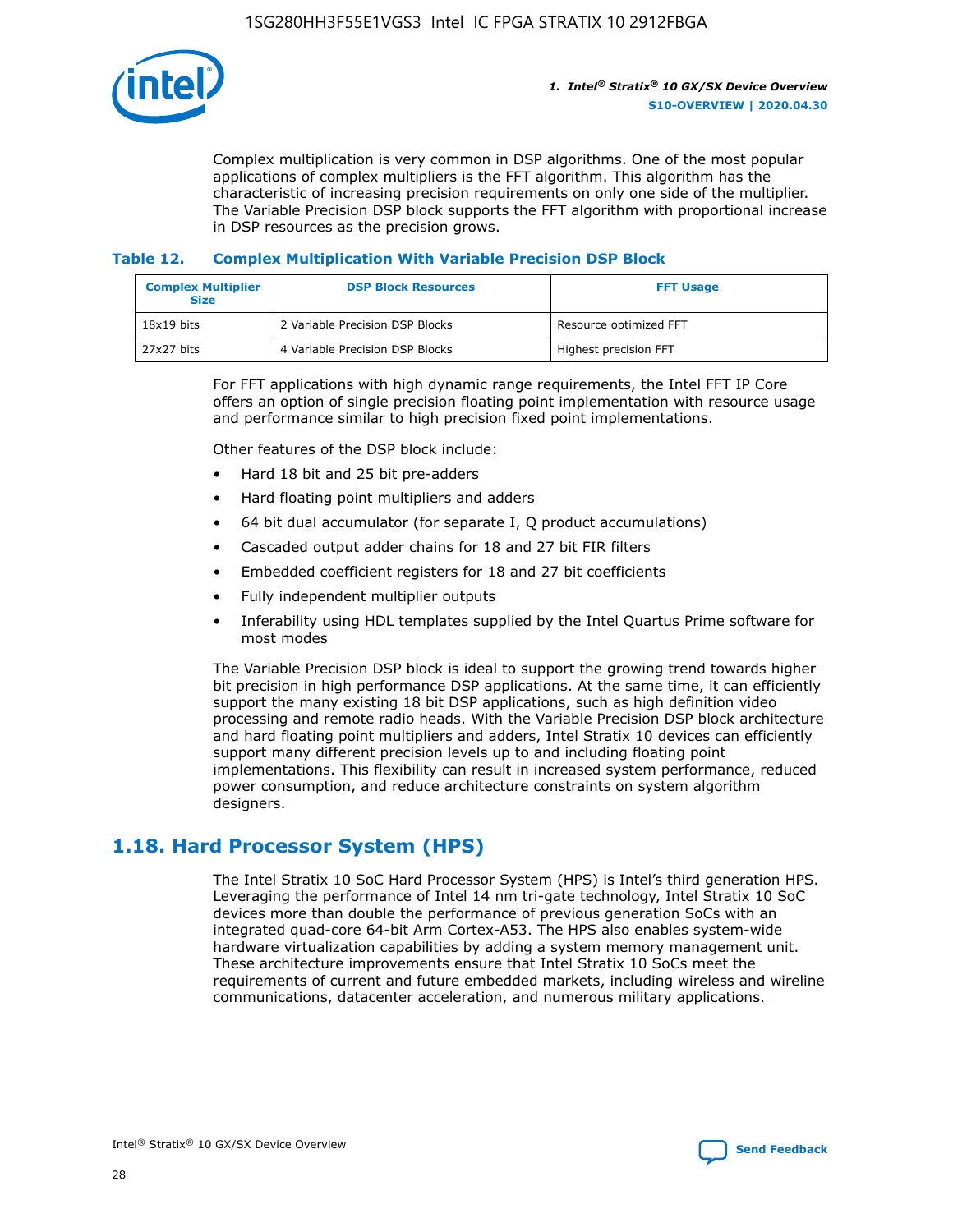

#### **Figure 15. HPS Block Diagram**

| Quad Arm Cortex-A53-Based Hard Processor System |  |                           |                                             |  |                           |                          |                                        |                                  |
|-------------------------------------------------|--|---------------------------|---------------------------------------------|--|---------------------------|--------------------------|----------------------------------------|----------------------------------|
| <b>Arm Cortex - A53</b>                         |  |                           | Arm Cortex - A53                            |  |                           | SD/SDIO/                 |                                        |                                  |
| <b>NEON</b>                                     |  | <b>FPU</b>                | <b>NEON</b>                                 |  | <b>FPU</b>                |                          | USB OTG                                | $MMC$ <sup>1,2</sup>             |
| 32 KB I-Cache                                   |  | 32 KB D-Cache             | 32 KB I-Cache                               |  | 32 KB D - Cache           |                          | $(x2)^{1,2}$                           |                                  |
| with Parity                                     |  | with ECC                  | with Parity                                 |  | with ECC                  |                          |                                        | <b>DMA</b>                       |
| Arm Cortex - A53                                |  |                           |                                             |  | Arm Cortex - A53          |                          | UART (x2)                              | $(8 \text{ Channel})^2$          |
| <b>NEON</b>                                     |  | <b>FPU</b>                | <b>NEON</b>                                 |  | <b>FPU</b>                |                          |                                        |                                  |
| 32 KB I-Cache<br>with Parity                    |  | 32 KB D-Cache<br>with ECC | 32 KB I-Cache<br>with Parity                |  | 32 KB D-Cache<br>with ECC |                          | I <sup>2</sup> C(x5)                   | <b>HPS 10</b>                    |
| 1 MB L2 Cache with ECC                          |  |                           |                                             |  |                           |                          |                                        |                                  |
| <b>System MMU</b>                               |  |                           | <b>Cache Coherency Unit</b>                 |  |                           | <b>EMAC</b> $(x3)^{1,2}$ | <b>NAND</b><br>Flash <sup>1,2</sup>    |                                  |
| JTAG Debug<br>or Trace                          |  |                           | 256 KB<br>RAM <sup>2</sup>                  |  | <b>Timers</b><br>(x8)     |                          |                                        | SPI(x4)                          |
| Lightweight HPS-to-<br><b>FPGA BRIDGE</b>       |  | <b>BRIDGE</b>             | HPS-to-FPGA<br>FPGA-to-HPS<br><b>BRIDGE</b> |  |                           | HPS-to-SDM<br>SDM-to-HPS | <b>SDRAM</b><br>Scheduler <sup>3</sup> |                                  |
|                                                 |  |                           |                                             |  |                           |                          |                                        |                                  |
| <b>FPGA Fabric</b>                              |  |                           |                                             |  |                           |                          | <b>SDM</b>                             | <b>Hard Memory</b><br>Controller |
|                                                 |  |                           |                                             |  |                           |                          |                                        |                                  |

Notes:

1. Integrated direct memory access (DMA)

2. Integrated error correction code (ECC)

3. Multiport front-end interface to hard memory controller

## **1.18.1. Key Features of the Intel Stratix 10 HPS**

#### **Table 13. Key Features of the Intel Stratix 10 GX/SX HPS**

| <b>Feature</b>                                    | <b>Description</b>                                                                                                                                                                                                                                                                                                                                     |
|---------------------------------------------------|--------------------------------------------------------------------------------------------------------------------------------------------------------------------------------------------------------------------------------------------------------------------------------------------------------------------------------------------------------|
| Quad-core Arm Cortex-A53<br>MPCore processor unit | 2.3 MIPS/MHz instruction efficiency<br>$\bullet$<br>CPU frequency up to 1.5 GHz<br>٠<br>At 1.5 GHz total performance of 13,800 MIPS<br>Army8-A architecture<br>Runs 64 bit and 32 bit Arm instructions<br>16 bit and 32 bit Thumb instructions for 30% reduction in memory footprint<br>Jazelle* RCT execution architecture with 8 bit Java byte codes |
|                                                   |                                                                                                                                                                                                                                                                                                                                                        |

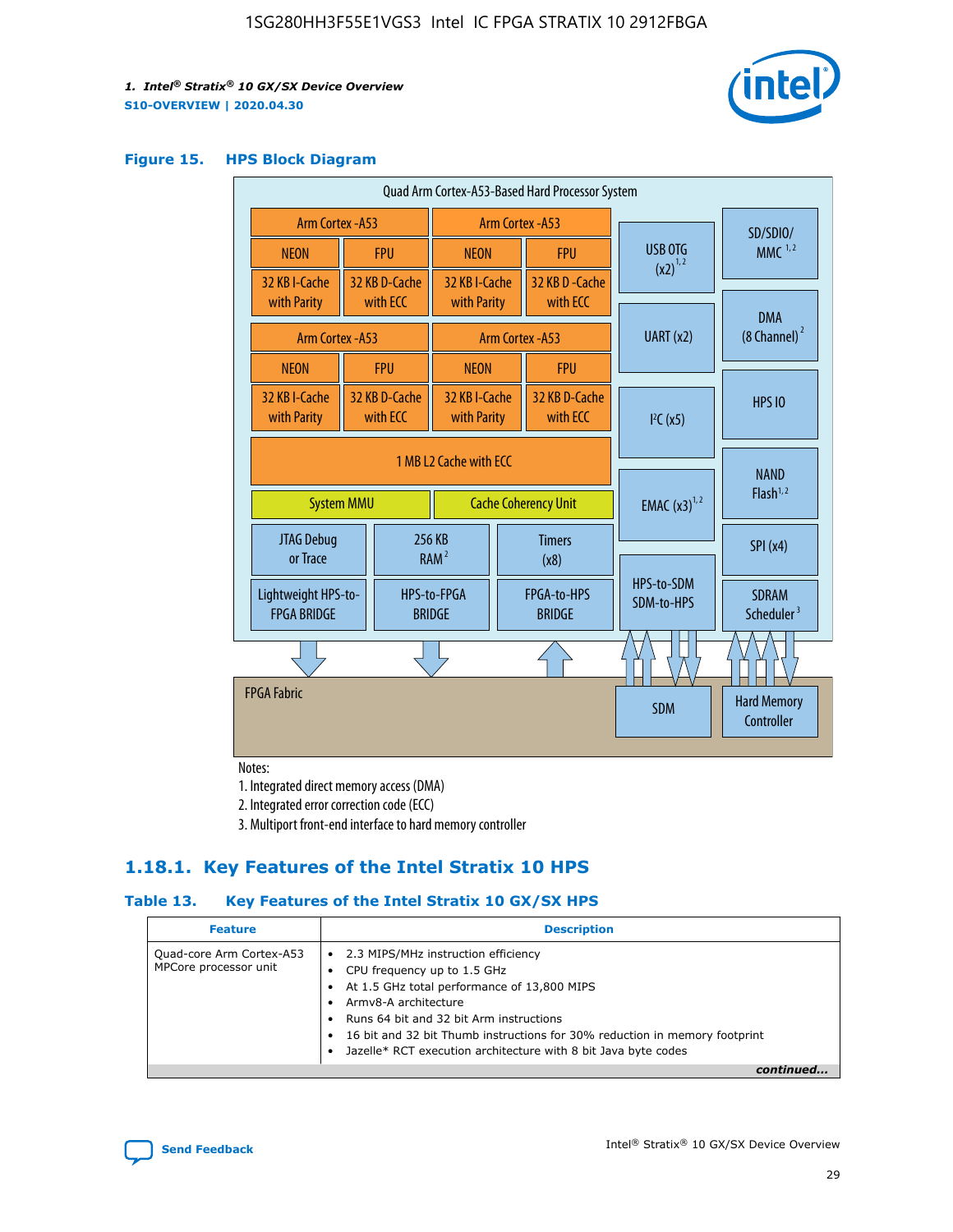

| <b>Feature</b>                                        | <b>Description</b>                                                                                                                                                                                                                                                                                                                                                                                                                                                                                                                                                                                                                                                                                                                                                                                                                                                                                                                                                                                                                                                                                                                                                                                                       |
|-------------------------------------------------------|--------------------------------------------------------------------------------------------------------------------------------------------------------------------------------------------------------------------------------------------------------------------------------------------------------------------------------------------------------------------------------------------------------------------------------------------------------------------------------------------------------------------------------------------------------------------------------------------------------------------------------------------------------------------------------------------------------------------------------------------------------------------------------------------------------------------------------------------------------------------------------------------------------------------------------------------------------------------------------------------------------------------------------------------------------------------------------------------------------------------------------------------------------------------------------------------------------------------------|
|                                                       | Superscalar, variable length, out-of-order pipeline with dynamic branch prediction<br>Improved Arm Neon* media processing engine<br>$\bullet$<br>Single- and double-precision floating-point unit<br>Arm CoreSight* debug and trace technology                                                                                                                                                                                                                                                                                                                                                                                                                                                                                                                                                                                                                                                                                                                                                                                                                                                                                                                                                                           |
| <b>System Memory</b><br>Management Unit               | Enables a unified memory model and extends hardware virtualization into peripherals<br>$\bullet$<br>implemented in the FPGA fabric                                                                                                                                                                                                                                                                                                                                                                                                                                                                                                                                                                                                                                                                                                                                                                                                                                                                                                                                                                                                                                                                                       |
| Cache Coherency unit                                  | Changes in shared data stored in cache are propagated throughout the system<br>$\bullet$<br>providing bi-directional coherency for co-processing elements.                                                                                                                                                                                                                                                                                                                                                                                                                                                                                                                                                                                                                                                                                                                                                                                                                                                                                                                                                                                                                                                               |
| Cache                                                 | L1 Cache<br>$\bullet$<br>- 32 KB of instruction cache w/ parity check<br>- 32 KB of L1 data cache w /ECC<br>- Parity checking<br>L2 Cache<br>$-$ 1MB shared<br>- 8-way set associative<br>- SEU Protection with parity on TAG ram and ECC on data RAM<br>- Cache lockdown support                                                                                                                                                                                                                                                                                                                                                                                                                                                                                                                                                                                                                                                                                                                                                                                                                                                                                                                                        |
| On-Chip Memory                                        | 256 KB of scratch on-chip RAM<br>$\bullet$                                                                                                                                                                                                                                                                                                                                                                                                                                                                                                                                                                                                                                                                                                                                                                                                                                                                                                                                                                                                                                                                                                                                                                               |
| External SDRAM and Flash<br>Memory Interfaces for HPS | Hard memory controller with support for DDR4, DDR3<br>$\bullet$<br>$-$ 40 bit (32 bit + 8 bit ECC) with select packages supporting 72 bit (64 bit + 8 bit<br>ECC)<br>- Support for up to 2666 Mbps DDR4 and 2166 Mbps DDR3 frequencies<br>- Error correction code (ECC) support including calculation, error correction, write-<br>back correction, and error counters<br>- Software Configurable Priority Scheduling on individual SDRAM bursts<br>- Fully programmable timing parameter support for all JEDEC-specified timing<br>parameters<br>- Multiport front-end (MPFE) scheduler interface to the hard memory controller, which<br>supports the $AXI^{\circledR}$ Quality of Service (QoS) for interface to the FPGA fabric<br>NAND flash controller<br>$-$ ONFI 1.0<br>- Integrated descriptor based with DMA<br>- Programmable hardware ECC support<br>- Support for 8 and 16 bit Flash devices<br>Secure Digital SD/SDIO/MMC controller<br>$-$ eMMC 4.5<br>- Integrated descriptor based DMA<br>- CE-ATA digital commands supported<br>- 50 MHz operating frequency<br>Direct memory access (DMA) controller<br>$\bullet$<br>$-$ 8-channel<br>- Supports up to 32 peripheral handshake interface<br>continued |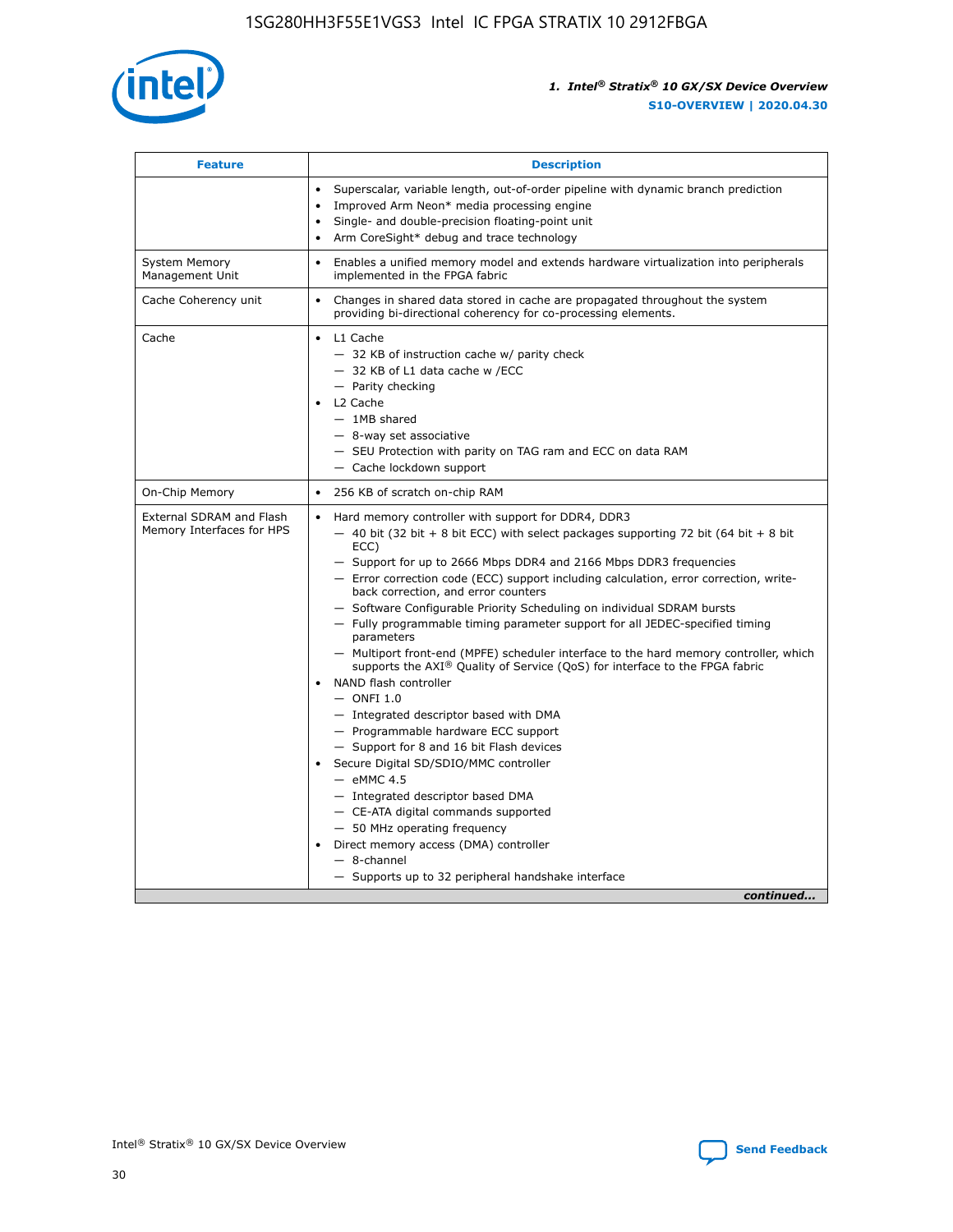

| <b>Feature</b>                         | <b>Description</b>                                                                                                                                                                                                                                                                                                                                                                                                                                                                                                                                                                                                                                                                                                                                                                                                                                                                                                                                                                                                                                                                                                                                                                                                                                                                                                                                                                                                                                                                           |
|----------------------------------------|----------------------------------------------------------------------------------------------------------------------------------------------------------------------------------------------------------------------------------------------------------------------------------------------------------------------------------------------------------------------------------------------------------------------------------------------------------------------------------------------------------------------------------------------------------------------------------------------------------------------------------------------------------------------------------------------------------------------------------------------------------------------------------------------------------------------------------------------------------------------------------------------------------------------------------------------------------------------------------------------------------------------------------------------------------------------------------------------------------------------------------------------------------------------------------------------------------------------------------------------------------------------------------------------------------------------------------------------------------------------------------------------------------------------------------------------------------------------------------------------|
| Communication Interface<br>Controllers | Three 10/100/1000 Ethernet media access controls (MAC) with integrated DMA<br>- Supports RGMII and RMII external PHY Interfaces<br>- Option to support other PHY interfaces through FPGA logic<br>$\bullet$ GMII<br>MII<br>$\bullet$<br>RMII (requires MII to RMII adapter)<br>• RGMII (requires GMII to RGMII adapter)<br>SGMII (requires GMII to SGMII adapter)<br>- Supports IEEE 1588-2002 and IEEE 1588-2008 standards for precision networked<br>clock synchronization<br>- Supports IEEE 802.1Q VLAN tag detection for reception frames<br>- Supports Ethernet AVB standard<br>Two USB On-the-Go (OTG) controllers with DMA<br>- Dual-Role Device (device and host functions)<br>• High-speed (480 Mbps)<br>• Full-speed (12 Mbps)<br>• Low-speed (1.5 Mbps)<br>• Supports USB 1.1 (full-speed and low-speed)<br>- Integrated descriptor-based scatter-gather DMA<br>- Support for external ULPI PHY<br>- Up to 16 bidirectional endpoints, including control endpoint<br>$-$ Up to 16 host channels<br>- Supports generic root hub<br>- Configurable to OTG 1.3 and OTG 2.0 modes<br>Five $I2C$ controllers (three can be used by EMAC for MIO to external PHY)<br>- Support both 100 Kbps and 400 Kbps modes<br>- Support both 7 bit and 10 bit addressing modes<br>- Support Master and Slave operating mode<br>Two UART 16550 compatible<br>- Programmable baud rate up to 115.2 Kbaud<br>Four serial peripheral interfaces (SPI) (2 Masters, 2 Slaves)<br>- Full and Half duplex |
| Timers and I/O                         | Timers<br>- 4 general-purpose timers<br>$-4$ watchdog timers<br>48 HPS direct I/O allow HPS peripherals to connect directly to I/O<br>Up to three IO48 banks may be assigned to HPS for HPS DDR access                                                                                                                                                                                                                                                                                                                                                                                                                                                                                                                                                                                                                                                                                                                                                                                                                                                                                                                                                                                                                                                                                                                                                                                                                                                                                       |
| Interconnect to Logic Core             | • FPGA-to-HPS Bridge<br>- Allows IP bus masters in the FPGA fabric to access to HPS bus slaves<br>- Configurable 32, 64, or 128 bit AMBA AXI interface<br>HPS-to-FPGA Bridge<br>- Allows HPS bus masters to access bus slaves in FPGA fabric<br>- Configurable 32, 64, or 128 bit AMBA AXI interface allows high-bandwidth HPS<br>master transactions to FPGA fabric<br>HPS-to-SDM and SDM-to-HPS Bridges<br>- Allows the HPS to reach the SDM block and the SDM to bootstrap the HPS<br>Light Weight HPS-to-FPGA Bridge<br>- Light weight 32 bit AXI interface suitable for low-latency register accesses from HPS<br>to soft peripherals in FPGA fabric<br>FPGA-to-HPS SDRAM Bridge<br>- Up to three AMBA AXI interfaces supporting 32, 64, or 128 bit data paths                                                                                                                                                                                                                                                                                                                                                                                                                                                                                                                                                                                                                                                                                                                          |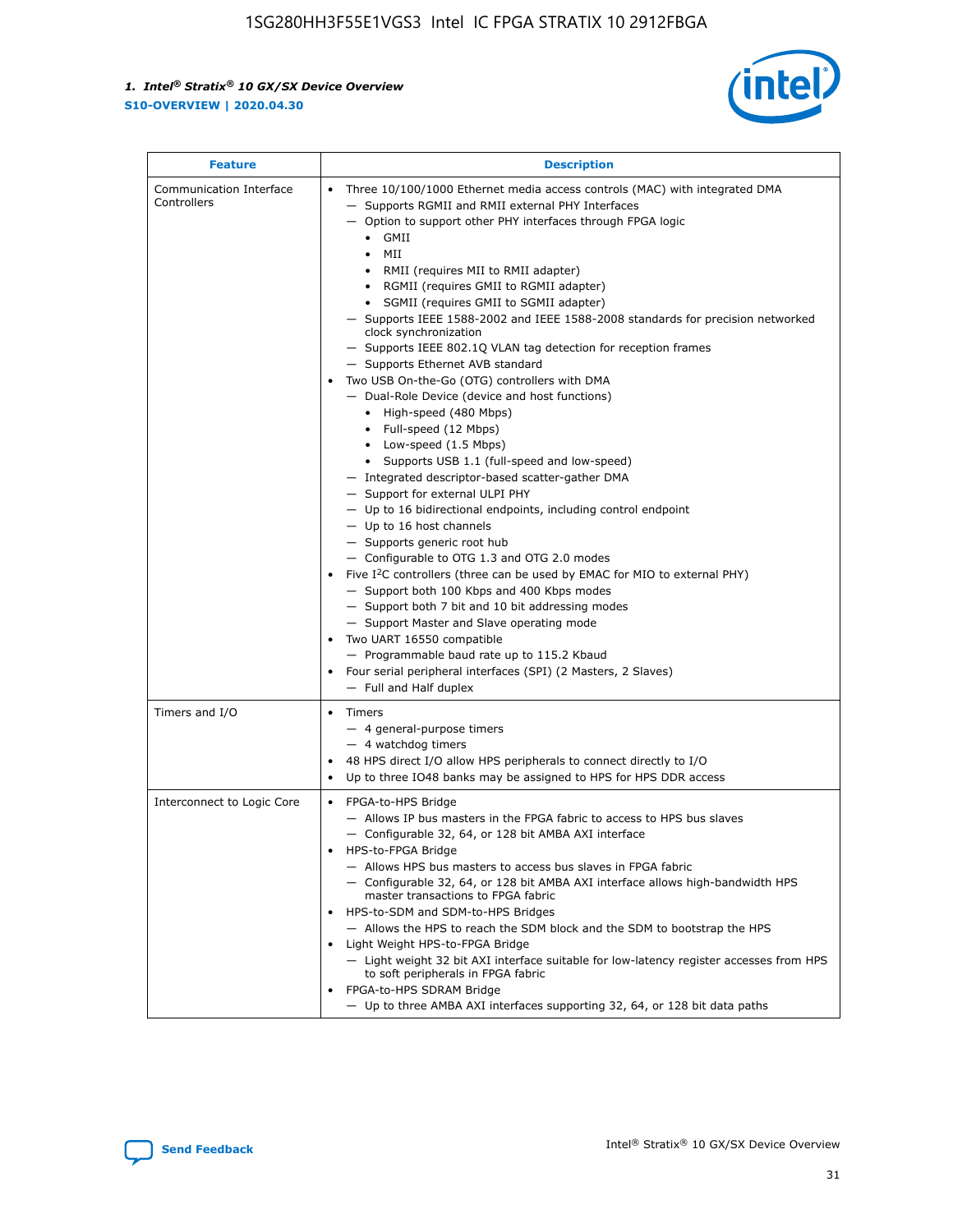

## **1.19. Power Management**

Intel Stratix 10 devices use the advanced Intel 14 nm tri-gate process technology, the all new Intel Hyperflex core architecture to enable Hyper-Folding, power gating, and several optional power reduction techniques to reduce total power consumption by as much as 70% compared to previous generation high-performance Stratix V devices.

Intel Stratix 10 standard power devices (-V) are SmartVID devices. The core voltage supplies (VCC and VCCP) for each SmartVID device must be driven by a PMBus voltage regulator dedicated to that Intel Stratix 10 device. Use of a PMBus voltage regulator for each SmartVID (-V) device is mandatory; it is not an option. A code is programmed into each SmartVID device during manufacturing that allows the PMBus voltage regulator to operate at the optimum core voltage to meet the device performance specifications.

With the new Intel Hyperflex core architecture, designs can run 2X faster than previous generation FPGAs. With 2X performance and same required throughput, architects can cut the data path width in half to save power. This optimization is called Hyper-Folding. Additionally, power gating reduces static power of unused resources in the FPGA by powering them down. The Intel Quartus Prime software automatically powers down specific unused resource blocks such as DSP and M20K blocks, at configuration time.

The optional power reduction techniques in Intel Stratix 10 devices include:

• **Available Low Static Power Devices**—Intel Stratix 10 devices are available with a fixed core voltage that provides lower static power than the SmartVID standard power devices, while maintaining device performance

Furthermore, Intel Stratix 10 devices feature Intel's low power transceivers and include a number of hard IP blocks that not only reduce logic resources but also deliver substantial power savings compared to soft implementations. In general, hard IP blocks consume up to 50% less power than the equivalent soft logic implementations.

## **1.20. Device Configuration and Secure Device Manager (SDM)**

All Intel Stratix 10 devices contain a Secure Device Manager (SDM), which is a dedicated triple-redundant processor that serves as the point of entry into the device for all JTAG and configuration commands. The SDM also bootstraps the HPS in SoC devices ensuring that the HPS can boot using the same security features that the FPGA devices have.

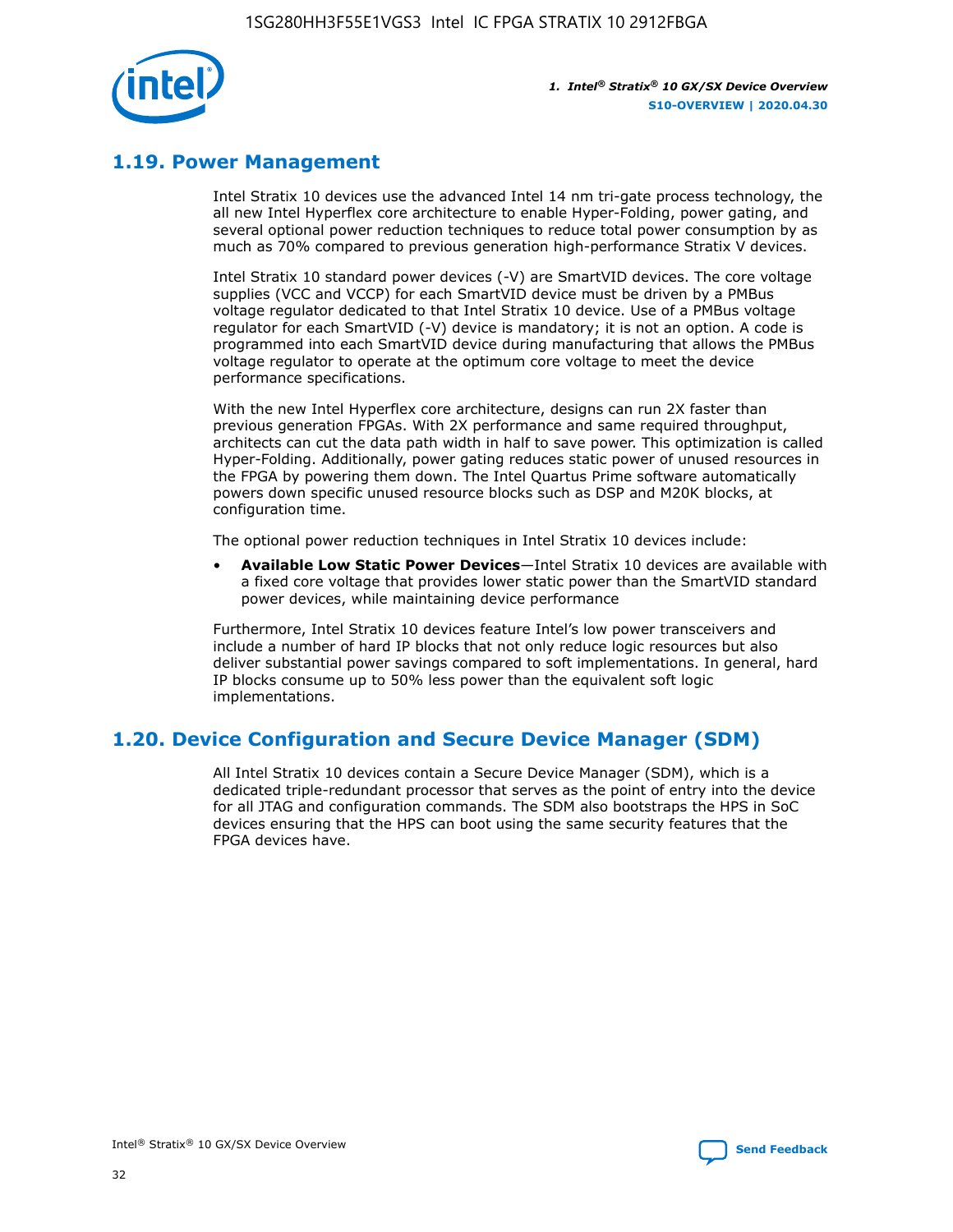





During configuration, Intel Stratix 10 devices are divided into logical sectors, each of which is managed by a local sector manager (LSM). The SDM passes configuration data to each of the LSMs across the on-chip configuration network. This allows the sectors to be configured independently, one at a time, or in parallel. This approach achieves simplified sector configuration and reconfiguration, as well as reduced overall configuration time due to the inherent parallelism. The same sector-based approach is used to respond to single-event upsets and security attacks.

While the sectors provide a logical separation for device configuration and reconfiguration, they overlay the normal rows and columns of FPGA logic and routing. This means there is no impact to the Intel Quartus Prime software place and route, and no impact to the timing of logic signals that cross the sector boundaries.

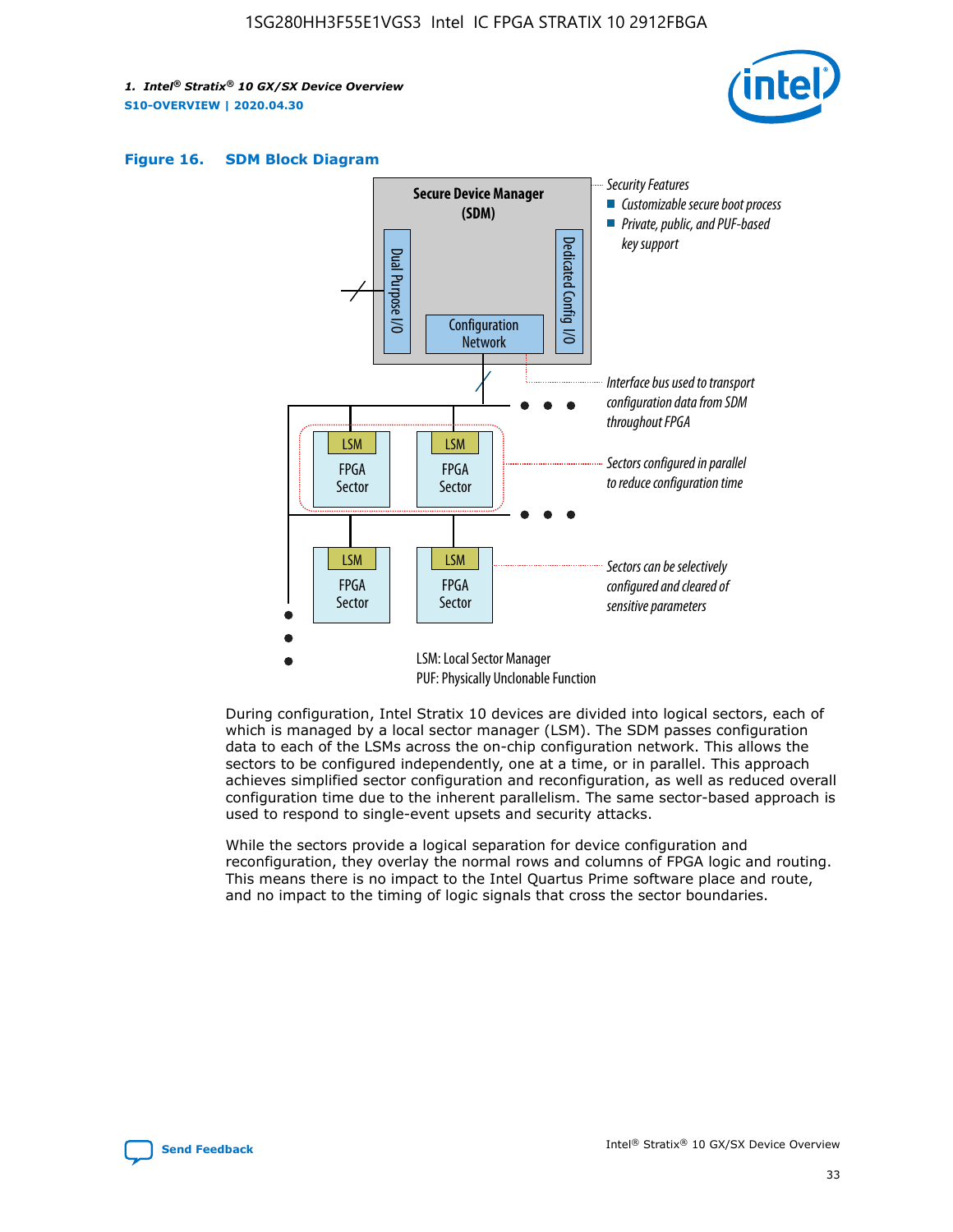

The SDM enables robust, secure, fully-authenticated device configuration. It also allows for customization of the configuration scheme, which can enhance device security. For configuration and reconfiguration, this approach offers a variety of advantages:

- Dedicated secure configuration manager
- Reduced device configuration time, because sectors are configured in parallel
- Updateable configuration process
- Reconfiguration of one or more sectors independent of all other sectors
- Zeroization of individual sectors or the complete device

The SDM also provides additional capabilities such as register state readback and writeback to support ASIC prototyping and other applications.

## **1.21. Device Security**

Building on top of the robust security features present in the previous generation devices, Intel Stratix 10 FPGAs and SoCs include a number of new and innovative security enhancements. These features are also managed by the SDM, tightly coupling device configuration and reconfiguration with encryption, authentication, key storage and anti-tamper services.

Security services provided by the SDM include:

- Bitstream encryption
- Multi-factor authentication
- Hard encryption and authentication acceleration; AES-256, SHA-256/384, ECDSA-256/384
- Volatile and non-volatile encryption key storage and management
- Boot code authentication for the HPS
- Physically Unclonable Function (PUF) service
- Updateable configuration process
- Secure device maintenance and upgrade functions
- Side channel attack protection
- Scripted response to sensor inputs and security attacks, including selective sector zeroization
- Readback, JTAG and test mode disable
- Enhanced response to single-event upsets (SEU)
- Black key provisioning
- Physical anti-tamper

See the *Intel Stratix 10 Device Security User Guide* for a complete list of all security features.

The SDM and associated security services provide a robust, multi-layered security solution for your Intel Stratix 10 design.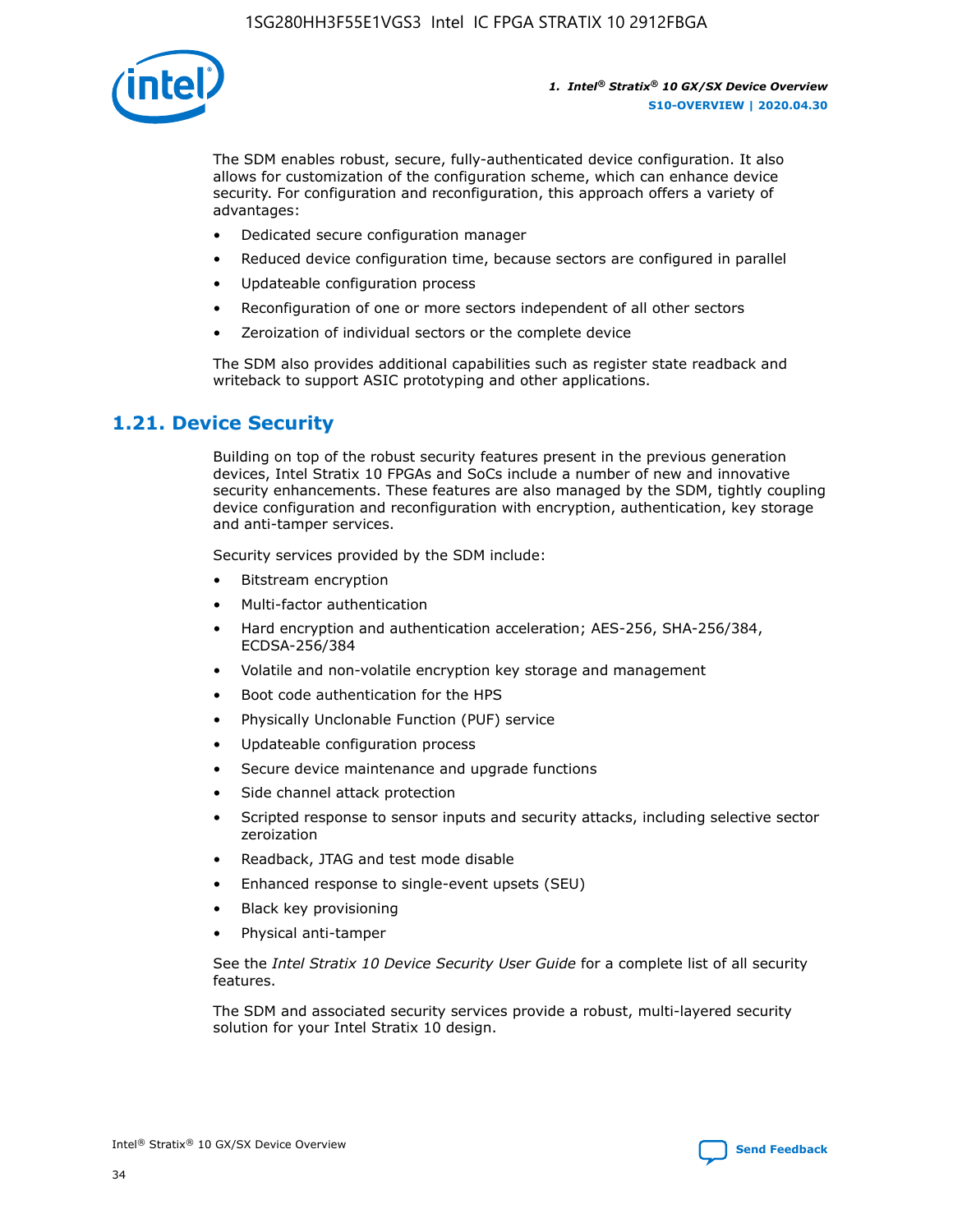

#### **Table 14. Device Security**

| <b>Intel Stratix 10 Family Variant</b> | <b>Bitstream Authentication</b> | <b>Advanced Security Features</b> <sup>(12)</sup> |
|----------------------------------------|---------------------------------|---------------------------------------------------|
| GX/SX                                  | All devices                     | -AS suffix part number required                   |

#### **Related Information**

- [My Intel Support](https://www.intel.com/content/www/us/en/programmable/my-intel/mal-home.html)
- [Intel Stratix 10 Device Security User Guide](https://www.intel.com/content/www/us/en/programmable/documentation/ndq1483601370898.html#wcd1483611014402)

## **1.22. Configuration via Protocol Using PCI Express**

Configuration via protocol using PCI Express allows the FPGA to be configured across the PCI Express bus, simplifying the board layout and increasing system integration. Making use of the embedded PCI Express hard IP operating in autonomous mode before the FPGA is configured, this technique allows the PCI Express bus to be powered up and active within the 100 ms time allowed by the PCI Express specification. Intel Stratix 10 devices also support partial reconfiguration across the PCI Express bus which reduces system down time by keeping the PCI Express link active while the device is being reconfigured.

## **1.23. Partial and Dynamic Reconfiguration**

Partial reconfiguration allows you to reconfigure part of the FPGA while other sections continue running. This capability is required in systems where uptime is critical, because it allows you to make updates or adjust functionality without disrupting services.

In addition to lowering power and cost, partial reconfiguration also increases the effective logic density by removing the necessity to place in the FPGA those functions that do not operate simultaneously. Instead, these functions can be stored in external memory and loaded as needed. This reduces the size of the required FPGA by allowing multiple applications on a single FPGA, saving board space and reducing power. The partial reconfiguration process is built on top of the proven incremental compile design flow in the Intel Quartus Prime design software

Dynamic reconfiguration in Intel Stratix 10 devices allows transceiver data rates, protocols and analog settings to be changed dynamically on a channel-by-channel basis while maintaining data transfer on adjacent transceiver channels. Dynamic reconfiguration is ideal for applications that require on-the-fly multiprotocol or multirate support. Both the PMA and PCS blocks within the transceiver can be reconfigured using this technique. Dynamic reconfiguration of the transceivers can be used in conjunction with partial reconfiguration of the FPGA to enable partial reconfiguration of both core and transceivers simultaneously.

## **1.24. Fast Forward Compile**

The innovative Fast Forward Compile feature in the Intel Quartus Prime software identifies performance bottlenecks in your design and provides detailed, step-by-step performance improvement recommendations that you can then implement. The Compiler reports estimates of the maximum operating frequency that can be achieved

<sup>(12)</sup> Contact My Intel Support for additional information.

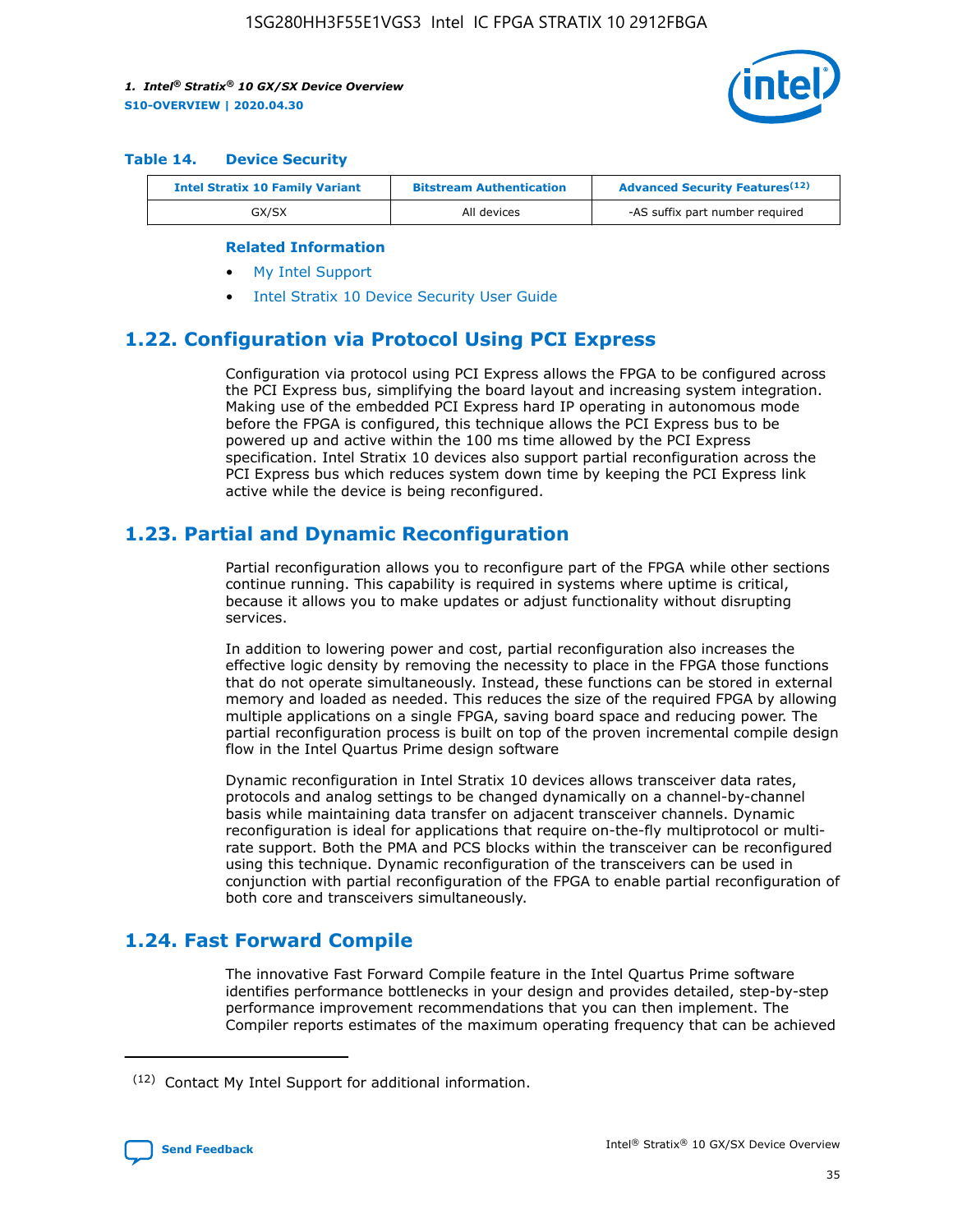

by applying the recommendations. As part of the new Hyper-Aware design flow, Fast Forward Compile maximizes the performance of your Intel Stratix 10 design and achieves rapid timing closure.

Previously, this type of optimization required multiple time-consuming design iterations, including full design re-compilation to determine the effectiveness of the changes. Fast Forward Compile enables you to make better decisions about where to focus your optimization efforts, and how to increase your design performance and throughput. This technique removes much of the guesswork of performance exploration, resulting in fewer design iterations and as much as 2X core performance gains for Intel Stratix 10 designs.

## **1.25. Single Event Upset (SEU) Error Detection and Correction**

Intel Stratix 10 FPGAs and SoCs offer robust SEU error detection and correction circuitry. The detection and correction circuitry includes protection for Configuration RAM (CRAM) programming bits and user memories. The CRAM is protected by a continuously running parity checker circuit with integrated ECC that automatically corrects one or two bit errors and detects higher order multibit errors.

The physical layout of the CRAM array is optimized to make the majority of multi-bit upsets appear as independent single-bit or double-bit errors which are automatically corrected by the integrated CRAM ECC circuitry. In addition to the CRAM protection, user memories also include integrated ECC circuitry and are layout optimized for error detection and correction.

The SEU error detection and correction hardware is supported by both soft IP and the Intel Quartus Prime software to provide a complete SEU mitigation solution. The components of the complete solution include:

- Hard error detection and correction for CRAM and user M20K memory blocks
- Optimized physical layout of memory cells to minimize probability of SEU
- Sensitivity processing soft IP that reports if CRAM upset affects a used or unused bit
- Fault injection soft IP with the Intel Quartus Prime software support that changes state of CRAM bits for testing purposes
- Hierarchy tagging in the Intel Quartus Prime software
- Triple Mode Redundancy (TMR) used for the Secure Device Manager and critical on-chip state machines

In addition to the SEU mitigation features listed above, the Intel 14 nm tri-gate process technology used for Intel Stratix 10 devices is based on FinFET transistors which have reduced SEU susceptibility versus conventional planar transistors.

## **1.26. Document Revision History for the Intel Stratix 10 GX/SX Device Overview**

| <b>Document</b><br><b>Version</b> | <b>Changes</b>             |
|-----------------------------------|----------------------------|
| 2020.04.30                        | Made the following change: |
|                                   | continued                  |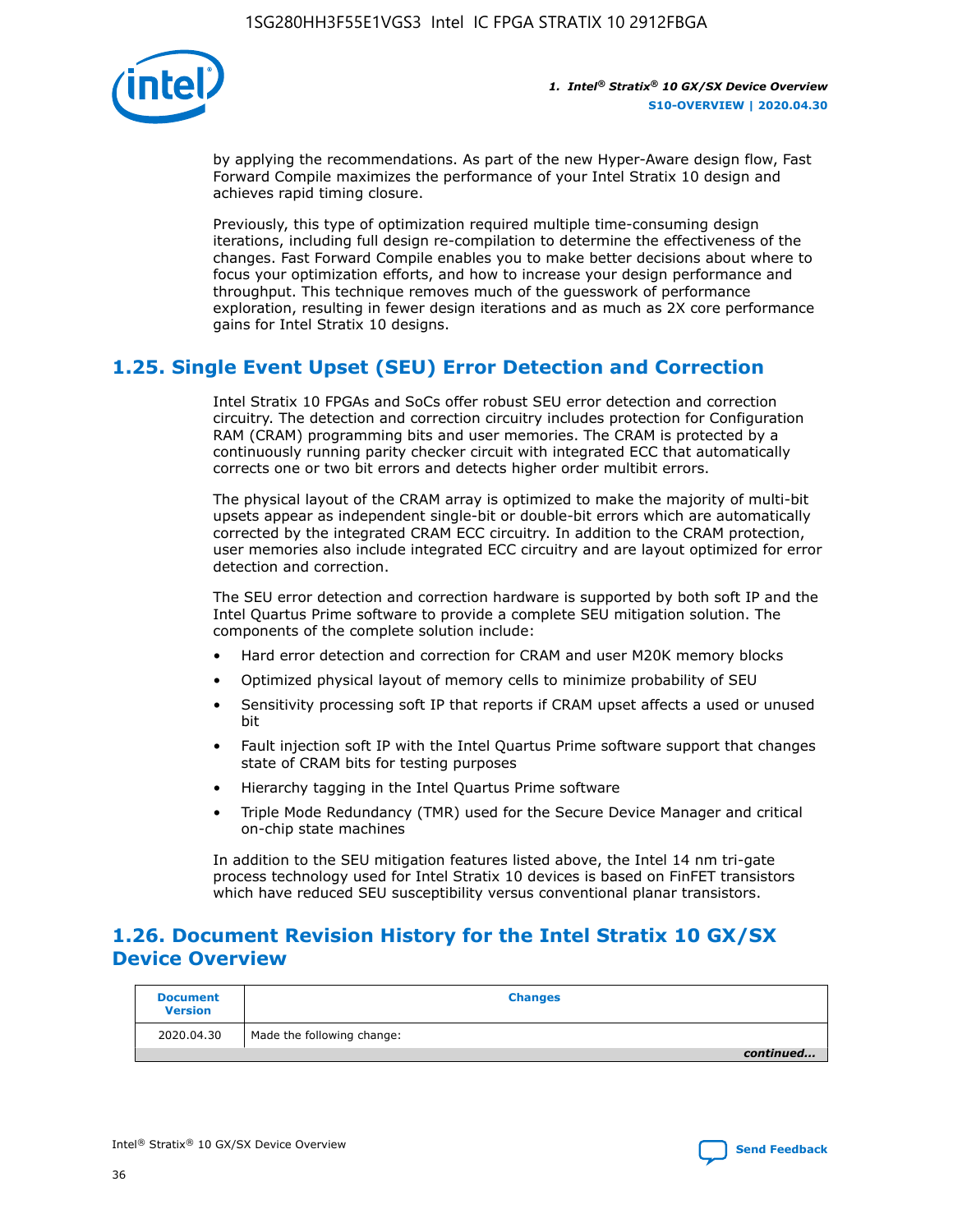

| <b>Document</b><br><b>Version</b> | <b>Changes</b>                                                                                                                                                                                                                                                                                                                                                                                                                                                                                                                                                                                                                                                                                                                                                                                                                                                                                                                                                                                 |
|-----------------------------------|------------------------------------------------------------------------------------------------------------------------------------------------------------------------------------------------------------------------------------------------------------------------------------------------------------------------------------------------------------------------------------------------------------------------------------------------------------------------------------------------------------------------------------------------------------------------------------------------------------------------------------------------------------------------------------------------------------------------------------------------------------------------------------------------------------------------------------------------------------------------------------------------------------------------------------------------------------------------------------------------|
|                                   | Added the GX 10M variant.                                                                                                                                                                                                                                                                                                                                                                                                                                                                                                                                                                                                                                                                                                                                                                                                                                                                                                                                                                      |
| 2020.03.24                        | Made the following changes:<br>Added advanced security (-AS) devices.<br>Added level shifter details for the Intel Stratix 10 SX/GX 400 device.                                                                                                                                                                                                                                                                                                                                                                                                                                                                                                                                                                                                                                                                                                                                                                                                                                                |
| 2019.08.19                        | Made the following changes:<br>Added composition details for the leaded and lead-free contact device options.<br>Updated the I/O PLL counts.                                                                                                                                                                                                                                                                                                                                                                                                                                                                                                                                                                                                                                                                                                                                                                                                                                                   |
| 2019.02.15                        | Made the following changes:<br>Changed the number of included logic elements globally.<br>Removed logic density 450, logic density 550, and package code 48 from the "Sample Ordering<br>$\bullet$<br>Code and Available Options for Intel Stratix 10 Devices" figure.<br>Updated description of the higher density in the "Innovations in Intel Stratix 10 FPGAs and SoCs"<br>section.<br>Updated description of the general purpose I/Os in the "Intel Stratix 10 FPGA and SoC Common<br>$\bullet$<br>Device Features" table.<br>Removed support for LPDDR3 globally.<br>Updated the "Intel Stratix 10 FPGA and SoC Architecture Block Diagram" figure.<br>$\bullet$<br>Updated the "Intel Stratix 10 GX/SX FPGA and SoC Family Plan-FPGA Core (part 1)" table.<br>$\bullet$<br>Updated the "Intel Stratix 10 GX/SX FPGA and SoC Family Plan-Interconnects, PLLs and Hard IP<br>(part 2)" table.<br>Updated and merged the "Intel Stratix 10 GX/SX FPGA and SoC Family Package Plan" tables. |
| 2018.08.08                        | Made the following changes:<br>Changed the specs for QDRII+ and QDRII+ Xtreme and added specs for QDRIV in the "External<br>$\bullet$<br>Memory Interface Performance" table.<br>Updated description of the power options in the "Sample Ordering Code and Available Options for<br>Intel Stratix 10 Devices" figure.<br>Changed the description of the technology and power management features in the "Intel Stratix 10<br>FPGA and SoC Common Device Features" table.<br>Changed the description of SmartVID in the "Power Management" section.<br>Changed the direction arrow from the coefficient registers block in the "DSP Block: High Precision<br>Fixed Point Mode" figure.                                                                                                                                                                                                                                                                                                          |
| 2017.10.30                        | Made the following changes:<br>Removed the embedded eSRAM feature globally.<br>$\bullet$<br>Removed the Low Power (VID) and Military operating temperature options, and package code 53<br>from the "Sample Ordering Code and Available Options for Stratix 10 Devices" figure.<br>Changed the Maximum transceiver data rate (chip-to-chip) specification for L-Tile devices in the<br>"Key Features of Intel Stratix 10 Devices Compared to Stratix V Devices" table.                                                                                                                                                                                                                                                                                                                                                                                                                                                                                                                         |
| 2016.10.31                        | Made the following changes:<br>• Changed the number of available transceivers to 96, globally.<br>Changed the single-precision floating point performance to 10 TFLOP, globally.<br>Changed the maximum datarate to 28.3 Gbps, globally.<br>Changed some of the features listed in the "Stratix 10 GX/SX Device Overview" section.<br>$\bullet$<br>Changed descriptions for the GX and SX devices in the "Stratix 10 Family Variants" section.<br>$\bullet$<br>Changed the "Sample Ordering Code and Available Options for Stratix 10 Devices" figure.<br>Changed the features listed in the "Key Features of Stratix 10 Devices Compared to Stratix V<br>Devices" table.<br>Changed the descriptions of the following areas of the "Stratix 10 FPGA and SoC Common Device<br>Features" table:<br>- Transceiver hard IP<br>- Internal memory blocks<br>- Core clock networks<br>- Packaging<br>Reorganized and updated all tables in the "Stratix 10 FPGA and SoC Family Plan" section.        |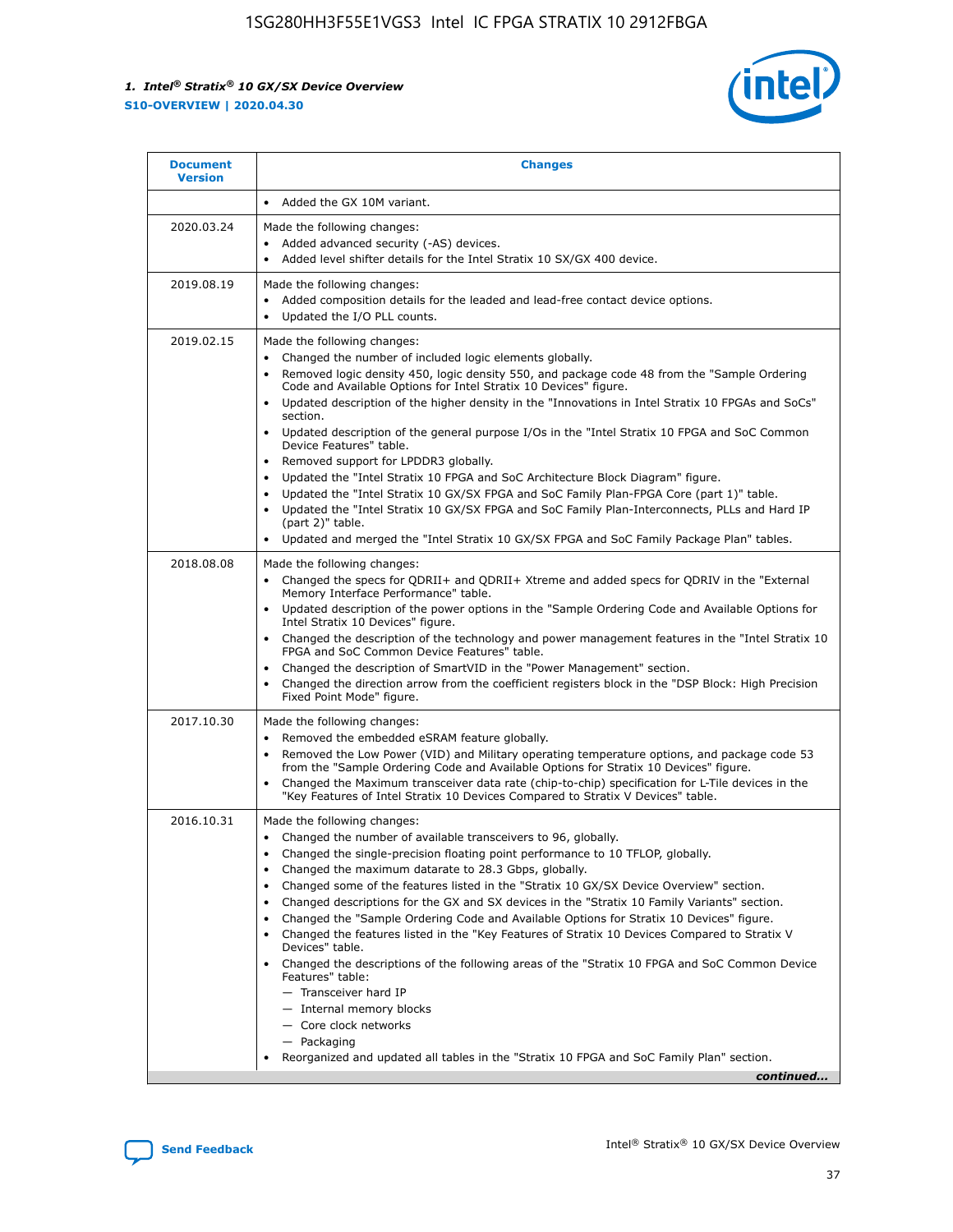

| <b>Document</b><br><b>Version</b> | <b>Changes</b>                                                                                                                                                                                                                                                                                                                                                                                                                                                                                                                                                                                                                                                                                                                                                                                                                                                                                                                                                                                     |  |
|-----------------------------------|----------------------------------------------------------------------------------------------------------------------------------------------------------------------------------------------------------------------------------------------------------------------------------------------------------------------------------------------------------------------------------------------------------------------------------------------------------------------------------------------------------------------------------------------------------------------------------------------------------------------------------------------------------------------------------------------------------------------------------------------------------------------------------------------------------------------------------------------------------------------------------------------------------------------------------------------------------------------------------------------------|--|
|                                   | Removed the "Migration Between Arria 10 FPGAs and Stratix 10 FPGAs" section.<br>Removed footnotes from the "Transceiver PCS Features" table.<br>Changed the HMC description in the "External Memory and General Purpose I/O" section.<br>Changed the number of fPLLs in the "Fractional Synthesis PLLs and I/O PLLs" section.<br>Clarified HMC data width support in the "Key Features of the Stratix 10 HPS" table.<br>Changed the description in the "Internal Embedded Memory" section.<br>Changed the datarate for the Standard PCS and SDI PCS features in the "Transceiver PCS Features"<br>table.<br>Added a note to the "PCI Express Gen1/Gen2/Gen3 Hard IP" section.<br>Updated the "Key Features of the Stratix 10 HPS" table.<br>Changed the description for the Cache coherency unit in the "Key Features of the Stratix 10 HPS"<br>table.<br>Changed the description for the external SDRAM and Flash memory interfaces for HPS in the "Key<br>Features of the Stratix 10 HPS" table. |  |
| 2015.12.04                        | Initial release.                                                                                                                                                                                                                                                                                                                                                                                                                                                                                                                                                                                                                                                                                                                                                                                                                                                                                                                                                                                   |  |